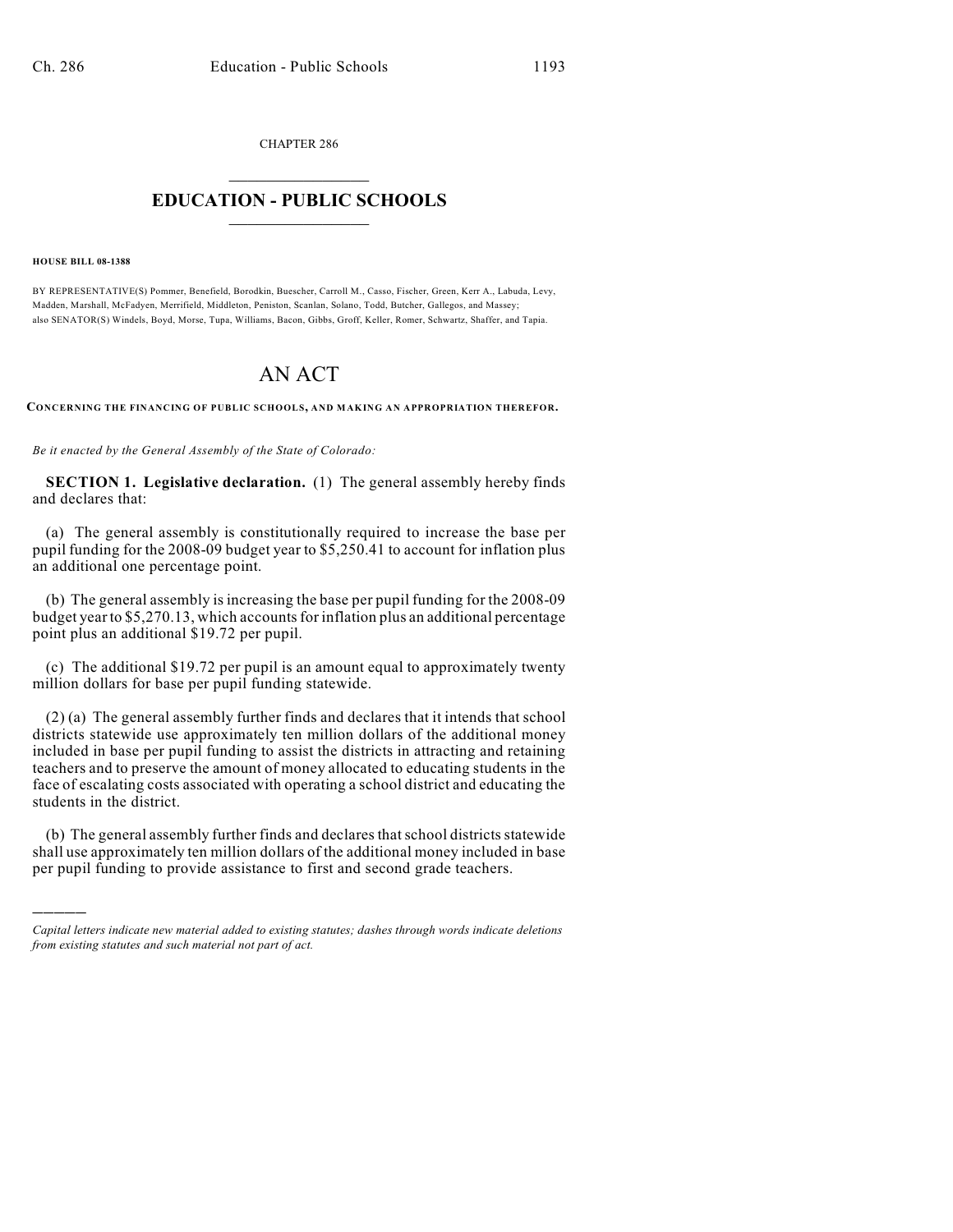**SECTION 2.** 22-54-104 (5) (a), Colorado Revised Statutes, is amended BY THE ADDITION OF A NEW SUBPARAGRAPH to read:

**22-54-104. District total program.** (5) (a) (XV) FOR THE 2008-09 BUDGET YEAR, THE STATEWIDE BASE PER PUPIL FUNDING SHALL BE \$5,270.13, WHICH IS AN AMOUNT EQUAL TO \$5,087.61 SUPPLEMENTED BY \$182.52 TO ACCOUNT FOR INFLATION PLUS AN ADDITIONAL ONE PERCENTAGE POINT PLUS AN ADDITIONAL \$19.72 PER PUPIL.

**SECTION 3.** The introductory portion to 22-54-103 (7) (c) (I), Colorado Revised Statutes, is amended, and the said 22-54-103 (7) is further amended BY THE ADDITION OF A NEW PARAGRAPH, to read:

**22-54-103. Definitions.** As used in this article, unless the context otherwise requires:

(7) "Funded pupil count" means:

(c) (I) For budget years commencing on and after July 1, 2003, BUT PRIOR TO JULY 1, 2008, the district's on-line pupil enrollment for the applicable budget year plus the district's preschool and kindergarten program enrollment for the applicable budget year plus the greater of:

(d) (I) FOR BUDGET YEARS COMMENCING ON AND AFTER JULY 1, 2008, THE DISTRICT'S ON-LINE PUPIL ENROLLMENT FOR THE APPLICABLE BUDGET YEAR PLUS THE DISTRICT'S PRESCHOOL PROGRAM ENROLLMENT FOR THE APPLICABLE BUDGET YEAR PLUS THE DISTRICT'S SUPPLEMENTAL KINDERGARTEN ENROLLMENT FOR THE APPLICABLE BUDGET YEAR PLUS THE GREATER OF:

(A) THE DISTRICT'S PUPIL ENROLLMENT FOR THE APPLICABLE BUDGET YEAR; OR

(B) THE AVERAGE OF THE DISTRICT'S PUPIL ENROLLMENT FOR THE APPLICABLE BUDGET YEAR AND THE DISTRICT'S PUPIL ENROLLMENT FOR THE IMMEDIATELY PRECEDING BUDGET YEAR; OR

(C) THE AVERAGE OF THE DISTRICT'S PUPIL ENROLLMENT FOR THE APPLICABLE BUDGET YEAR AND THE DISTRICT'S PUPIL ENROLLMENT FOR THE TWO IMMEDIATELY PRECEDING BUDGET YEARS; OR

(D) THE AVERAGE OF THE DISTRICT'S PUPIL ENROLLMENT FOR THE APPLICABLE BUDGET YEAR AND THE DISTRICT'S PUPIL ENROLLMENT FOR THE THREE IMMEDIATELY PRECEDING BUDGET YEARS; OR

(E) THE AVERAGE OF THE DISTRICT'S PUPIL ENROLLMENT FOR THE APPLICABLE BUDGET YEAR AND THE DISTRICT'S PUPIL ENROLLMENT FOR THE FOUR IMMEDIATELY PRECEDING BUDGET YEARS.

(II) NOTWITHSTANDING ANY PROVISION OF LAW TO THE CONTRARY, FOR PURPOSES OF SUBPARAGRAPH (I) OF THIS PARAGRAPH (d), A DISTRICT'S FUNDED PUPIL COUNT SHALL INCLUDE THE CERTIFIED PUPIL ENROLLMENT AND ON-LINE PUPIL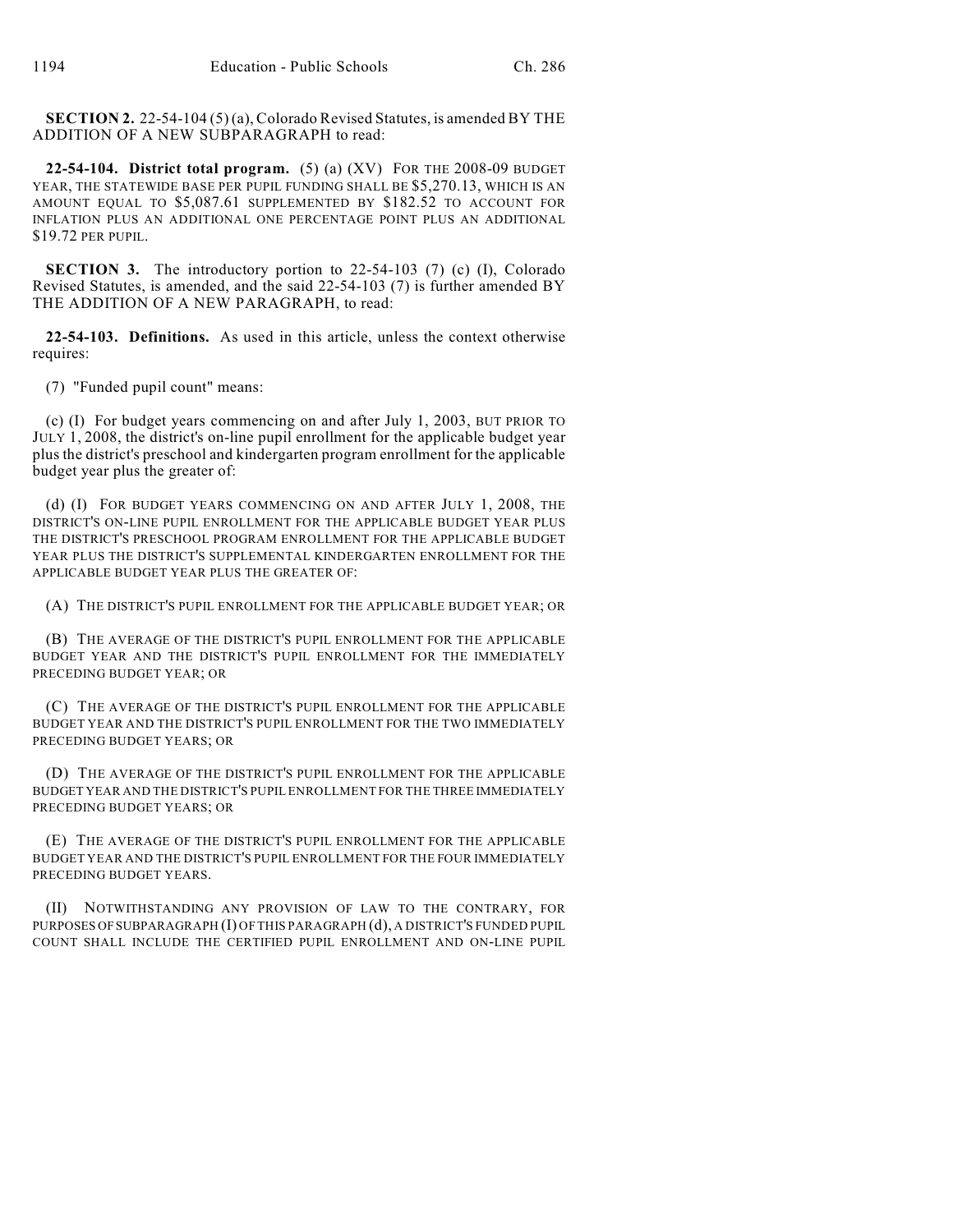ENROLLMENT OF EACH OPERATING INSTITUTE CHARTER SCHOOL FOR WHICH THE DISTRICT IS THE ACCOUNTING DISTRICT. THE DEPARTMENT OF EDUCATION SHALL ADD THE INSTITUTE CHARTER SCHOOL'S CERTIFIED PUPIL ENROLLMENT AND ON-LINE PUPIL ENROLLMENT TO THE FUNDED PUPIL COUNT OF THE DISTRICT PRIOR TO CALCULATING THE DISTRICT'S TOTAL PROGRAM PURSUANT TO SECTION 22-54-104.

(III) (A) NOTWITHSTANDING ANY PROVISION OF LAW TO THE CONTRARY, FOR PURPOSES OF SUBPARAGRAPH (I) OF THIS PARAGRAPH (d), FOR THE 2004-05, 2005-06, 2006-07, AND 2007-08 BUDGET YEARS, A DISTRICT'S PUPIL ENROLLMENT SHALL NOT INCLUDE A PUPIL WHO WAS PLACED IN A FACILITY, AS DEFINED IN SECTION 22-54-129 (1) (c), AND RECEIVED SERVICES THROUGH AN APPROVED FACILITY SCHOOL, AS DEFINED IN SECTION 22-54-129 (1) (a).

(B) THIS SUBPARAGRAPH (III) IS REPEALED, EFFECTIVE JULY 1, 2012.

(IV) THE GENERAL ASSEMBLY HEREBY FINDS AND DECLARES THAT FOR THE PURPOSES OF SECTION 17 OF ARTICLE IX OF THE STATE CONSTITUTION, AVERAGING A DISTRICT'S PUPIL ENROLLMENT FOR THE APPLICABLE BUDGET YEAR AND THE DISTRICT'S PUPIL ENROLLMENT FOR THE FOUR IMMEDIATELY PRECEDING BUDGET YEARS PURSUANT TO SUB-SUBPARAGRAPH (E) OF SUBPARAGRAPH (I) OF THIS PARAGRAPH (d) IS A PROGRAM FOR ACCOUNTABLE EDUCATION REFORM AND MAY THEREFORE RECEIVE FUNDING FROM THE STATE EDUCATION FUND CREATED IN SECTION 17 (4) OF ARTICLE IX OF THE STATE CONSTITUTION.

**SECTION 4.** 22-54-103 (10) (a), Colorado Revised Statutes, is amended BY THE ADDITION OF A NEW SUBPARAGRAPH to read:

**22-54-103. Definitions.** As used in this article, unless the context otherwise requires:

(10) (a) (V) NOTWITHSTANDING THE PROVISIONS OF THIS PARAGRAPH (a), FOR THE 2008-09 BUDGET YEAR AND EACH BUDGET YEAR THEREAFTER, "PUPIL ENROLLMENT" SHALL NOT INCLUDE A PUPIL WHO IS PLACED IN A FACILITY, AS DEFINED IN SECTION 22-54-129 (1) (c), AND IS RECEIVING SERVICES THROUGH AN APPROVED FACILITY SCHOOL, AS DEFINED IN SECTION  $22-54-129(1)(a)$ .

**SECTION 5.** 22-54-103, Colorado Revised Statutes, is amended BY THE ADDITION OF A NEW SUBSECTION to read:

**22-54-103. Definitions.** (15) "SUPPLEMENTAL KINDERGARTEN ENROLLMENT" MEANS THE NUMBER CALCULATED BY SUBTRACTING FIVE-TENTHS FROM THE FULL-DAY KINDERGARTEN FACTOR FOR THE APPLICABLE BUDGET YEAR AND THEN MULTIPLYING SAID NUMBER BY THE NUMBER OF PUPILS IN THE DISTRICT WHO ARE ENROLLED IN KINDERGARTEN FOR THE APPLICABLE BUDGET YEAR. FOR THE PURPOSES OF THIS SUBSECTION (15), THE FULL-DAY KINDERGARTEN FACTOR FOR THE 2008-09 BUDGET YEAR IS FIFTY-EIGHT HUNDREDTHS OF A FULL-DAY PUPIL.

**SECTION 6.** 22-54-105 (1) (b) (II) (A), (2) (b) (II) (A), and (4), Colorado Revised Statutes, are amended to read:

**22-54-105. Instructional supplies and materials - capital reserve and**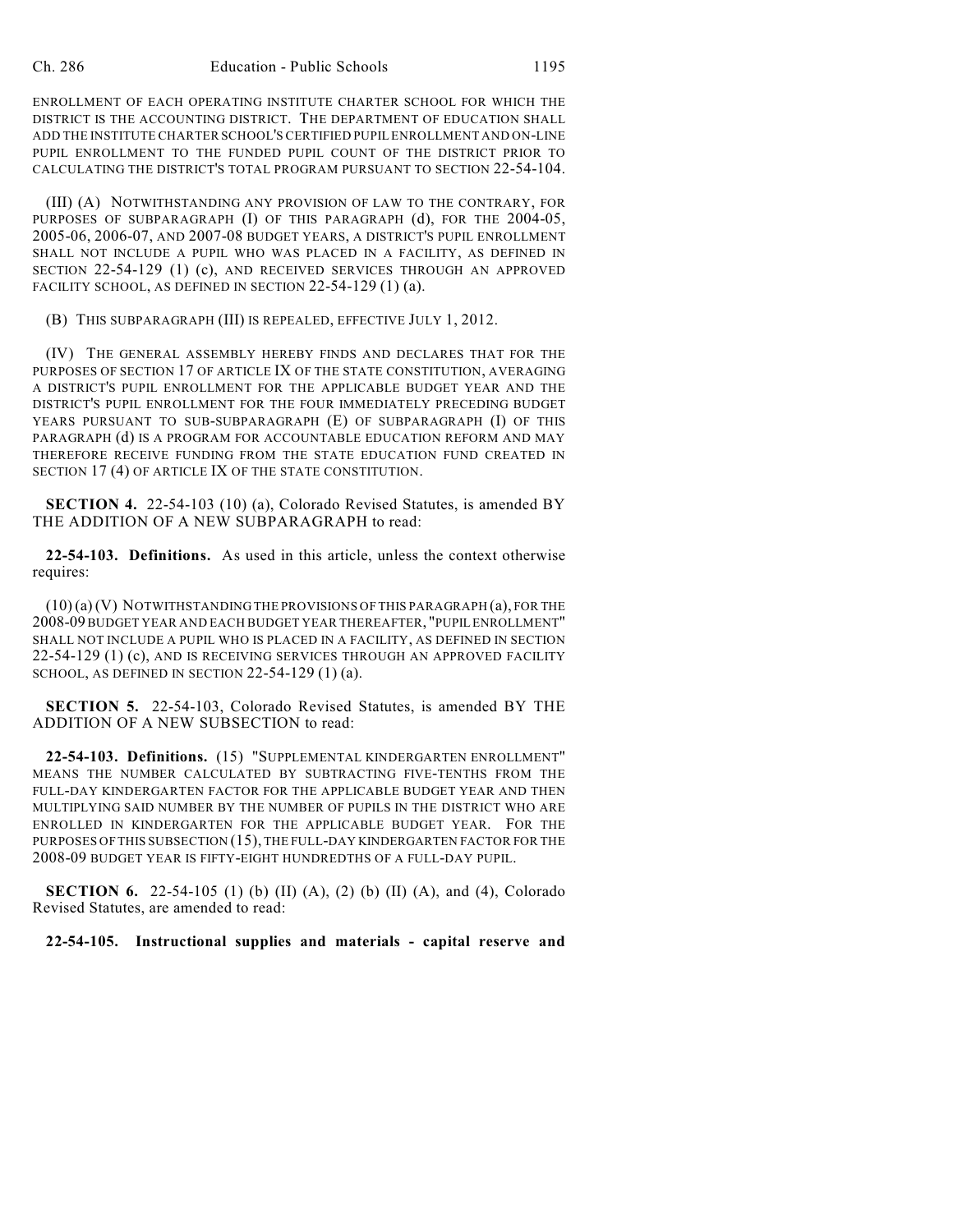**insurance reserve - at-risk funding - preschool funding.** (1) (b) (II) (A) Except as provided in sub-subparagraph (B) of this subparagraph (II), For the 1998-99 budget year and budget years thereafter THROUGH THE 2007-08 BUDGET YEAR, the dollar amount required to be budgeted per pupil pursuant to this paragraph (b) shall be increased each year by the same percentage that the statewide base per pupil funding is increased pursuant to section 22-54-104 (5). Such FOR THE 2008-09 BUDGET YEAR AND BUDGET YEARS THEREAFTER, THE MINIMUM DOLLAR AMOUNT REQUIRED TO BE BUDGETED PER PUPIL PURSUANT TO THIS PARAGRAPH (b) SHALL BE INCREASED EACH YEAR BY THE RATE OF INFLATION. THE amount OF ANY INCREASE PURSUANT TO THIS PARAGRAPH (b) shall be rounded to the nearest dollar.

 $(2)$  (b)  $(II)$  (A) Except as provided in sub-subparagraph (B) of this subparagraph  $(H)$ , For the 1998-99 budget year and budget years thereafter THROUGH THE 2007-08 BUDGET YEAR, the minimum dollar amount required to be budgeted per pupil pursuant to this paragraph (b) shall be increased each year by the same percentage that the statewide base per pupil funding is increased pursuant to section 22-54-104 (5). Such FOR THE 2008-09 BUDGET YEAR AND BUDGET YEARS THEREAFTER, THE MINIMUM DOLLAR AMOUNT REQUIRED TO BE BUDGETED PER PUPIL PURSUANT TO THIS PARAGRAPH (b) SHALL BE INCREASED EACH YEAR BY THE RATE OF INFLATION. THE amount OF ANY INCREASE PURSUANT TO THIS PARAGRAPH (b) shall be rounded to the nearest dollar.

(4) For the 2001-02 budget year and any budget year thereafter, every district participating in the state preschool and kindergarten program pursuant to article 28 of this title shall budget an amount equal to the district's per pupil operating revenues multiplied by the district's preschool and kindergarten program enrollment as defined in section 22-54-103 (9.5). The budgeted amount shall be allocated to the preschool and kindergarten program fund created in section 22-45-103 (1) (g) and expended in accordance with said paragraph (g). Any moneys in the fund that are not projected to be expended during a budget year shall be budgeted for the district's preschool and kindergarten program in the next budget year.

**SECTION 7.** 22-54-108 (3) (b), (3) (c), and (3) (g), Colorado Revised Statutes, are amended, and the said 22-54-108 (3) is further amended BY THE ADDITION OF A NEW PARAGRAPH, to read:

**22-54-108. Authorization of additional local revenues.** (3) (b) (I) Whenever a district is granted the authority to raise and expend additional local property tax revenues, the specific dollar amount approved at the election, in addition to specific dollar amounts of additional local property tax revenues approved at previous elections under the provisions of former section 22-53-117, shall be the maximum that may be raised and expended under this article in addition to the district's total program. Except as otherwise provided in subparagraph (II) of this paragraph (b), the total additional local property tax revenues that may be authorized at RECEIVED PURSUANT TO elections held pursuant to this section shall not exceed under any circumstances twenty percent of the district's total program, as determined pursuant to section  $22-54-104$  (2), for the budget year in which the election at which the twenty percent limitation was reached or two hundred thousand dollars, whichever is greater.

(II) Effective July 1, 2002, the total additional local property tax revenues that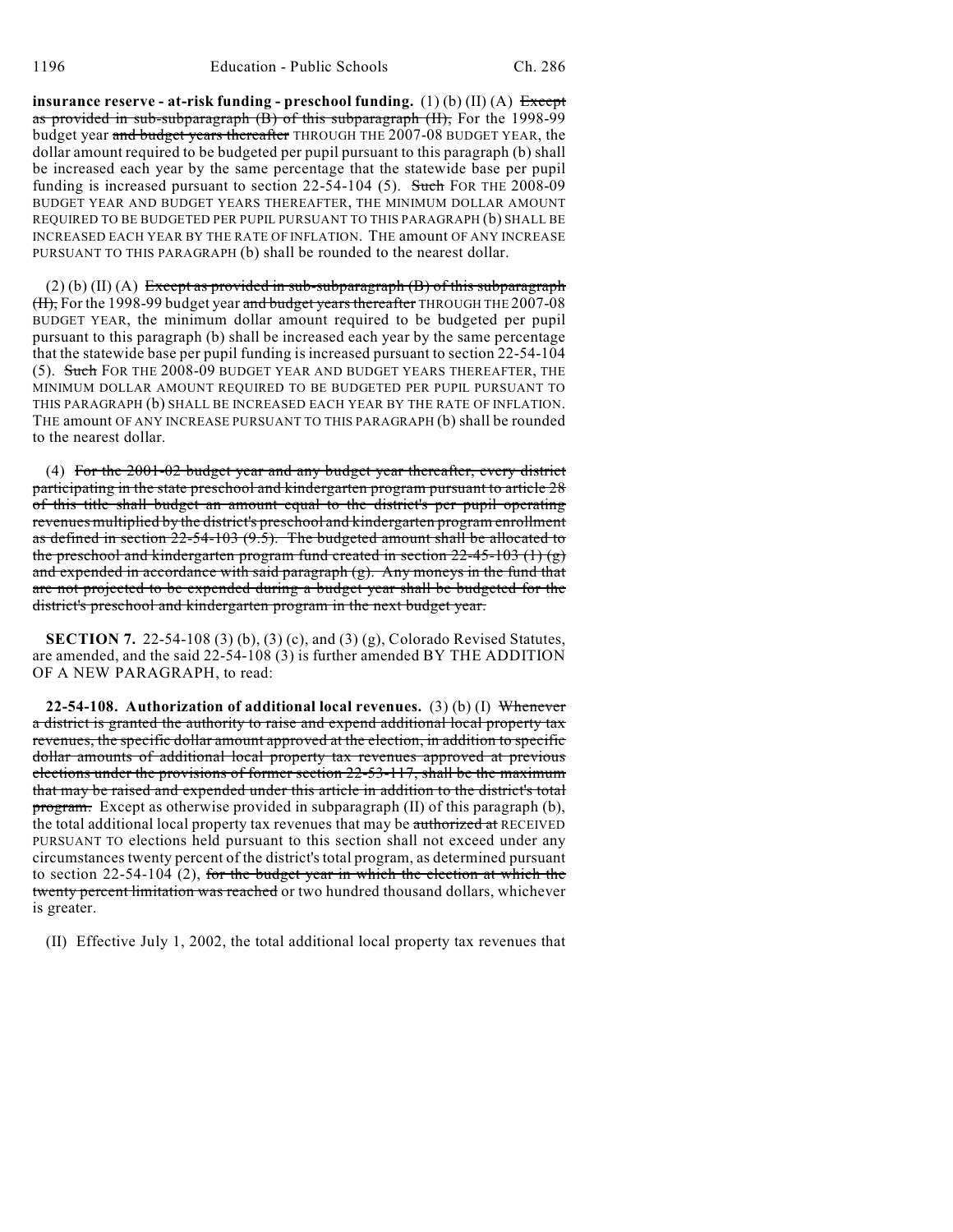may be authorized at RECEIVED PURSUANT TO elections held pursuant to this section shall not exceed under any circumstances twenty percent of the district's total program, as determined pursuant to section 22-54-104 (2), for the budget year in which the election at which the twenty percent limitation was reached or two hundred thousand dollars, whichever is greater, plus an amount equal to the maximum dollar amount of property tax revenue that the district could have generated for the 2001-02 budget year if, in accordance with the provisions of section 22-54-107.5, the district submitted a question to and received approval of the eligible electors of the district at an election held in November 2001.

(c) The total dollar amount of additional local property tax revenues which may be raised and expended pursuant to the provisions of this section shall not be increased unless the district submits the question of the increase to the eligible electors in the manner provided in subsection (1) of this section or unless the question of the increase is submitted to the eligible electors by initiative in the manner provided in subsection (2) of this section. Once a district reaches the limitation, the district shall not be authorized to hold another election pursuant to this section.

(g) If the additional local property tax revenues already authorized, the specific ownership tax revenue, if any, and the amounts set forth in subparagraph (II) of paragraph (e) or paragraph (f) of this subsection (3) exceed the limitation, the district shall not be authorized to hold an election pursuant to the provisions of this section until the limitation is greater than the additional local property tax revenues already authorized, the specific ownership tax revenue, if any, and the amount set forth in subparagraph (II) of paragraph (e) or paragraph (f) of this subsection (3).

(i) NOTHING IN THIS SECTION SHALL AFFECT THE ABILITY OF A DISTRICT TO COLLECT TAXES PURSUANT TO AN ELECTION HELD PURSUANT TO THIS SECTION PRIOR TO THE EFFECTIVE DATE OF THIS SECTION, AS AMENDED IN HOUSE BILL 08-1388, ENACTED AT THE SECOND REGULAR SESSION OF THE SIXTY-SIXTH GENERAL ASSEMBLY.

**SECTION 8.** 22-54-109 (3) and (4), Colorado Revised Statutes, are amended to read:

**22-54-109. Attendance in district other than district of residence.** (3) Every school district shall report to the department of education, by district of residence, the number of pupils not included in the district's pupil enrollment but who are receiving educational services in residential child care facilities, community centers, regional centers, the school for the deaf and the blind, and other group care facilities or homes designated by the state board within the district's boundaries. The department of education shall annually withhold an amount equal to the district of residence's per pupil operating revenues for each such child counted by local school districts but not actually attending classes in the district of residence and included on the roll of out-of-district placed children. The department shall forward to the district or state institution or facility delivering the education, on a monthly basis, the proportional amount of the state average per pupil operating revenues.

(4) For children A CHILD with disabilities residing in a particular school district but receiving an education in EDUCATIONAL SERVICES FROM another school district,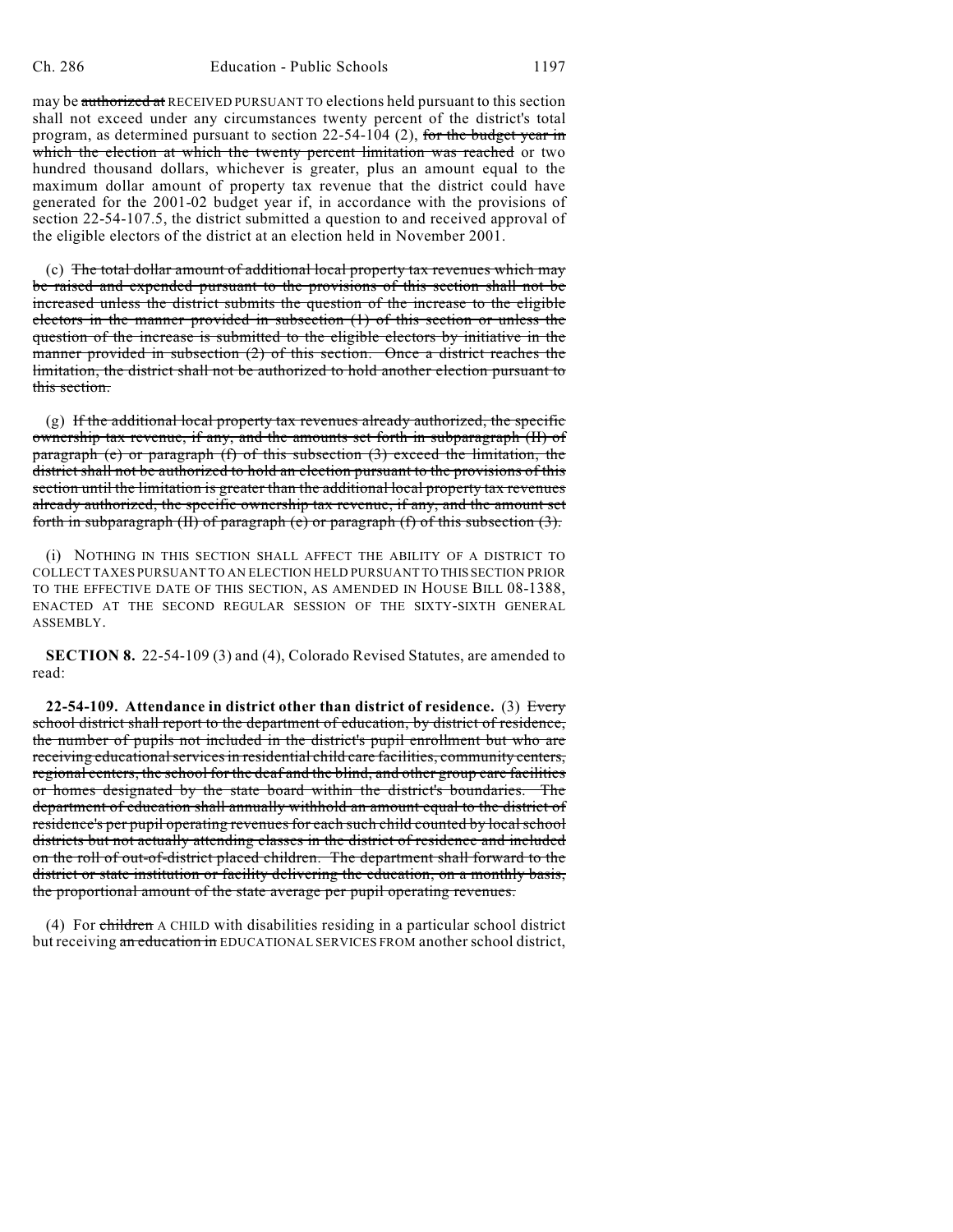a state institution or facility, a residential child care facility, or an eligible nonprofit organization within Colorado, the state average per pupil operating revenues shall be the district of residence's total responsibility under this article for the education of that child. The provisions of this subsection (4) shall not apply to children with disabilities enrolled in an interdistrict participating school district pursuant to the provisions of article 36 of this title.

**SECTION 9.** 22-54-112, Colorado Revised Statutes, is amended BY THE ADDITION OF A NEW SUBSECTION to read:

**22-54-112. Reports to the state board.** (4) (a) EXCEPT AS OTHERWISE PROVIDED IN PARAGRAPH (b) OF THIS SUBSECTION (4), EVERY SCHOOL OF A DISTRICT, CHARTER SCHOOL OF A DISTRICT, AND INSTITUTE CHARTER SCHOOL SHALL INCLUDE IN THE MATERIALS FOR PUPIL REGISTRATION THE PUPIL APPLICATION FORM TO PARTICIPATE UNDER THE FEDERAL "NATIONAL SCHOOL LUNCH ACT",42 U.S.C. SEC. 1751 ET SEQ., REFERRED TO IN THIS SUBSECTION (4) AS THE "PUPIL APPLICATION FORM". THE REGISTRATION MATERIALS SHALL INCLUDE AN EXPLANATION TO PARENTS THAT THE PUPIL APPLICATION FORM WILL BE USED BY THE SCHOOL OF THE DISTRICT, DISTRICT CHARTER SCHOOL, OR INSTITUTE CHARTER SCHOOL TO DETERMINE WHETHER THE SCHOOL OF THE DISTRICT, DISTRICT CHARTER SCHOOL, OR INSTITUTE CHARTER SCHOOL IS ELIGIBLE FOR AT-RISK FUNDING ON BEHALF OF THE PUPIL AND THAT, BY FILLING OUT THE FORM, THE PARENT IS ENSURING THAT THE SCHOOL DISTRICT OR SCHOOL WILL RECEIVE THE AT-RISK FUNDING TO WHICH IT IS ENTITLED BASED ON THE POPULATION OF AT-RISK PUPILS SERVED BY THE SCHOOL DISTRICT OR SCHOOL.

(b) IF ONE OR MORE SCHOOLS OF A SCHOOL DISTRICT OR IF A DISTRICT CHARTER SCHOOL OR AN INSTITUTE CHARTER SCHOOL DOES NOT PARTICIPATE IN THE FEDERAL CHILD NUTRITION PROGRAMS UNDER THE FEDERAL "NATIONAL SCHOOL LUNCH ACT", 42 U.S.C. SEC. 1751 ET SEQ., OR THE FEDERAL "CHILD NUTRITION ACT OF 1966", 42 U.S.C. SEC. 1771 ET SEQ., THE SCHOOL DISTRICT, THE DISTRICT CHARTER SCHOOL, OR THE INSTITUTE CHARTER SCHOOL SHALL USE THE FAMILY ECONOMIC DATA SURVEY FORM CREATED BY THE DEPARTMENT OF EDUCATION TO IDENTIFY THOSE PUPILS WHO QUALIFY AS AT-RISK PUPILS IN LIEU OF THE PUPIL APPLICATION FORM.

(c) IN CERTIFYING THE PUPIL ENROLLMENT PURSUANT TO SUBSECTION (2) OF THIS SECTION, THE SECRETARY OF THE BOARD OF EDUCATION OF EACH DISTRICT AND THE SECRETARY OF THE STATE CHARTER SCHOOL INSTITUTE BOARD SHALL SPECIFY AS AT-RISK PUPILS THOSE PUPILS IDENTIFIED THROUGH USE OF THE PUPIL APPLICATION FORM AND THE FAMILY ECONOMIC DATA SURVEY FORM.

**SECTION 10.** 22-54-122 (1) and (1.5), Colorado Revised Statutes, are amended to read:

**22-54-122. Small attendance center aid.** (1) (a) For the 1998-99 budget year and budget years thereafter THROUGH THE 2007-08 BUDGET YEAR, a district shall be eligible for aid pursuant to this section if:

 $(a)$  (I) The district has more than one elementary or secondary school attendance center; and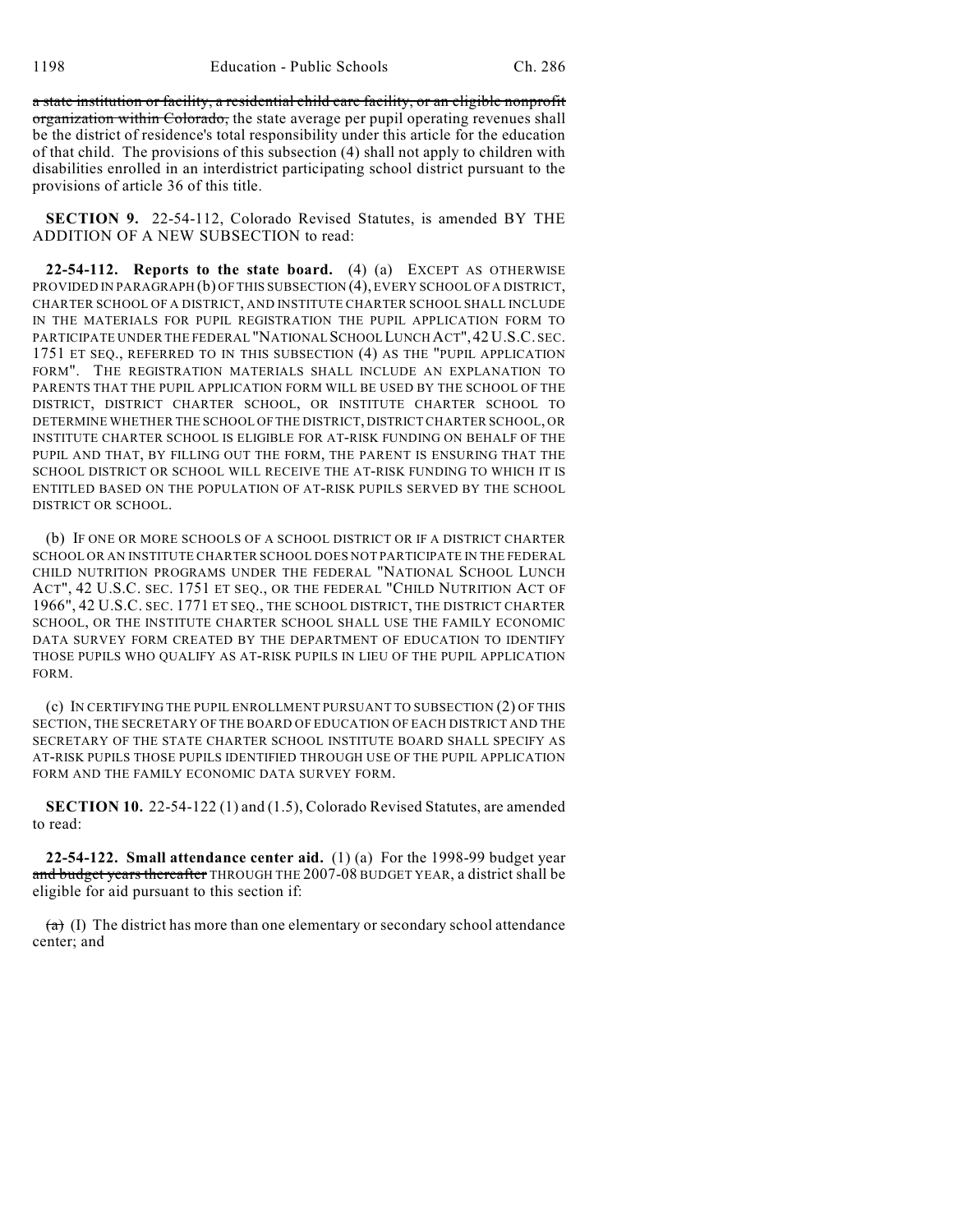$(b)$  (II) The district operates one or more elementary or secondary attendance centers with a pupil enrollment of less than two hundred and that are located twenty or more miles from any similar school attendance center in the same district.

(b) FOR THE 2008-09 BUDGET YEAR AND BUDGET YEARS THEREAFTER, A DISTRICT SHALL BE ELIGIBLE FOR AID PURSUANT TO THIS SECTION IF:

(I) THE DISTRICT HAS MORE THAN ONE ELEMENTARY OR SECONDARY SCHOOL ATTENDANCE CENTER;

(II) THE DISTRICT OPERATES ONE OR MORE ELEMENTARY OR SECONDARY ATTENDANCE CENTERS THAT HAVE PUPIL ENROLLMENTS OF LESS THAN TWO HUNDRED AND THAT ARE LOCATED TWENTY OR MORE MILES FROM ANY SIMILAR SCHOOL ATTENDANCE CENTER IN THE SAME DISTRICT; AND

(III) THE DISTRICT RECEIVED AID PURSUANT TO THIS SECTION PRIOR TO THE 2008-09 BUDGET YEAR.

 $(1.5)$  (a) For the 2004-05 budget year and budget years thereafter THROUGH THE 2007-08 BUDGET YEAR, an institute charter school shall be eligible for aid pursuant to this section if the institute charter school has a pupil enrollment of fewer than two hundred and is located twenty or more miles from any similar school attendance center.

(b) FOR THE 2008-09 BUDGET YEAR AND BUDGET YEARS THEREAFTER, AN INSTITUTE CHARTER SCHOOL SHALL BE ELIGIBLE FOR AID PURSUANT TO THIS SECTION IF THE INSTITUTE CHARTER SCHOOL HAS A PUPIL ENROLLMENT OF FEWER THAN TWO HUNDRED, IS LOCATED TWENTY OR MORE MILES FROM ANY SIMILAR SCHOOL ATTENDANCE CENTER, AND RECEIVED AID PURSUANT TO THIS SECTION PRIOR TO THE 2008-09 BUDGET YEAR.

**SECTION 11.** 22-54-124 (3) (a) (III) (A), Colorado Revised Statutes, is amended to read:

**22-54-124. State aid for charter schools - use of state education fund moneys - definitions.** (3) (a) (III) (A) The total amount of state education fund moneys to be appropriated for all eligible districts and for all eligible institute charter schools for the 2003-04, 2004-05, 2005-06, and 2007-08 budget years and each budget year thereafter shall be an amount equal to five million dollars. For the 2006-07 budget year, seven million eight hundred thousand dollars shall be appropriated for all eligible districts and for all eligible institute charter schools from the state education fund. FOR THE 2008-09 BUDGET YEAR, AN ADDITIONAL FIVE MILLION DOLLARS SHALL BE APPROPRIATED FOR ALL ELIGIBLE DISTRICTS AND FOR ALL ELIGIBLE INSTITUTE CHARTER SCHOOLS FROM THE STATE EDUCATION FUND. OF SUCH ADDITIONAL MONEYS APPROPRIATED IN THE 2008-09 BUDGET YEAR, ONE HUNDRED THIRTY-FIVE THOUSAND DOLLARS SHALL BE DISTRIBUTED PURSUANT TO SECTION 22-54-133.

**SECTION 12.** Article 54 of title 22, Colorado Revised Statutes, is amended BY THE ADDITION OF THE FOLLOWING NEW SECTIONS to read: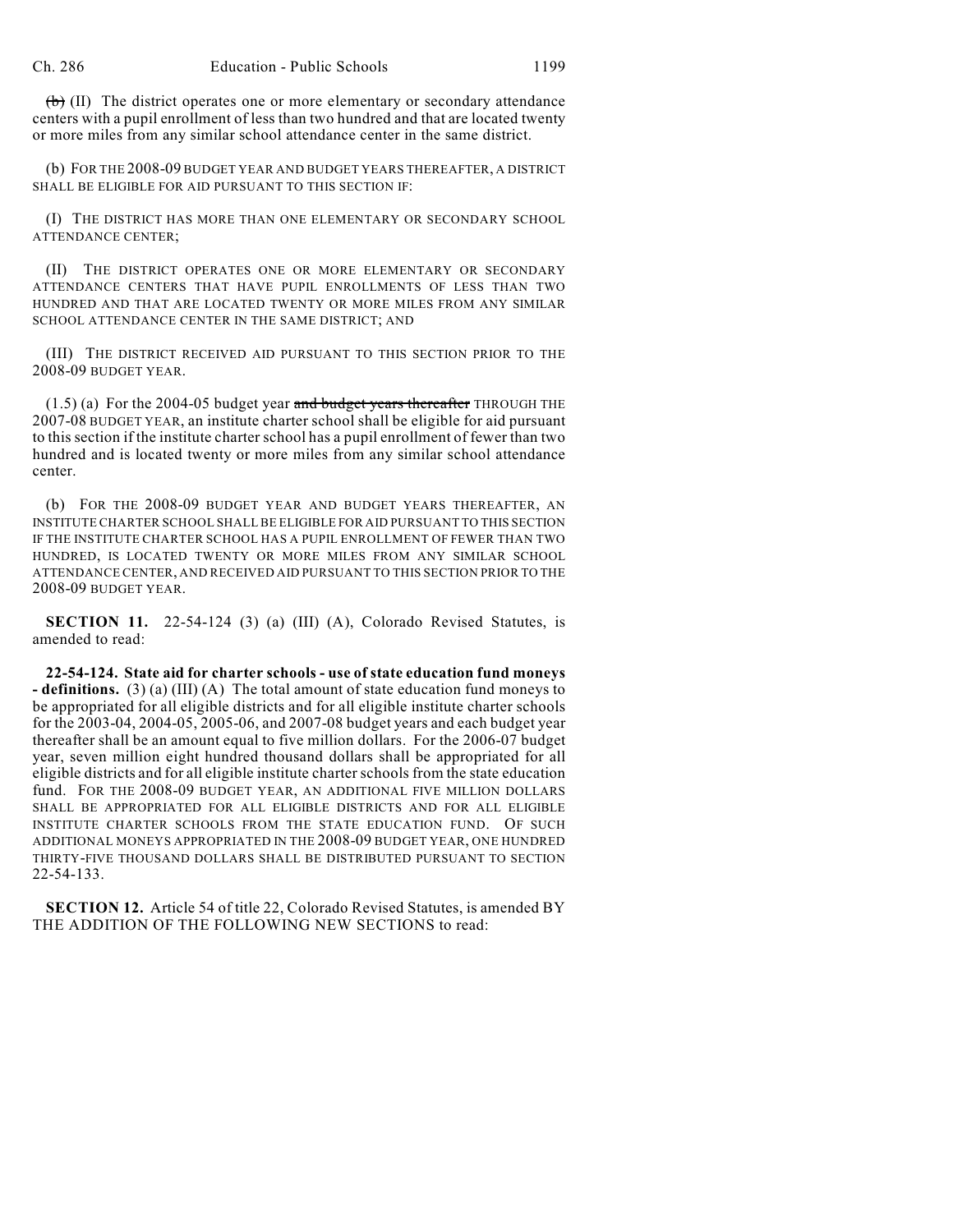**22-54-129. Facility school funding - definitions - legislative declaration.** (1) AS USED IN THIS SECTION, UNLESS THE CONTEXT OTHERWISE REQUIRES:

(a) "APPROVED FACILITY SCHOOL" MEANS AN EDUCATIONAL PROGRAM THAT IS OPERATED BY A FACILITY TO PROVIDE EDUCATIONAL SERVICES TO STUDENTS PLACED IN THE FACILITY, WHICH FACILITY HAS BEEN PLACED ON THE LIST OF FACILITY SCHOOLS THAT ARE APPROVED BY THE DEPARTMENT TO RECEIVE REIMBURSEMENT FOR PROVIDING EDUCATIONAL SERVICES TO STUDENTS PLACED IN A FACILITY.

(b) "DEPARTMENT" MEANS THE DEPARTMENT OF EDUCATION CREATED AND OPERATING PURSUANT TO SECTION 24-1-115, C.R.S.

(c) "FACILITY" MEANS A DAY TREATMENT CENTER, RESIDENTIAL CHILD CARE FACILITY, OR OTHER FACILITY LICENSED BY THE DEPARTMENT OF HUMAN SERVICES PURSUANT TO SECTION 26-6-104, C.R.S., OR A HOSPITAL LICENSED BY THE DEPARTMENT OF PUBLIC HEALTH AND ENVIRONMENT PURSUANT TO SECTION 25-1.5-103, C.R.S.

(d) "PUPIL ENROLLMENT" MEANS THE NUMBER OF STUDENTS RECEIVING EDUCATIONAL SERVICES AT THE APPROVED FACILITY SCHOOL ON OCTOBER 1 OF THE APPLICABLE BUDGET YEAR OR ON THE SCHOOL DAY NEAREST SAID DATE.

(e) "STATE AVERAGE PER PUPIL REVENUE" MEANS THE TOTAL PROGRAM OF ALL DISTRICTS FOR ANY BUDGET YEAR DIVIDED BY THE TOTAL FUNDED PUPIL COUNT OF ALL DISTRICTS FOR SAID BUDGET YEAR.

(2) FOR THE 2008-09 BUDGET YEAR AND EACH BUDGET YEAR THEREAFTER, EACH APPROVED FACILITY SCHOOL THAT MEETS THE REQUIREMENTS OF THIS SECTION SHALL RECEIVE FACILITY SCHOOL FUNDING, WHICH SHALL BE DISTRIBUTED PURSUANT TO SUBSECTION (4) OF THIS SECTION. THE AMOUNT OF FUNDING AVAILABLE FOR ALL APPROVED FACILITY SCHOOLS IN A BUDGET YEAR SHALL BE AN AMOUNT EQUAL TO THE PUPIL ENROLLMENT OF EACH APPROVED FACILITY SCHOOL FOR THE APPLICABLE BUDGET YEAR MULTIPLIED BY AN AMOUNT EQUAL TO ONE AND ONE-THIRD OF THE STATE AVERAGE PER PUPIL REVENUE FOR THE APPLICABLE BUDGET YEAR.

(3) TO RECEIVE FACILITY SCHOOL FUNDING PURSUANT TO THIS SECTION, AN APPROVED FACILITY SCHOOL SHALL SUBMIT ITS PUPIL ENROLLMENT FOR THE APPLICABLE BUDGET YEAR TO THE DEPARTMENT ON OR BEFORE NOVEMBER 10, 2008, AND ON OR BEFORE NOVEMBER 10 OF EACH BUDGET YEAR THEREAFTER.

(4) (a) IN ADDITION TO THE REQUIREMENTS OF SUBSECTION (3) OF THIS SECTION, ON OR BEFORE THE FIFTEENTH DAY OF EACH MONTH, AN APPROVED FACILITY SCHOOL SHALL REPORT TO THE DEPARTMENT, IN A MANNER TO BE DETERMINED BY THE DEPARTMENT, THE ACTUAL NUMBER OF STUDENTS WHO RECEIVED EDUCATIONAL SERVICES AT THE APPROVED FACILITY SCHOOL DURING THE PRIOR CALENDAR MONTH AND THE CORRESPONDING NUMBER OF FULL-TIME EQUIVALENT STUDENTS TO WHICH THE APPROVED FACILITY SCHOOL PROVIDED SUCH SERVICES. THE DEPARTMENT MAY ACCEPT AMENDED MONTHLY REPORTS FROM AN APPROVED FACILITY SCHOOL PRIOR TO MAKING THE DISTRIBUTION OF FUNDING FOR THE APPLICABLE MONTH PURSUANT TO PARAGRAPH (b) OF THIS SUBSECTION (4).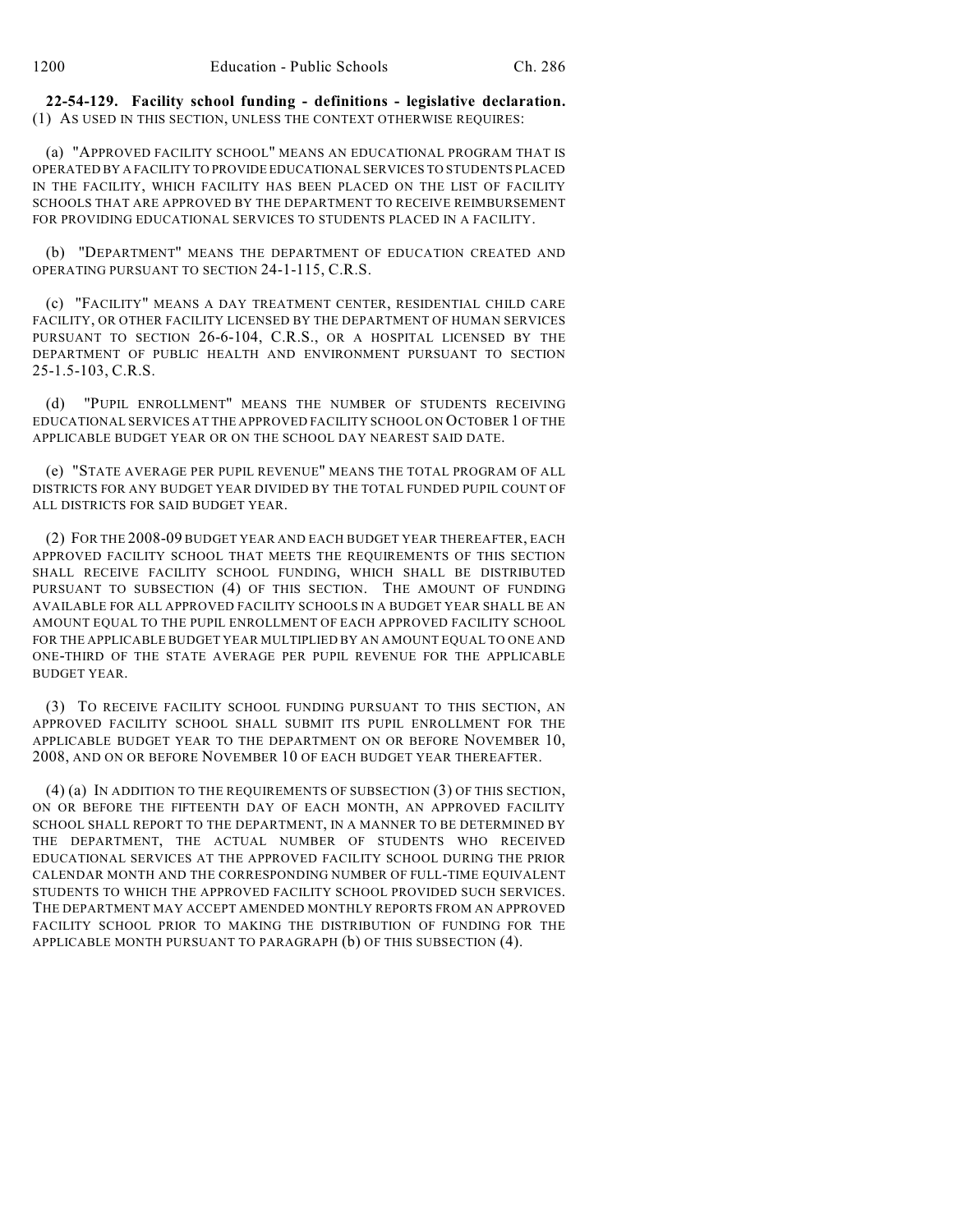(b) ON OR BEFORE THE FIFTEENTH DAY OF THE MONTH FOLLOWING THE MONTH IN WHICH AN APPROVED FACILITY SCHOOL REPORTED THE NUMBER OF STUDENTS TO WHICH IT PROVIDED EDUCATIONAL SERVICES AND THE NUMBER OF FULL-TIME EQUIVALENT STUDENTS TO WHICH THE APPROVED FACILITY SCHOOL PROVIDED SERVICES PURSUANT TO PARAGRAPH (a) OF THIS SUBSECTION (4), THE DEPARTMENT SHALL PAY THE APPROVED FACILITY SCHOOL A PROPORTIONAL AMOUNT OF THE TOTAL FACILITY SCHOOL FUNDING AS DETERMINED PURSUANT TO SUBSECTION (2) OF THIS SECTION, BASED ON THE APPROVED FACILITY SCHOOL'S REPORTED NUMBER OF FULL-TIME EQUIVALENT STUDENTS.

(c) THE DEPARTMENT MAY PRORATE THE PAYMENTS MADE PURSUANT TO PARAGRAPH (b) OF THIS SUBSECTION (4), IF THE DEPARTMENT DETERMINES THAT SUCH ACTION IS NECESSARY TO ACCOMMODATE A PROJECTED SHORTFALL IN APPROVED FACILITY SCHOOL FUNDING AS CALCULATED PURSUANT TO SUBSECTION (2) OF THIS SECTION.

(5) IN EACH APPLICABLE BUDGET YEAR, THE GENERAL ASSEMBLY SHALL APPROPRIATE TO THE DEPARTMENT THE AMOUNT REQUIRED FOR FACILITY SCHOOL FUNDING PURSUANT TO SUBSECTION (2) OF THIS SECTION.

(6) (a) THE STATE BOARD SHALL PROMULGATE RULES IN ACCORDANCE WITH THE "STATE ADMINISTRATIVE PROCEDURE ACT", ARTICLE 4 OF TITLE 24, C.R.S., AS NECESSARY FOR THE ADMINISTRATION AND ENFORCEMENT OF THIS SECTION. IN PROMULGATING THE RULES, THE STATE BOARD SHALL SEEK INPUT FROM APPROVED FACILITY SCHOOLS, DISTRICTS, AND ORGANIZATIONS THAT REPRESENT FACILITY SCHOOLS.

(b) IN PROMULGATING RULES PURSUANT TO PARAGRAPH (a) OF THIS SUBSECTION (6), THE STATE BOARD SHALL SEEK INPUT FROM THE FACILITY SCHOOLS BOARD CREATED IN HOUSE BILL 08-1204, AS ENACTED AT THE SECOND REGULAR SESSION OF THE SIXTY-SIXTH GENERAL ASSEMBLY.

(7) THE GENERAL ASSEMBLY HEREBY FINDS AND DECLARES THAT FOR THE PURPOSES OF SECTION 17 OF ARTICLE IX OF THE STATE CONSTITUTION, PROVIDING FUNDING FOR PUPILS WHO ARE PLACED IN A FACILITY AND RECEIVE EDUCATIONAL SERVICES THROUGH AN APPROVED FACILITY SCHOOL IS A PROGRAM FOR ACCOUNTABLE EDUCATION REFORM AND MAY THEREFORE RECEIVE FUNDING FROM THE STATE EDUCATION FUND CREATED IN SECTION 17 (4) OF ARTICLE IX OF THE STATE CONSTITUTION.

**22-54-130. Hold-harmless full-day kindergarten funding.** (1) FOR THE 2008-09 BUDGET YEAR AND EACH BUDGET YEAR THEREAFTER, A DISTRICT THAT PARTICIPATED IN THE COLORADO PRESCHOOL PROGRAM PURSUANT TO ARTICLE 28 OF THIS TITLE IN THE 2007-08 BUDGET YEAR AND THAT SERVED A PERCENTAGE OF CHILDREN AUTHORIZED TO PARTICIPATE IN THE DISTRICT'S PRESCHOOL PROGRAM THROUGH A FULL-DAY KINDERGARTEN PORTION OF THE PROGRAM IN THE 2007-08 BUDGET YEAR SHALL RECEIVE HOLD-HARMLESS FULL-DAY KINDERGARTEN FUNDING PURSUANT TO THIS SECTION. THE FUNDING PAID PURSUANT TO THIS SECTION SHALL BE IN ADDITION TO THE FUNDING FOR SUPPLEMENTAL KINDERGARTEN ENROLLMENT THAT THE DISTRICT RECEIVES PURSUANT TO SECTION 22-54-103 (7) (d).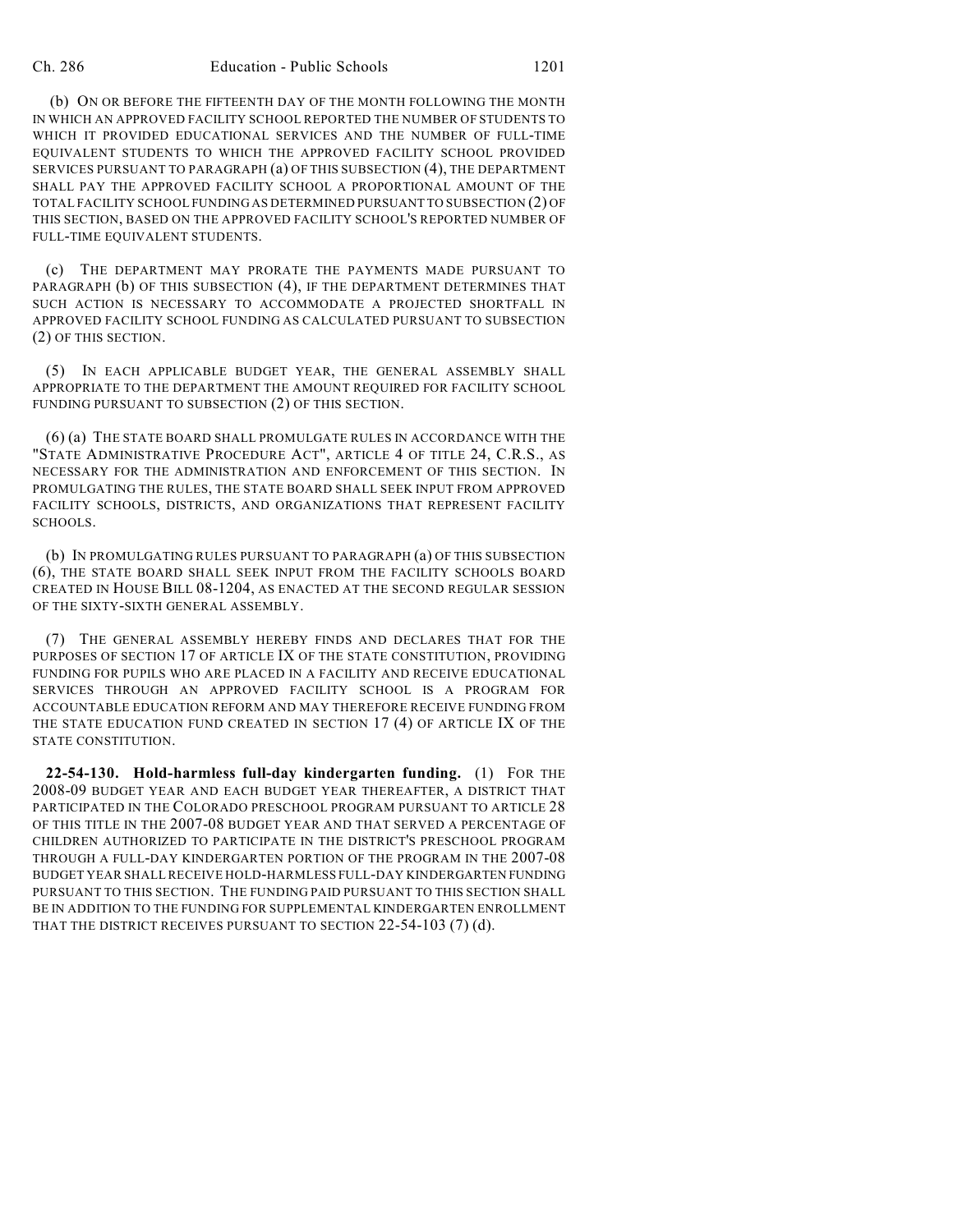(2) A DISTRICT'S ANNUAL HOLD-HARMLESS FULL-DAY KINDERGARTEN FUNDING SHALL BE AN AMOUNT EQUAL TO THE NUMBER OF CHILDREN THAT THE DISTRICT SERVED THROUGH A FULL-DAY KINDERGARTEN PORTION OF THE DISTRICT'S PRESCHOOL PROGRAM IN THE 2007-08 BUDGET YEAR OR THE NUMBER OF CHILDREN ENROLLED IN KINDERGARTEN IN THE DISTRICT IN THE APPLICABLE BUDGET YEAR, WHICHEVER IS LESS, MULTIPLIED BY THE DISTRICT'S PER PUPIL REVENUE FOR THE APPLICABLE BUDGET YEAR, AND THEN MULTIPLIED BY THE DIFFERENCE BETWEEN ONE AND THE FULL-DAY KINDERGARTEN FACTOR FOR THE APPLICABLE BUDGET YEAR SPECIFIED IN SECTION 22-54-103 (15).

(3) IN EACH APPLICABLE BUDGET YEAR, THE GENERAL ASSEMBLY SHALL APPROPRIATE TO THE DEPARTMENT THE AMOUNT REQUIRED FOR HOLD-HARMLESS FULL-DAY KINDERGARTEN FUNDING PURSUANT TO THIS SECTION. THE DEPARTMENT SHALL ANNUALLY ALLOCATE TO EACH DISTRICT DESCRIBED IN SUBSECTION (1) OF THIS SECTION THE AMOUNT OF THE DISTRICT'S HOLD-HARMLESS FULL-DAY KINDERGARTEN FUNDING CALCULATED PURSUANT TO SUBSECTION (2) OF THIS SECTION.

(4) FOR THE 2008-09 BUDGET YEAR AND EACH BUDGET YEAR THEREAFTER, A DISTRICT THAT RECEIVES FUNDING PURSUANT TO THIS SECTION SHALL PROVIDE A FULL DAY OF KINDERGARTEN IN THE APPLICABLE BUDGET YEAR TO AT LEAST THE SAME NUMBER OF CHILDREN FOR WHICH THE DISTRICT PROVIDED A FULL DAY OF KINDERGARTEN IN THE 2007-08 BUDGET YEAR THROUGH THE COLORADO PRESCHOOL PROGRAM; EXCEPT THAT THIS SUBSECTION (4) SHALL NOT APPLY IN A BUDGET YEAR IN WHICH THE NUMBER OF CHILDREN WHO CHOOSE TO ENROLL IN A FULL DAY OF KINDERGARTEN IS LESS THAN THE NUMBER OF CHILDREN WHO ENROLLED IN A FULL DAY OF KINDERGARTEN IN THE 2007-08 BUDGET YEAR THROUGH THE COLORADO PRESCHOOL PROGRAM.

**22-54-131. Full-day kindergarten funding - guidelines - technical assistance - legislative intent - legislative declaration.** (1) A DISTRICT THAT, PRIOR TO THE 2008-09 BUDGET YEAR, OFFERED A FULL-DAY KINDERGARTEN PROGRAM WITHOUT ADDITIONAL STATE FUNDING TO SOME OR ALL OF THE KINDERGARTEN PUPILS ENROLLED IN THE DISTRICT IS ENCOURAGED TO USE THE MONEYS RECEIVED FROM SUPPLEMENTAL KINDERGARTEN ENROLLMENT PURSUANT TO SECTION 22-54-103 (7) (d) AND HOLD-HARMLESS FULL-DAY KINDERGARTEN FUNDING PURSUANT TO SECTION 22-54-130 IN THE 2008-09 BUDGET YEAR AND EACH BUDGET YEAR THEREAFTER TO EXPAND THE DISTRICT'S EXISTING FULL-DAY KINDERGARTEN PROGRAM RATHER THAN TO DEFRAY THE COSTS OF THE EXISTING FULL-DAY KINDERGARTEN PROGRAM.

(2) IN OFFERING A FULL-DAY KINDERGARTEN PROGRAM WITH THE MONEYS RECEIVED FROM SUPPLEMENTAL KINDERGARTEN ENROLLMENT PURSUANT TO SECTION 22-54-103 (7)(d) AND HOLD-HARMLESS FULL-DAY KINDERGARTEN FUNDING PURSUANT TO SECTION 22-54-130, A DISTRICT IS ENCOURAGED TO FOLLOW THE BASIC PROGRAM STANDARDS ESTABLISHED BY THE STATE BOARD PURSUANT SECTION 22-28-108 FOR THE COLORADO PRESCHOOL PROGRAM, AS THEY MAY APPLY TO A FULL-DAY KINDERGARTEN PROGRAM.

(3) IN OFFERING A FULL-DAY KINDERGARTEN PROGRAM WITH THE MONEYS RECEIVED FROM SUPPLEMENTAL KINDERGARTEN ENROLLMENT PURSUANT TO SECTION 22-54-103 (7)(d) AND HOLD-HARMLESS FULL-DAY KINDERGARTEN FUNDING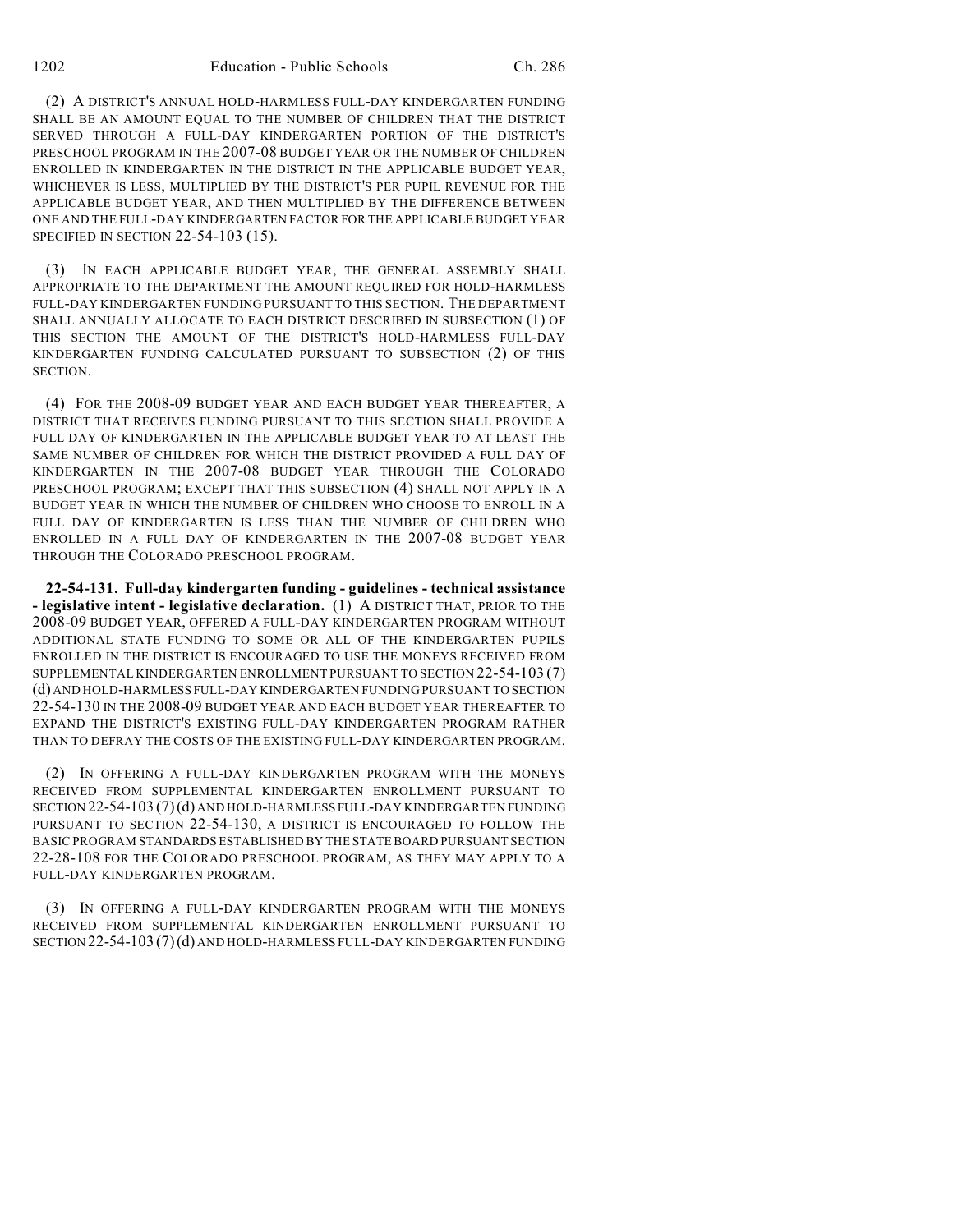PURSUANT TO SECTION 22-54-130, A DISTRICT IS ENCOURAGED TO PRIORITIZE CHILDREN WHO ARE HOMELESS WHEN ENROLLING CHILDREN IN THE FULL-DAY KINDERGARTEN PROGRAM.

(4) A DISTRICT SHALL USE THE TOTAL AMOUNT RECEIVED FROM SUPPLEMENTAL KINDERGARTEN ENROLLMENT PURSUANT TO SECTION 22-54-103 (7) (d) AND HOLD-HARMLESS FULL-DAY KINDERGARTEN FUNDING PURSUANT TO SECTION 22-54-130 TO PROVIDE ACCESS TO A FULL-DAY KINDERGARTEN PROGRAM; EXCEPT THAT IN ANY BUDGET YEAR, IF A DISTRICT PROVIDES A FULL DAY OF KINDERGARTEN TO AT LEAST NINETY PERCENT OF THE PUPILS ENROLLED IN KINDERGARTEN IN THE DISTRICT WHO CHOOSE TO ATTEND A FULL DAY OF KINDERGARTEN, THE DISTRICT MAY USE THE MONEYS FROM SUPPLEMENTAL KINDERGARTEN ENROLLMENT AND HOLD-HARMLESS FULL-DAY KINDERGARTEN FUNDING FOR PURPOSES OTHER THAN TO PROVIDE ACCESS TO A FULL-DAY KINDERGARTEN PROGRAM.

(5) (a) UPON THE REQUEST OF A DISTRICT, THE DEPARTMENT SHALL PROVIDE, SUBJECT TO AVAILABLE RESOURCES, SUCH TECHNICAL ASSISTANCE AS MAY BE NECESSARY FOR THE IMPLEMENTATION OF A FULL-DAY KINDERGARTEN PROGRAM AND FOR ONGOING TRAINING OF PERSONNEL FOR THE SUCCESSFUL IMPLEMENTATION OF THE PROGRAM.

(b) THE GENERAL ASSEMBLY HEREBY FINDS AND DECLARES THAT FOR THE PURPOSES OF SECTION 17 OF ARTICLE IX OF THE STATE CONSTITUTION, PROVIDING TECHNICAL ASSISTANCE TO DISTRICTS FOR THE IMPLEMENTATION OF A FULL-DAY KINDERGARTEN PROGRAM AND FOR ONGOING TRAINING OF PERSONNEL FOR THE SUCCESSFUL IMPLEMENTATION OF A FULL-DAY KINDERGARTEN PROGRAM WILL EXPAND THE AVAILABILITY OF KINDERGARTEN PROGRAMS AND MAY THEREFORE RECEIVE FUNDING FROM THE STATE EDUCATION FUND CREATED IN SECTION 17 (4) OF ARTICLE IX OF THE STATE CONSTITUTION.

(6) BEGINNING IN THE 2009-10 BUDGET YEAR AND CONTINUING THROUGH THE 2013-14 BUDGET YEAR, IT IS THE INTENT OF THE GENERAL ASSEMBLY TO INCREASE ANNUALLY THE APPROPRIATION TO BE USED BY DISTRICTS TO PROVIDE FULL-DAY KINDERGARTEN PROGRAMS. FOR EACH BUDGET YEAR, THE GENERAL ASSEMBLY INTENDS TO APPROPRIATE THE FOLLOWING AMOUNTS:

- (a) FOR THE 2009-10 BUDGET YEAR, SIXTY MILLION DOLLARS;
- (b) FOR THE 2010-11 BUDGET YEAR, SEVENTY MILLION DOLLARS;
- (c) FOR THE 2011-12 BUDGET YEAR, EIGHTY MILLION DOLLARS;
- (d) FOR THE 2012-13 BUDGET YEAR, NINETY MILLION DOLLARS; AND
- (e) FOR THE 2013-14 BUDGET YEAR, ONE HUNDRED MILLION DOLLARS.

**22-54-132. Declining enrollment study - legislative declaration - repeal.** (1) THE GENERAL ASSEMBLY HEREBY FINDS AND DECLARES THAT FOR PURPOSES OF SECTION 17 OF ARTICLE IX OF THE STATE CONSTITUTION, A STUDY TO DETERMINE HOW DECLINING PUPIL ENROLLMENT IN SCHOOL DISTRICTS IN THE STATE AFFECTS PUPILS WHO REMAIN ENROLLED IN THOSE DISTRICTS IS AN ACCOUNTABLE PROGRAM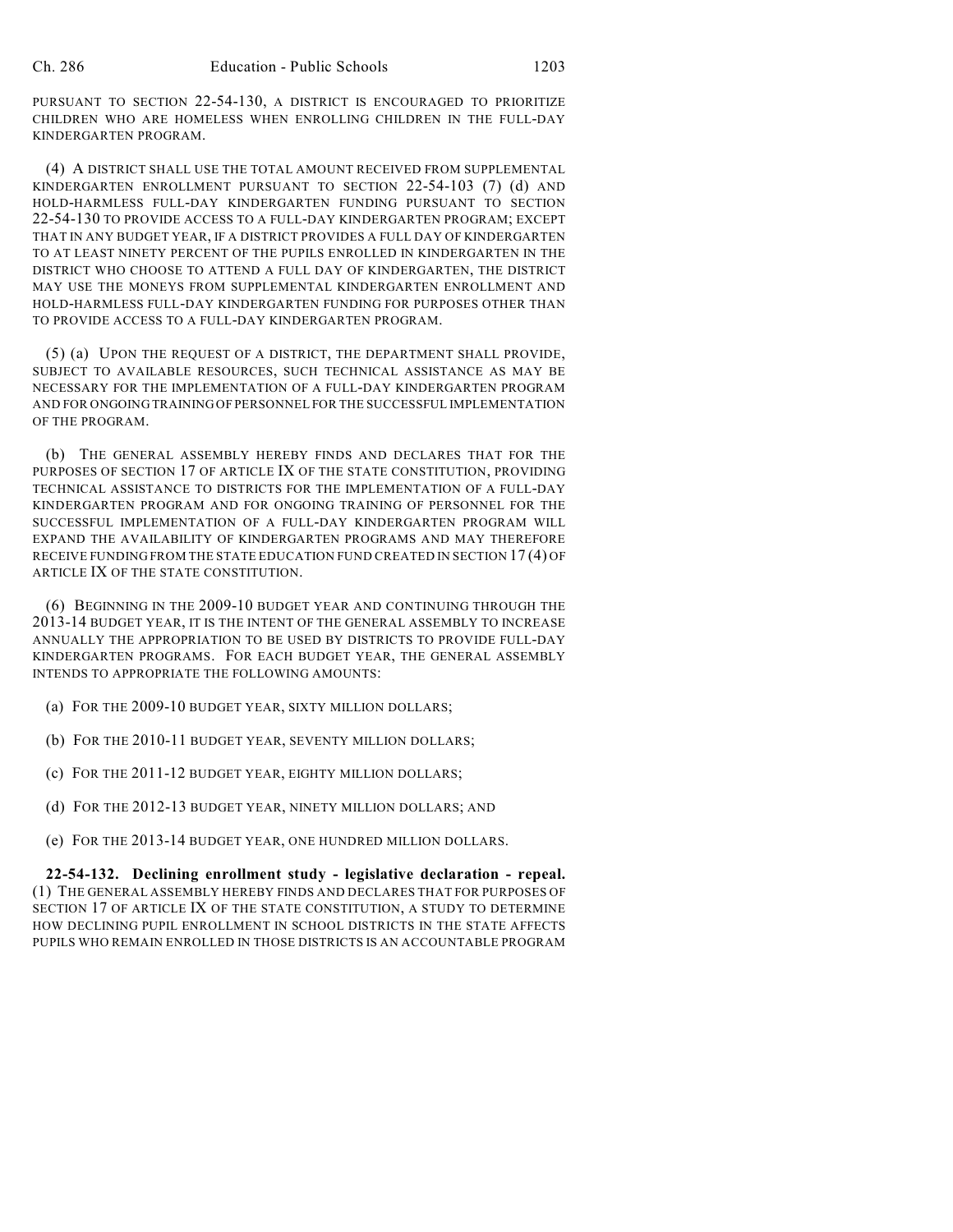FOR EDUCATION REFORM AND MAY THEREFORE RECEIVE FUNDING FROM THE STATE EDUCATION FUND CREATED IN SECTION 17 (4) OF ARTICLE IX OF THE STATE CONSTITUTION.

(2) NO LATER THAN SEPTEMBER 15, 2008, THE DEPARTMENT OF EDUCATION SHALL CONTRACT WITH A PRIVATE PERSON OR ENTITY TO CONDUCT A STUDY TO EVALUATE HOW DECLINING PUPIL ENROLLMENT IN SCHOOL DISTRICTS STATEWIDE IMPACTS THE STUDENTS THAT REMAIN IN THE DECLINING ENROLLMENT DISTRICTS AND TO RECOMMEND POSSIBLE REMEDIES TO ANY NEGATIVE IMPACT THAT DECLINING ENROLLMENT MAY HAVE ON THE STUDENTS. THE STUDY SHALL CONSIDER THE IMPACTS TO STUDENTS IN SCHOOL DISTRICTS WITH A LONG-TERM DECLINE IN PUPIL ENROLLMENT, SCHOOL DISTRICTS WITH A LARGE SHORT-TERM DECLINE IN PUPIL ENROLLMENT, AND SCHOOL DISTRICTS IN WHICH AN INCREASING NUMBER OF PUPILS ATTEND A CHARTER SCHOOL IN THE DISTRICT. IN ADDITION, THE STUDY SHALL INCLUDE, BUT NEED NOT BE LIMITED TO, INFORMATION REGARDING THE FOLLOWING:

(a) DATA ON ALL SCHOOL DISTRICTS EXPERIENCING DECLINING PUPIL ENROLLMENT, INCLUDING THE SIZE OF THE DISTRICT AND WHETHER THE DISTRICT IS IN A RURAL OR URBAN AREA;

(b) THE EFFECT OF THIS ARTICLE ON INCONSISTENT DECLINING PUPIL ENROLLMENT, WHERE APPLICABLE;

(c) A BREAKDOWN OF WHAT IT COSTS TO PROVIDE AND MAINTAIN AN AVERAGE CLASSROOM NECESSARY TO PROVIDE PUPILS WITH A PUBLIC EDUCATION THAT MEETS THE REQUIREMENTS OF STATE AND FEDERAL LAW;

(d) THE FIXED COSTS OF PROVIDING TRANSPORTATION, SPECIAL EDUCATION, ENGLISH LANGUAGE ACQUISITION, CAREER AND TECHNICAL EDUCATION, AND CAPITAL CONSTRUCTION;

(e) THE COST OF SALARIES AND BENEFITS FOR THE TEACHERS AND STAFF EMPLOYED BY THE DISTRICT, INCLUDING SCHEDULED RETIREMENT BENEFIT INCREASES AND HEALTH INSURANCE;

(f) THE TYPE OF COSTS THAT A DISTRICT MAY REDUCE TO COMPENSATE FOR DECLINING PUPIL ENROLLMENT AND THE TYPES OF COSTS THAT REPRESENT ESSENTIAL SERVICES THAT A DISTRICT CANNOT REDUCE EVEN WHEN IT IS EXPERIENCING DECLINING PUPIL ENROLLMENT;

(g) FOR DISTRICTS IN URBAN AREAS, THE EFFECT THAT NEIGHBORING SCHOOL DISTRICTS HAVE ON A DECLINING ENROLLMENT DISTRICT'S ABILITY TO PROVIDE COMPETITIVE SALARY INCREASES AND EDUCATIONAL PROGRAMS WHEN THE NEIGHBORING DISTRICT IS EXPERIENCING AN INCREASE IN PUPIL ENROLLMENT;

(h) THE WAYS IN WHICH THIS ARTICLE MAY SLOW THE EFFECTS OF DECLINING ENROLLMENT IN A DISTRICT BUT FAILS TO ADDRESS LONG-TERM FINANCIAL SOLUTIONS REGARDING HOW THE DECLINING ENROLLMENT DISTRICT WILL COVER FIXED COSTS IN THE FUTURE;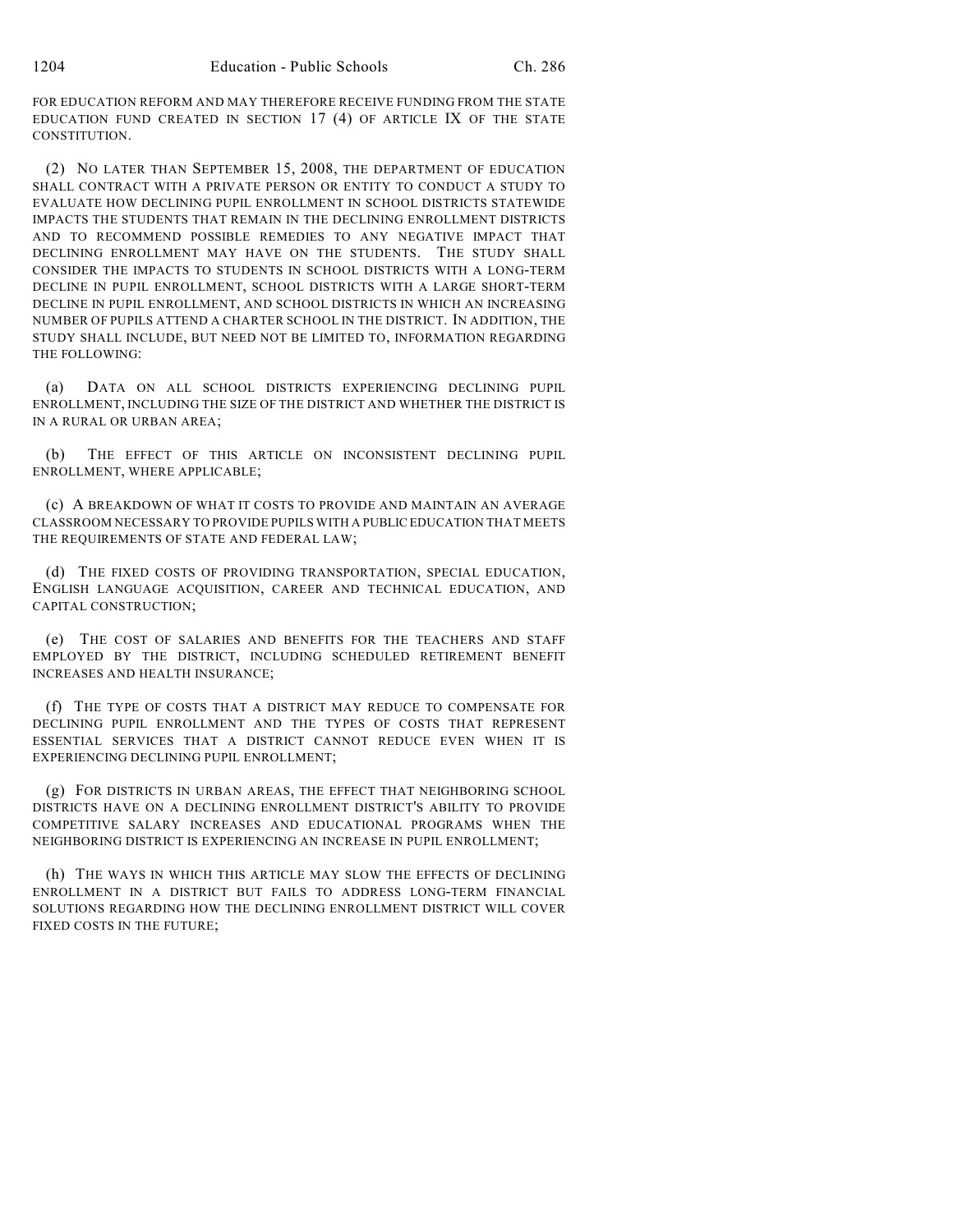(i) THE IMPACT THAT SCHOOL CHOICE HAS ON DISTRICTS WITH DECLINING PUPIL ENROLLMENT, INCLUDING, BUT NOT LIMITED TO, THE IMPACT THAT CHARTER SCHOOL ENROLLMENT HAS ON DISTRICT PUPIL ENROLLMENT FOR PURPOSES OF FUNDING UNDER THE "PUBLIC SCHOOL FINANCE ACT OF 1994", THE IMPACT OF THE REQUIREMENT THAT ONE HUNDRED PERCENT OF PUPIL REVENUES BE TRANSFERRED TO A CHARTER SCHOOL WHEN ONLY PARTIAL AVERAGED REVENUES ARE PROVIDED TO A DISTRICT, AND THE EFFECT OF ALLOWING A CHARTER SCHOOL TO AVERAGE ENROLLMENT IN A SIMILAR MANNER AS A DISTRICT IS ALLOWED TO AVERAGE ENROLLMENT; AND

(j) THE BARRIERS TO AND INCENTIVES FOR CONSOLIDATION PURSUANT TO THE CURRENT CONSOLIDATION LAWS, INCLUDING BUT NOT LIMITED TO THE IMPACT OF CONSOLIDATION ON DECLINING ENROLLMENT DISTRICTS, THE IMPACT ON SMALL ATTENDANCE CENTER AID, AND THE EFFECT OF ABSORBING THE ACADEMIC RATINGS OF PARTNERING DISTRICTS.

(3) THE DEPARTMENT OF EDUCATION SHALL INCORPORATE INTO THE STUDY CONDUCTED PURSUANT TO SUBSECTION (2) OF THIS SECTION ANY PREVIOUS STUDIES CONDUCTED ON THE ISSUE OF DECLINING PUPIL ENROLLMENT. THE STAFF OF THE SCHOOL FINANCE UNIT OF THE DEPARTMENT OF EDUCATION SHALL OVERSEE THE STUDY AND PROVIDE SUPPORT TO THE ENTITY CONDUCTING THE STUDY. AS PART OF THE RESEARCH FOR THE STUDY, DISTRICTS THAT ARE DECLINING IN PUPIL ENROLLMENT, OR WOULD BE DECLINING IN PUPIL ENROLLMENT IF NOT FOR CHARTER SCHOOL ENROLLMENT, SHALL BE INTERVIEWED.

(4) THE DEPARTMENT OFEDUCATION SHALL SUBMIT A REPORT SUMMARIZING THE FINDINGS AND RECOMMENDATIONS FROM THE DECLINING ENROLLMENT STUDY TO THE MEMBERS OF THE EDUCATION COMMITTEES OF THE HOUSE OF REPRESENTATIVES AND THE SENATE, OR ANY SUCCESSOR COMMITTEES, AND TO THE MEMBERS OF THE JOINT BUDGET COMMITTEE OF THE GENERAL ASSEMBLY ON OR BEFORE MARCH 15, 2009.

(5) THIS SECTION IS REPEALED, EFFECTIVE JULY 1, 2009.

**22-54-133. Charter school for the deaf or the blind – supplementary funding - definitions.** (1) AS USED IN THIS SECTION, UNLESS THE CONTEXT OTHERWISE REQUIRES, "CHARTER SCHOOL FOR THE DEAF OR THE BLIND" MEANS A CHARTER SCHOOL, AS DEFINED IN SECTION  $22-54-124(1)(b)$ , IN WHICH NO LESS THAN NINETY PERCENT OF THE FUNDED PUPILS HAVE AN INDIVIDUALIZED EDUCATION PROGRAM PURSUANT TO SECTION 22-20-108 AND ARE ELIGIBLE TO ATTEND THE COLORADO SCHOOL FOR THE DEAF AND THE BLIND PURSUANT TO SECTION 22-80-109.

(2) FOR THE 2008-09 BUDGET YEAR, OF THE MONEYS APPROPRIATED FOR THE PURPOSES OF SECTION 22-54-124 (3), ONE HUNDRED THIRTY-FIVE THOUSAND DOLLARS OF SUCH AMOUNT SHALL BE USED FOR THE PURPOSES OF THIS SECTION. THIS SECTION SHALL NOT AFFECT THE ABILITY OF A CHARTER SCHOOL FOR THE DEAF OR THE BLIND TO APPLY FOR AND TO BE ELIGIBLE TO RECEIVE ADDITIONAL MONEYS PURSUANT TO SECTION 22-54-124 (3).

(3) THE DEPARTMENT OF EDUCATION SHALL DISTRIBUTE MONEYS UNDER THIS SECTION TO THE AUTHORIZER OF A CHARTER SCHOOL FOR THE DEAF OR THE BLIND,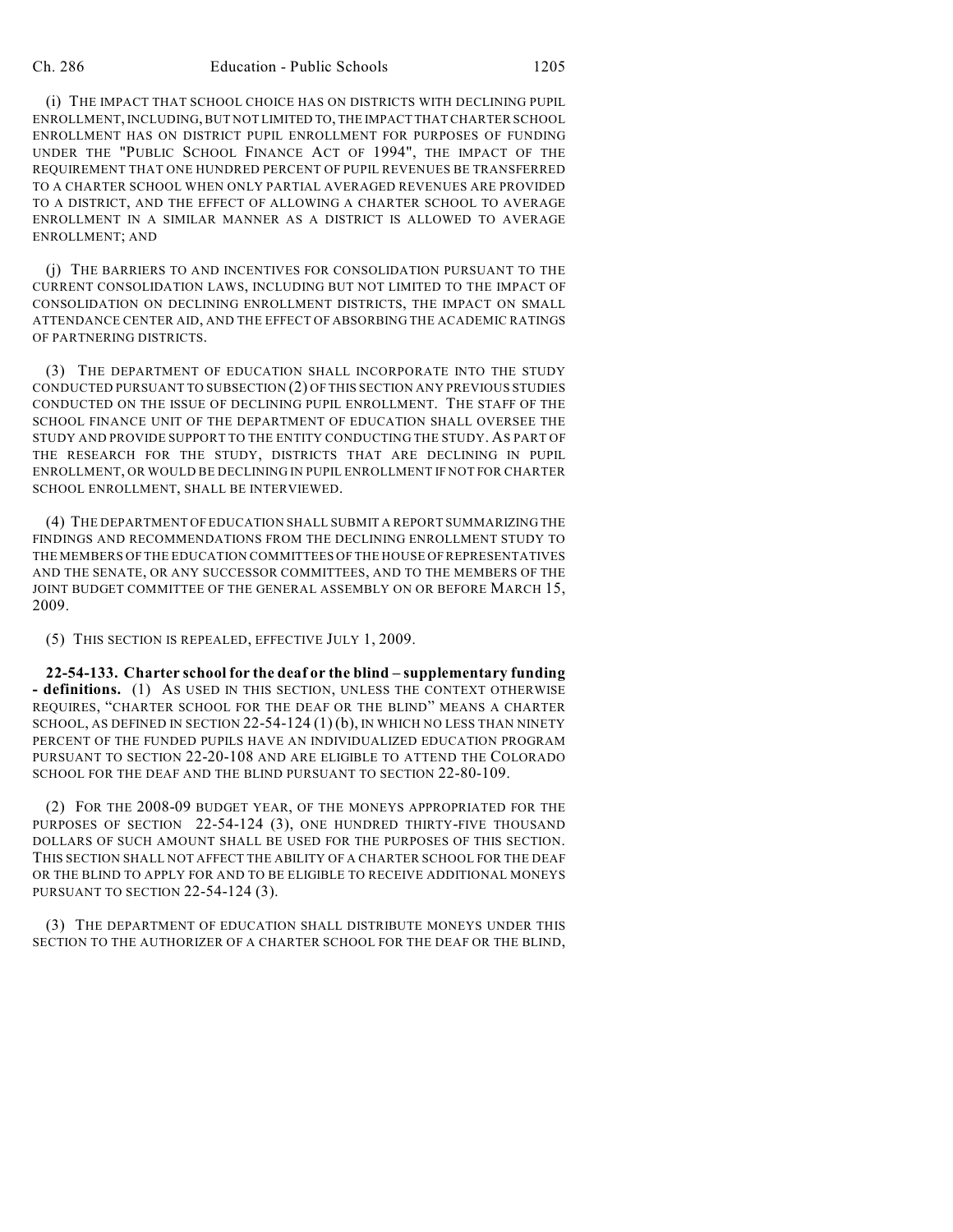AND THE AUTHORIZER SHALL DISTRIBUTE ALL MONEYS RECEIVED UNDER THIS SECTION TO THE CHARTER SCHOOLS FOR THE DEAF OR THE BLIND AND MAY NOT RETAIN ANY OF SUCH MONEYS TO DEFRAY ADMINISTRATIVE EXPENSES OR FOR ANY OTHER PURPOSE. A CHARTER SCHOOL FOR THE DEAF OR THE BLIND SHALL USE MONEYS IT RECEIVES PURSUANT TO THIS SECTION SOLELY FOR OPERATING COSTS THAT ARE NOT DEFRAYED BY OTHER FUNDING SOURCES. MONEYS RECEIVED PURSUANT TO THIS SECTION AND SECTION 22-54-124 SHALL NOT BE CONSIDERED IN THE CALCULATION OF EXCESS COSTS PURSUANT TO SECTION 22-20-109.

(4) NO LATER THAN FEBRUARY 1, 2009, THE DEPARTMENT OF EDUCATION SHALL REPORT TO THE EDUCATION COMMITTEES OF THE SENATE AND THE HOUSE OF REPRESENTATIVES, OR ANY SUCCESSOR COMMITTEES, AND THE JOINT BUDGET COMMITTEE OF THE EXPECTED CHANGE, IF ANY, IN NEED FOR FUNDING UNDER THIS SECTION.

**22-54-134. Hold-harmless facility school student funding - legislative declaration.** (1) FOR THE 2008-09 BUDGET YEAR, A DISTRICT THAT REPORTED TO THE DEPARTMENT OF EDUCATION IN THE 2007-08 BUDGET YEAR PUPILS NOT INCLUDED IN THE DISTRICT'S PUPIL ENROLLMENT BUT WHO WERE RECEIVING EDUCATIONAL SERVICES THROUGH AN APPROVED FACILITY SCHOOL, AS DEFINED IN SECTION 22-54-129 (1) (a), SHALL RECEIVE HOLD-HARMLESS FACILITY SCHOOL STUDENT FUNDING PURSUANT TO THIS SECTION.

(2) A DISTRICT'S HOLD-HARMLESS FACILITY SCHOOL STUDENT FUNDING PURSUANT TO THIS SECTION SHALL BE AN AMOUNT EQUAL TO THE DIFFERENCE BETWEEN THE DISTRICT'S PER PUPIL REVENUES AND THE DISTRICT'S PER PUPIL OPERATING REVENUES FOR THE 2007-08 BUDGET YEAR, MULTIPLIED BY THE NUMBER OF PUPILS THAT THE DISTRICT REPORTED TO THE DEPARTMENT, AS SPECIFIED IN SUBSECTION (1) OF THIS SECTION, IN THE 2007-08 BUDGET YEAR.

(3) IN THE 2008-09 BUDGET YEAR, THE GENERAL ASSEMBLY SHALL APPROPRIATE TO THE DEPARTMENT OF EDUCATION THE AMOUNT REQUIRED FOR THE HOLD-HARMLESS FACILITY SCHOOL STUDENT FUNDING PURSUANT TO THIS SECTION. THE DEPARTMENT SHALL ALLOCATE TO EACH DISTRICT, AS APPLICABLE, THE AMOUNT OF THE DISTRICT'S FUNDING AS CALCULATED PURSUANT TO SUBSECTION (2) OF THIS SECTION.

(4) THE GENERAL ASSEMBLY HEREBY FINDS AND DECLARES THAT FOR THE PURPOSES OF SECTION 17 OF ARTICLE IX OF THE STATE CONSTITUTION, PROVIDING FUNDING TO DISTRICTS THAT REPORTED TO THE DEPARTMENT OF EDUCATION IN THE 2007-08 BUDGET YEAR PUPILS NOT INCLUDED IN THE DISTRICT'S PUPIL ENROLLMENT BUT WHO WERE RECEIVING EDUCATIONAL SERVICES THROUGH AN APPROVED FACILITY SCHOOL IS A PROGRAM FOR ACCOUNTABLE EDUCATION REFORM AND MAY THEREFORE RECEIVE FUNDING FROM THE STATE EDUCATION FUND CREATED IN SECTION 17 (4) OF ARTICLE IX OF THE STATE CONSTITUTION.

(5) THIS SECTION IS REPEALED, EFFECTIVE JULY 1, 2009.

**SECTION 13.** 22-2-105 (6), Colorado Revised Statutes, is amended to read:

**22-2-105. State board of education - composition.** (6) FOR ANY BOARD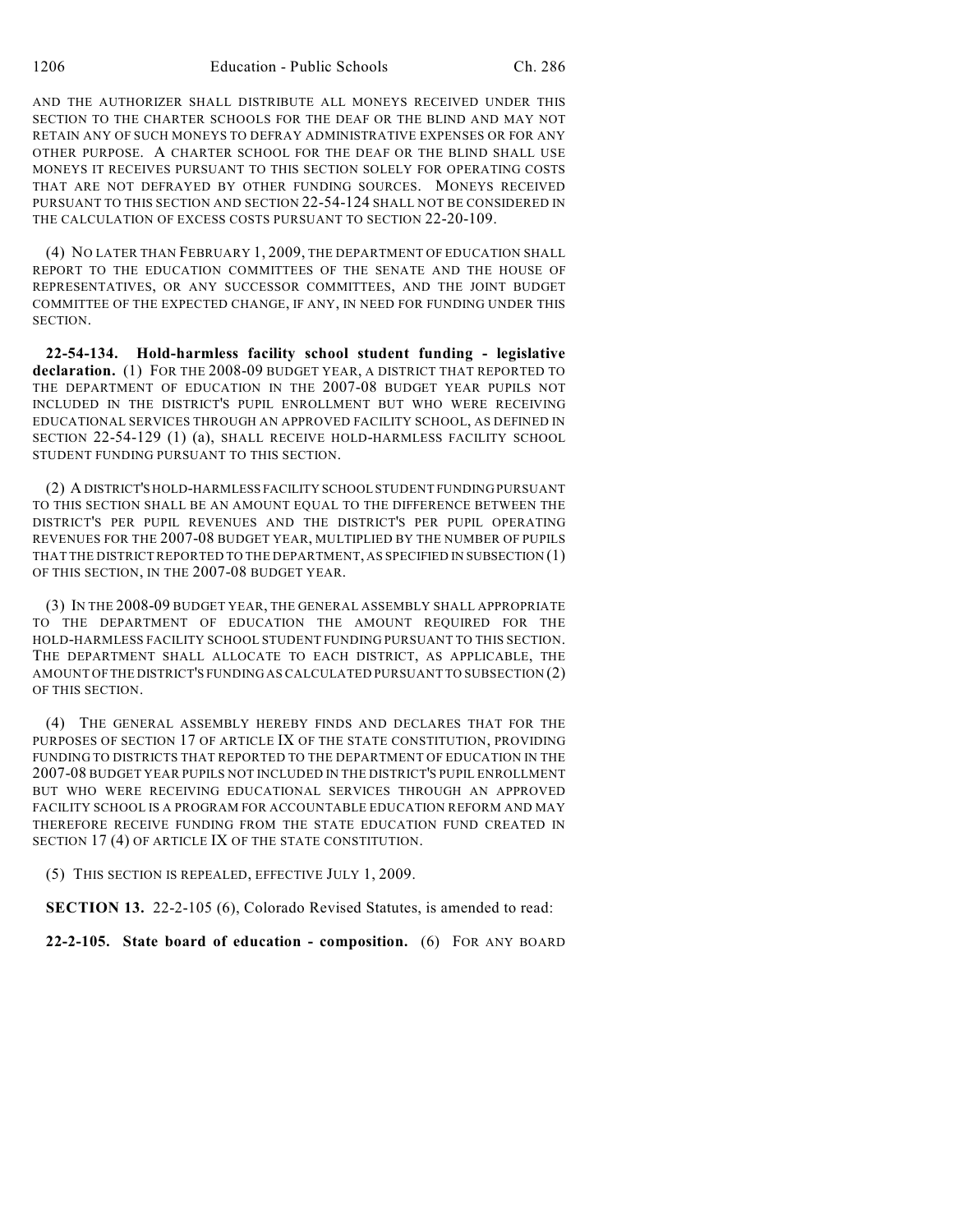MEMBER ELECTED ON OR AFTER THE EFFECTIVE DATE OF THIS SECTION AS AMENDED IN HOUSE BILL 08-1388, ENACTED AT THE SECOND REGULAR SESSION OF THE SIXTY-SIXTH GENERAL ASSEMBLY, during his or her term of office, a member of the state board shall not be a member of the general assembly; an officer, employee, or board member of a school district or charter school in the state; AN OFFICER, EMPLOYEE, OR BOARD MEMBER OF THE STATE CHARTER SCHOOL INSTITUTE OR THE INSTITUTE BOARD; or an employee of the state board or the department of education.

**SECTION 14.** 22-7-801 (1) (a) and (2), Colorado Revised Statutes, are amended to read:

**22-7-801. Legislative declaration.** (1) The general assembly hereby finds and declares that:

(a) Establishing a summer school grant program to provide funding to school districts and institute charter schools to provide intensive reading, writing, or mathematics education services to students entering the fourth FIFTH through eighth grades who received an unsatisfactory proficiency level score on the reading, writing, or mathematics component of the Colorado student assessment program for the previous academic year is an important element of an accountable education program to meet state academic standards; and

(2) The general assembly therefore finds that a program to provide grants to school districts and institute charter schools to assist them in providing summer school programs for students who are entering the fourth FIFTH through eighth grades and are performing unsatisfactorily in reading, writing, or mathematics may receive funding from the state education fund created in section 17 (4) of article IX of the state constitution.

**SECTION 15.** 22-7-802 (3), Colorado Revised Statutes, is amended to read:

**22-7-802. Definitions.** As used in this part 8, unless the context otherwise requires:

(3) "Eligible student" means a student who will begin fourth, fifth, sixth, seventh, or eighth grade in the next academic year and who has received an unsatisfactory proficiency level score on the reading, writing, or mathematics assessment administered through the CSAP for the preceding academic year.

**SECTION 16.** 22-20-109 (3), Colorado Revised Statutes, is amended to read:

**22-20-109. Tuition.** (3) In addition to any other tuition costs that a school district of residence is required to pay pursuant to this section, the school district may pay those costs documented to and approved by the department pursuant to subsection (1) of this section. NOTWITHSTANDING THE PROVISIONS OF SUBSECTION (1) OF THIS SECTION, A SCHOOL DISTRICT OF RESIDENCE SHALL NOT BE REQUIRED TO PAY COSTS INCURRED BY AN APPROVED FACILITY SCHOOL, AS DEFINED IN SECTION 22-54-129 (1) (a), IN PROVIDING EDUCATIONAL SERVICES AT THE APPROVED FACILITY SCHOOL DURING THE MONTHS OF JUNE, JULY, OR AUGUST.

**SECTION 17.** 22-20-112 (1), Colorado Revised Statutes, is amended to read: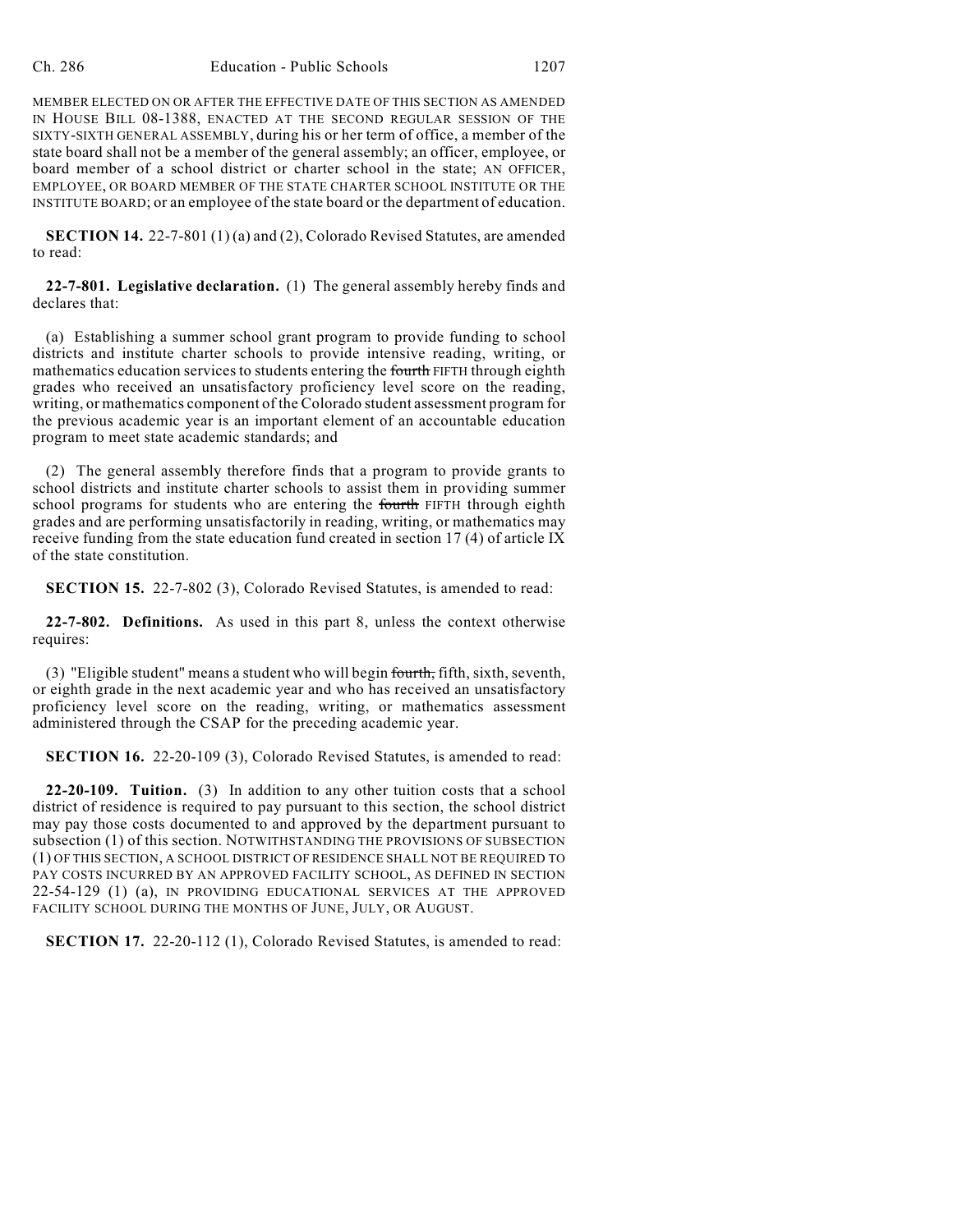**22-20-112. Length of school year.** (1) An administrative unit may conduct special educational programs as prescribed in this article for any length of time; except that the administrative unit must meet the minimum length of time as established by law for school districts. To the maximum extent possible, each eligible facility shall conform the length of its regular school year program to the schedule of the regular school year of the school district in which the eligible facility is located.

**SECTION 18.** 22-20-114 (2), Colorado Revised Statutes, is amended to read:

**22-20-114. Funding of programs.** (2) (a) (I) In addition to the amount appropriated for distribution pursuant to subsection (1) of this section, for the  $2006-07$  AND 2007-08 budget year and each budget year thereafter YEARS, subject to available appropriations, the general assembly shall appropriate two million dollars from the general fund or from any other source to the department to fund grants to administrative units as provided in section 22-20-114.5 for reimbursement of high costs incurred in providing special education services in the preceding budget year.

(II) (A) IN ADDITION TO THE AMOUNT APPROPRIATED FOR DISTRIBUTION PURSUANT TO SUBSECTION (1) OF THIS SECTION, FOR THE 2008-09 BUDGET YEAR AND EACH BUDGET YEAR THEREAFTER, SUBJECT TO AVAILABLE APPROPRIATIONS, THE GENERAL ASSEMBLY SHALL APPROPRIATE FOUR MILLION DOLLARS FROM THE GENERAL FUND OR FROM ANY OTHER SOURCE TO THE DEPARTMENT TO FUND GRANTS TO ADMINISTRATIVE UNITS AS PROVIDED IN SECTION 22-20-114.5 FOR REIMBURSEMENT OF HIGH COSTS INCURRED IN PROVIDING SPECIAL EDUCATION SERVICES IN THE PRECEDING BUDGET YEAR.

(B) THE GENERAL ASSEMBLY HEREBY FINDS AND DECLARES THAT FOR THE PURPOSES OF SECTION 17 OF ARTICLE IX OF THE STATE CONSTITUTION, PROVIDING GRANTS TO ADMINISTRATIVE UNITS FOR REIMBURSEMENT FOR HIGH COSTS INCURRED IN PROVIDING SPECIAL EDUCATION SERVICES IS A PROGRAM FOR ACCOUNTABLE EDUCATION REFORM AND MAY THEREFORE RECEIVE FUNDING FROM THE STATE EDUCATION FUND CREATED IN SECTION 17 (4) OF ARTICLE IX OF THE STATE CONSTITUTION.

(b) Any amount received by an administrative unit as a reimbursement pursuant to this subsection (2) shall be in addition to the amount received by the administrative unit pursuant to subsection (1) of this section. The moneys appropriated by the general assembly to the department shall be distributed by the Colorado special education fiscal advisory committee in accordance with section  $22 - 20 - 114.5$ .

**SECTION 19.** 22-20-114.5 (3) (b), Colorado Revised Statutes, is amended, and the said 22-20-114.5 (3) is further amended BY THE ADDITION OF A NEW PARAGRAPH, to read:

**22-20-114.5. Special education fiscal advisory committee - special education high-cost grants - definitions - repeal.** (3) (a.5) OF THE TOTAL AMOUNT APPROPRIATED IN A BUDGET YEAR FOR THE PURPOSE OF AWARDING GRANTS PURSUANT TO THIS SECTION, THE COMMITTEE SHALL USE FIFTY PERCENT OF THE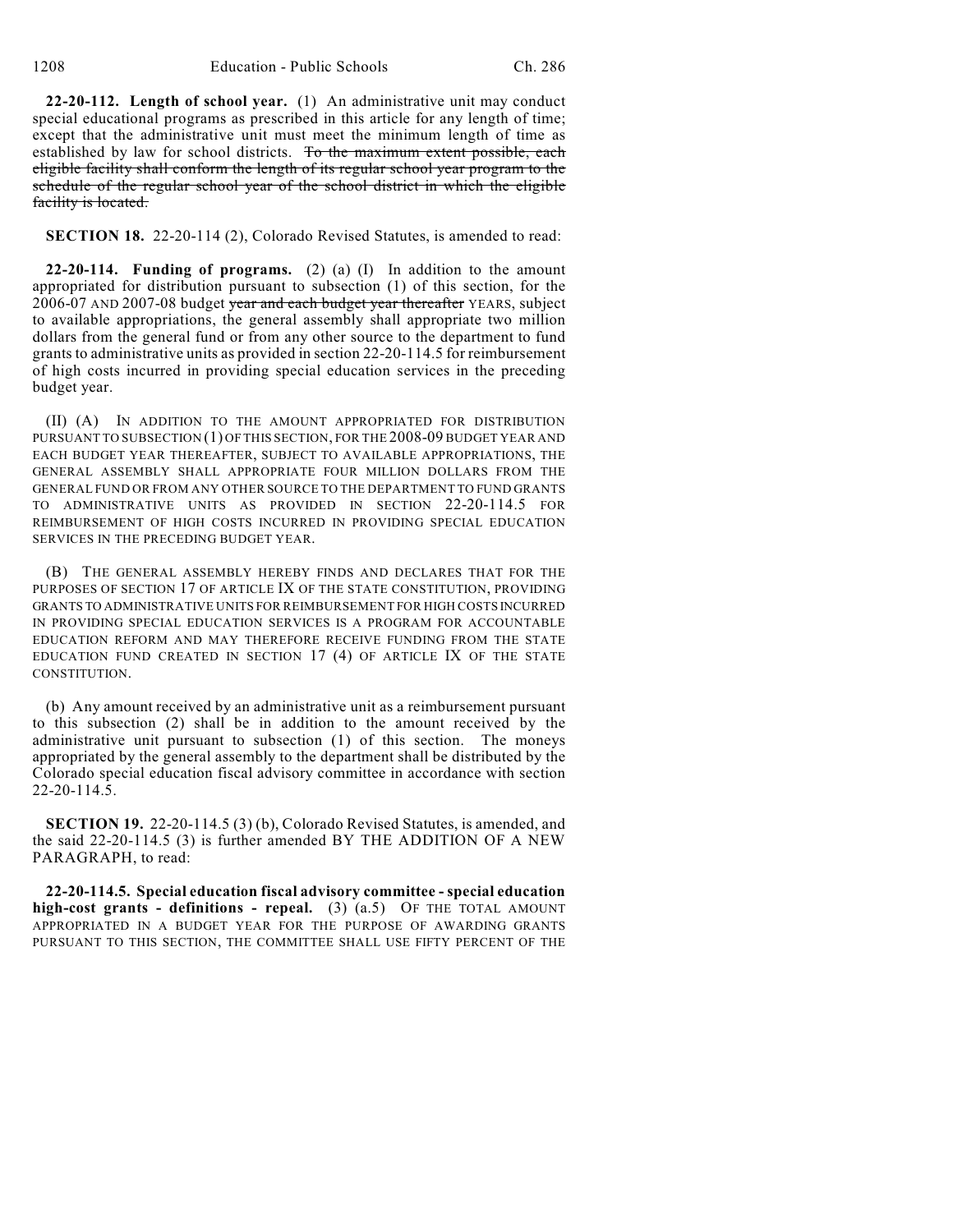AMOUNT TO AWARD GRANTS TO ADMINISTRATIVE UNITS THAT HAVE ONE OR MORE CHILDREN BEING SERVED IN AN OUT-OF-DISTRICT PLACEMENT FOR SPECIAL EDUCATIONAL SERVICES AND FIFTY PERCENT OF THE AMOUNT TO AWARD GRANTS TO ADMINISTRATIVE UNITS WITH ONE OR MORE CHILDREN BEING SERVED IN AN IN-DISTRICT PLACEMENT FOR SPECIAL EDUCATIONAL SERVICES.

(b) (I) SUBJECT TO THE REQUIREMENTS OF PARAGRAPH (a.5) OF THIS SUBSECTION (3), the committee shall have the discretion to award a grant to an administrative unit that applies and qualifies to receive a grant pursuant to paragraph (a) of this subsection (3). In determining whether to award a grant to an administrative unit and the amount of the grant to be awarded, the committee shall consider the administrative unit's annual audited OPERATING expenses for the preceding budget year and the percentage of the administrative unit's annual audited OPERATING expenses that represents the high costs incurred by the administrative unit in the preceding budget year. In awarding grants, the committee shall prioritize the administrative units specified in sub-subparagraphs  $(A)$  and  $(B)$  of subparagraph  $(H)$ of this paragraph (b). All grants awarded by the committee shall be subject to approval by the state board.

 $(II)$  (A) In awarding grants pursuant to this section the committee shall first prioritize those TO administrative units that have one or more children being served in an out-of-district placement for special educational services, and, THE COMMITTEE SHALL FIRST PRIORITIZE THOSE ADMINISTRATIVE UNITS that spent the highest percentages, based on the administrative unit's actual ANNUAL audited OPERATING expenses, in the preceding budget year on high costs incurred in providing special education services to children in such out-of-district placements.

(B) If additional moneys are available after the committee has awarded grants pursuant to sub-subparagraph (A) of this subparagraph (II), the committee shall then prioritize those IN AWARDING GRANTS PURSUANT TO THIS SECTION TO administrative units with one or more children being served in an in-district placement for special educational services, and, THE COMMITTEE SHALL FIRST PRIORITIZE THOSE ADMINISTRATIVE UNITS that spent the highest percentages, based on the administrative unit's actual ANNUAL audited OPERATING expenses, in the preceding budget year on high costs incurred in providing special educational services to children in such in-district placements.

**SECTION 20.** 22-28-104 (2) (a) (III) and (2) (b), Colorado Revised Statutes, are amended to read:

**22-28-104. Establishment of public preschool programs.** (2) (a) (III) For the 2008-09 budget year and each budget year thereafter, nineteen thousand eight hundred sixty TWENTY THOUSAND ONE HUNDRED SIXTY children may annually participate in the state preschool and kindergarten program.

(b) (I) For the 2006-07 AND 2007-08 budget  $\frac{\pi}{4}$  budget years, thereafter, the department shall allow school districts to apply to the department for authorization to serve no more than fifteen percent of the total number of children authorized to participate in the state preschool and kindergarten program pursuant to paragraph (a) of this subsection (2) through a full-day kindergarten portion of the district's preschool and kindergarten program. The department, using established criteria,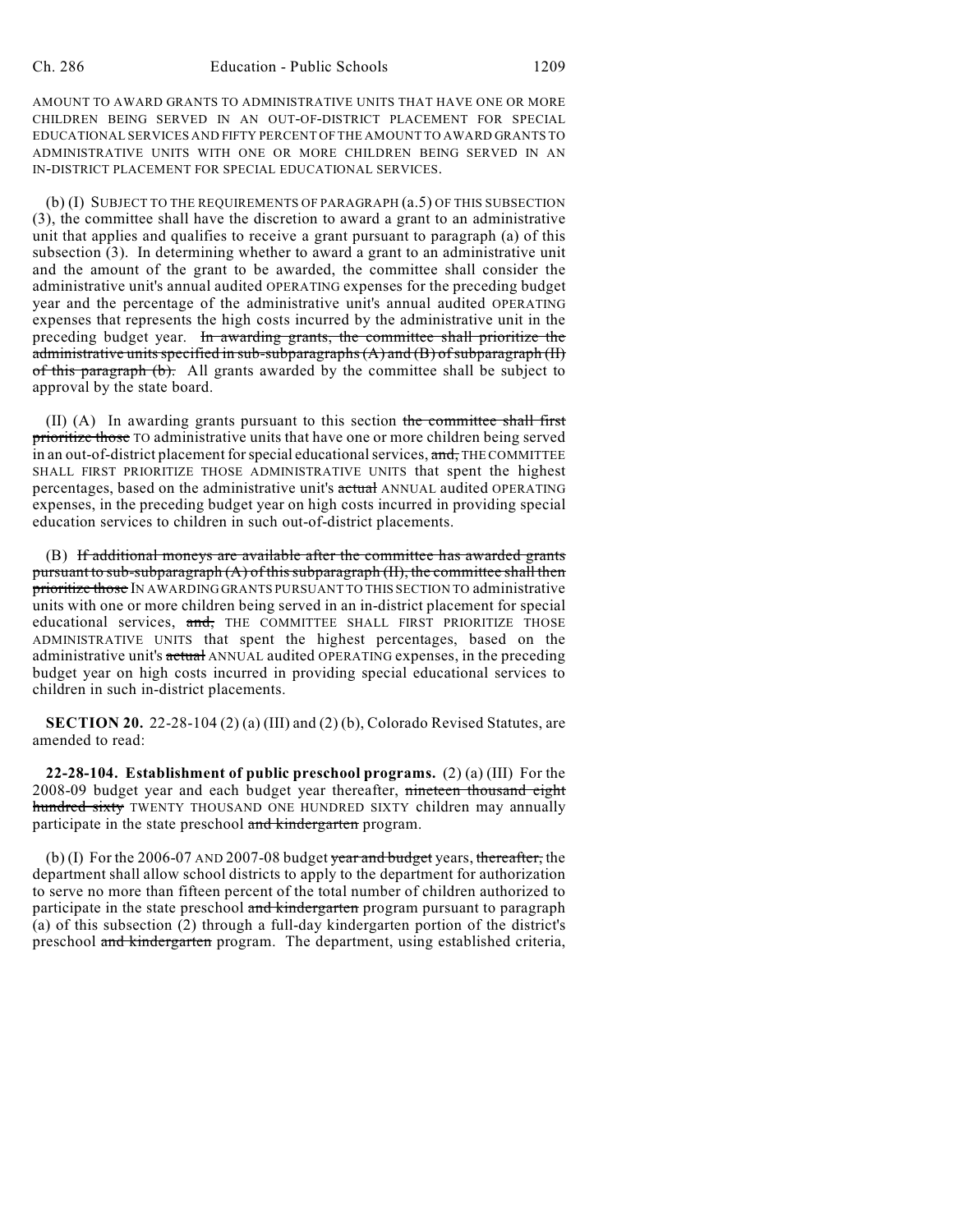shall select school districts to participate in the full-day kindergarten portions until the total number of full-day kindergarten positions applied for has been filled or the fifteen-percent limitation has been reached, whichever event occurs first. Notwithstanding any other provision of law, the department shall not grant waivers that would allow more than a total of fifteen percent of the total number of children authorized to participate in the state preschool and kindergarten program pursuant to paragraph (a) of this subsection (2) to be served through the full-day kindergarten portion of all district preschool and kindergarten programs statewide.

(II) FOR THE 2008-09 BUDGET YEAR AND EACH BUDGET YEAR THEREAFTER, NONE OF THE CHILDREN PARTICIPATING IN THE STATE PRESCHOOL PROGRAM SHALL PARTICIPATE IN THE PROGRAM THROUGH A FULL-DAY KINDERGARTEN PORTION OF THE PROGRAM.

**SECTION 21.** The introductory portion to 22-28-107 (1) and 22-28-107 (1) (b), Colorado Revised Statutes, are amended, and the said 22-28-107 is further amended BY THE ADDITION OF A NEW SUBSECTION, to read:

**22-28-107. Eligibility of school districts for participation in state preschool program.** (1) By a date to be determined by rule of the state board for the 2006-07 budget year and each budget year thereafter, any school district may apply to the department for participation in the state preschool and kindergarten program using forms provided by the department. Along with the application, the school district shall submit a proposal for the implementation of its district preschool and kindergarten program, which shall include, but need not be limited to, the following information requested by the department:

(b) Whether the district preschool and kindergarten program will be a FOUR-AND-ONE-HALF-MONTH, nine-month, or twelve-month program;

(1.4) FOR THE 2008-09 BUDGET YEAR AND EACH BUDGET YEAR THEREAFTER, A SCHOOL DISTRICT THAT APPLIES TO THE DEPARTMENT TO PARTICIPATE IN THE STATE PRESCHOOL PROGRAM BY OFFERING A NINE-MONTH PROGRAM MAY APPLY FOR PERMISSION FROM THE DEPARTMENT TO RECEIVE FUNDING FOR A NINE-MONTH PROGRAM BUT TO USE UP TO HALF OF THE MONEYS ALLOCATED FOR THE PROGRAM TO PREPARE, DURING THE FIRST HALF OF THE SCHOOL YEAR, TO OFFER A PRESCHOOL PROGRAM AND TO USE THE REMAINDER OF THE MONEYS TO OFFER, DURING THE SECOND HALF OF THE SCHOOL YEAR, A FOUR-AND-ONE-HALF-MONTH PRESCHOOL PROGRAM.

**SECTION 22.** 22-28-108, Colorado Revised Statutes, is amended BY THE ADDITION OF A NEW SUBSECTION to read:

**22-28-108. Criteria for district preschool programs.** (5.5) FUNDING PROVIDED PURSUANT TO THIS ARTICLE SHALL ONLY BE USED TO PAY A DISTRICT'S COSTS OF PROVIDING PRESCHOOL SERVICES DIRECTLY TO CHILDREN ENROLLED IN THE DISTRICT'S PRESCHOOL PROGRAM. THE COSTS SHALL INCLUDE TEACHER AND PARAPROFESSIONAL SALARIES AND BENEFITS, SUPPLIES AND MATERIALS, HOME VISITS, THE ENTIRE COST OF ANY PRESCHOOL PROGRAM CONTRACTED SERVICES, THE COSTS OF SERVICES PROVIDED BY A DISTRICT TO CHILDREN ENROLLED IN THE DISTRICT'S PRESCHOOL PROGRAM OR THEIR PARENTS, ANY ASSOCIATED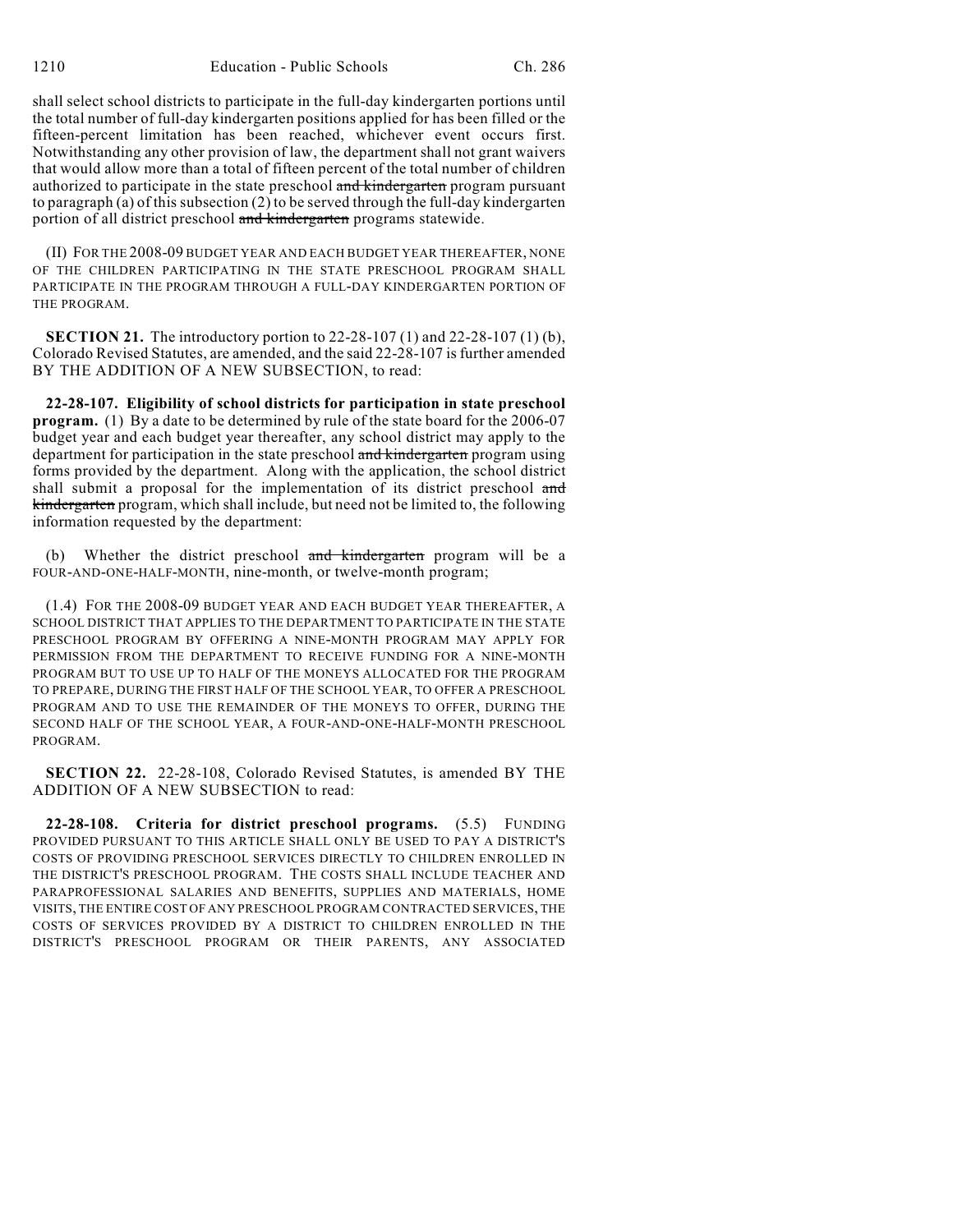PROFESSIONAL DEVELOPMENT ACTIVITIES, COSTS THAT A DISTRICT WOULD NOT OTHERWISE HAVE INCURRED BUT FOR THE SERVICES PROVIDED IN CONJUNCTION WITH THE PRESCHOOL PROGRAM, AND A REASONABLE ALLOCATION OF DISTRICT OVERHEAD COSTS NOT TO EXCEED FIVE PERCENT OF THE PROGRAM COSTS. ANY MONEYS REMAINING IN THE DISTRICT'S PRESCHOOL PROGRAM BUDGET AT THE END OF ANY BUDGET YEAR SHALL REMAIN IN THE PROGRAM BUDGET FOR USE IN THE PRESCHOOL PROGRAM IN SUBSEQUENT BUDGET YEARS.

**SECTION 23.** 22-30.5-505 (2) (d), Colorado Revised Statutes, is amended to read:

**22-30.5-505. State charter school institute - institute board - appointment powers and duties - rules.** (2) (d) FOR ANY BOARD MEMBER APPOINTED ON OR AFTER THE EFFECTIVE DATE OF THIS SECTION AS AMENDED IN HOUSE BILL 08-1388, ENACTED AT THE SECOND REGULAR SESSION OF THE SIXTY-SIXTH GENERAL ASSEMBLY, during his or her term of office, a member of the institute board shall not be a member of the general assembly; an officer, employee, or board member of a school district or charter school in the state; A MEMBER OF THE STATE BOARD; or an employee of the institute board or the department of education.

**SECTION 24.** 22-42-102 (2) (a) (V) and (2) (a) (VI), Colorado Revised Statutes, are amended, and the said 22-42-102 (2) (a) is further amended BY THE ADDITION OF A NEW SUBPARAGRAPH, to read:

**22-42-102. Bonded indebtedness - elections.** (2) (a) The board of education of any school district, at any regular biennial school election or at a special election called for the purpose, shall submit to the eligible electors of the district the question of contracting a bonded indebtedness for one or more of the following purposes:

(V) For improving school grounds;  $\sigma$ r

(VI) For funding floating indebtedness; OR

(VII) FOR ACQUIRING, CONSTRUCTING, OR IMPROVING ANY CAPITAL ASSET THAT THE DISTRICT IS AUTHORIZED BY LAW TO OWN.

**SECTION 25.** Article 43.7 of title 22, Colorado Revised Statutes, is amended BY THE ADDITION OF A NEW PART to read:

## PART 3 FULL-DAY KINDERGARTEN FACILITY CAPITAL CONSTRUCTION ASSISTANCE

**22-43.7-301. Full-day kindergarten facility capital construction fund creation.** (1) THERE IS HEREBY ESTABLISHED IN THE STATE TREASURY THE FULL-DAY KINDERGARTEN FACILITY CAPITAL CONSTRUCTION FUND, REFERRED TO IN THIS PART 3 AS THE "FUND". THE FUND SHALL CONSIST OF ANY MONEYS ANNUALLY APPROPRIATED THERETO BY THE GENERAL ASSEMBLY FOR THE PURPOSES OF THIS PART 3. ANY UNEXPENDED AND UNENCUMBERED MONEYS REMAINING IN THE FUND AT THE END OF A BUDGET YEAR SHALL REMAIN IN THE FUND AND SHALL NOT BE CREDITED OR TRANSFERRED TO THE GENERAL FUND OR ANY OTHER FUND.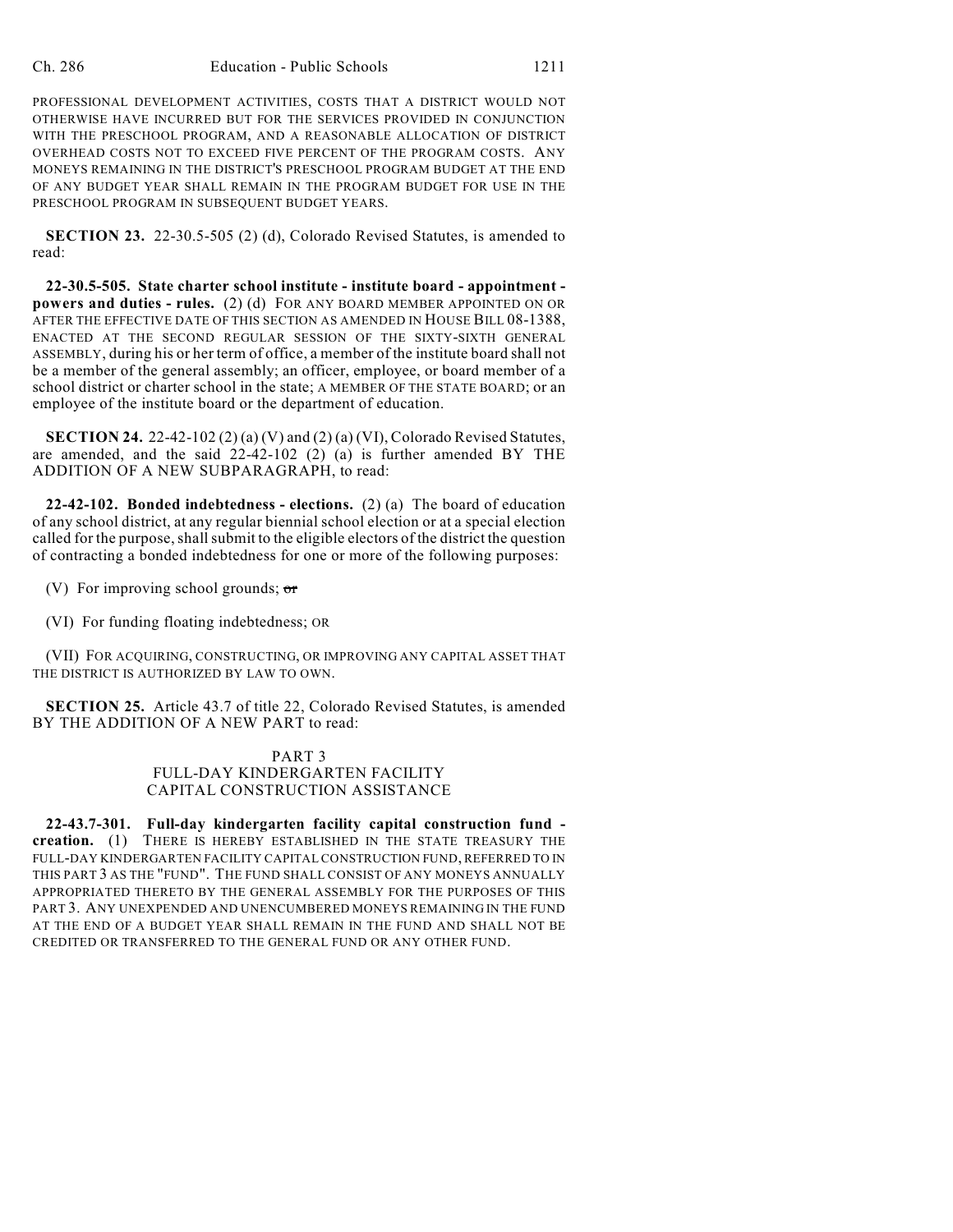(2) THE STATE BOARD SHALL USE THE MONEYS IN THE FUND TO PROVIDE GRANTS OR MATCHING GRANTS TO ANY SCHOOL DISTRICT OR INSTITUTE CHARTER SCHOOL THAT IS UNDERTAKING A CAPITAL CONSTRUCTION PROJECT TO RENOVATE A FACILITY, RENT A FACILITY, OR PROVIDE A TEMPORARY AUXILIARY FACILITY THAT WILL BE USED IN CONNECTION WITH PROVIDING A FULL-DAY KINDERGARTEN PROGRAM. THE STATE BOARD SHALL AWARD A GRANT OR MATCHING GRANT PURSUANT TO THIS PART 3 TO A SCHOOL DISTRICT OR INSTITUTE CHARTER SCHOOL ONLY IF, WITHOUT THE GRANT OR MATCHING GRANT, THE SCHOOL DISTRICT OR INSTITUTE CHARTER SCHOOL WOULD BE UNABLE TO PROVIDE A FACILITY IN WHICH TO OFFER A FULL DAY OF KINDERGARTEN TO MORE STUDENTS THAN WERE OFFERED A FULL DAY OF KINDERGARTEN IN THE 2007-08 BUDGET YEAR. FOR PURPOSES OF THIS PART 3, "TEMPORARY AUXILIARY FACILITY" MEANS A TEMPORARY BUILDING THAT WILL BE PLACED ON THE SAME CAMPUS AS A MAIN EDUCATIONAL FACILITY.

(3) EACH BUDGET YEAR, THE STATE BOARD SHALL USE FIFTY PERCENT OF THE MONEYS IN THE FUND TO PROVIDE GRANTS PURSUANT TO THIS PART 3 AND FIFTY PERCENT OF THE MONEYS IN THE FUND TO PROVIDE MATCHING GRANTS PURSUANT TO THIS PART 3.

**22-43.7-302. Applications for grants and matching grants - rules.** (1) EACH APPLICANT FOR A GRANT OR MATCHING GRANT PURSUANT TO THIS PART 3 SHALL SUBMIT AN APPLICATION TO THE STATE BOARD NO LATER THAN JULY 1 FOR THE BUDGET YEAR COMMENCING ON THAT JULY 1. AN INDIVIDUAL SCHOOL OF A SCHOOL DISTRICT, INCLUDING A DISTRICT CHARTER SCHOOL, MAY APPLY FOR A GRANT OR MATCHING GRANT THROUGH THE SCHOOL DISTRICT IN WHICH THE SCHOOL IS LOCATED, AND THE SCHOOL DISTRICT MAY THEN APPLY TO THE STATE BOARD FOR THE GRANT OR MATCHING GRANT ON BEHALF OF THE SCHOOL. AN INSTITUTE CHARTER SCHOOL MAY APPLY DIRECTLY TO THE STATE BOARD.

(2) THE STATE BOARD OR ITS DESIGNEES SHALL EVALUATE EACH APPLICATION SUBMITTED BY A SCHOOL DISTRICT OR AN INSTITUTE CHARTER SCHOOL BASED ON THE FACTORS SET FORTH IN THIS SECTION AND SUCH OTHER FACTORS AS THE STATE BOARD MAY ESTABLISH BY RULE. THE STATE BOARD SHALL PROMULGATE RULES IN ACCORDANCE WITH THE "STATE ADMINISTRATIVE PROCEDURE ACT", ARTICLE 4 OF TITLE 24,C.R.S., FOR THE IMPLEMENTATION OFTHIS PART 3. THE STATE BOARD MAY REQUEST ANY STATE DEPARTMENT, AGENCY, OR INSTITUTION WITH EXPERTISE OR EXPERIENCE IN CONSTRUCTION MANAGEMENT TO PROVIDE ASSISTANCE TO THE STATE BOARD WITH REGARD TO THE EVALUATION OF APPLICATIONS FOR GRANTS AND MATCHING GRANTS PURSUANT TO THIS SECTION.

(3) EACH APPLICATION FOR A GRANT OR A MATCHING GRANT SUBMITTED TO THE STATE BOARD PURSUANT TO THIS SECTION SHALL BE IN A FORM PRESCRIBED BY THE STATE BOARD AND SHALL INCLUDE:

(a) A DESCRIPTION OF THE SCOPE AND NATURE OF THE CAPITAL CONSTRUCTION PROJECT TO RENOVATE A FACILITY OR PROVIDE A TEMPORARY AUXILIARY FACILITY FOR A FULL-DAY KINDERGARTEN PROGRAM;

(b) A DESCRIPTION OF THE ARCHITECTURAL, FUNCTIONAL, AND CONSTRUCTION STANDARDS THAT ARE TO BE APPLIED TO THE FACILITY THAT IS THE SUBJECT OF THE CAPITAL CONSTRUCTION PROJECT;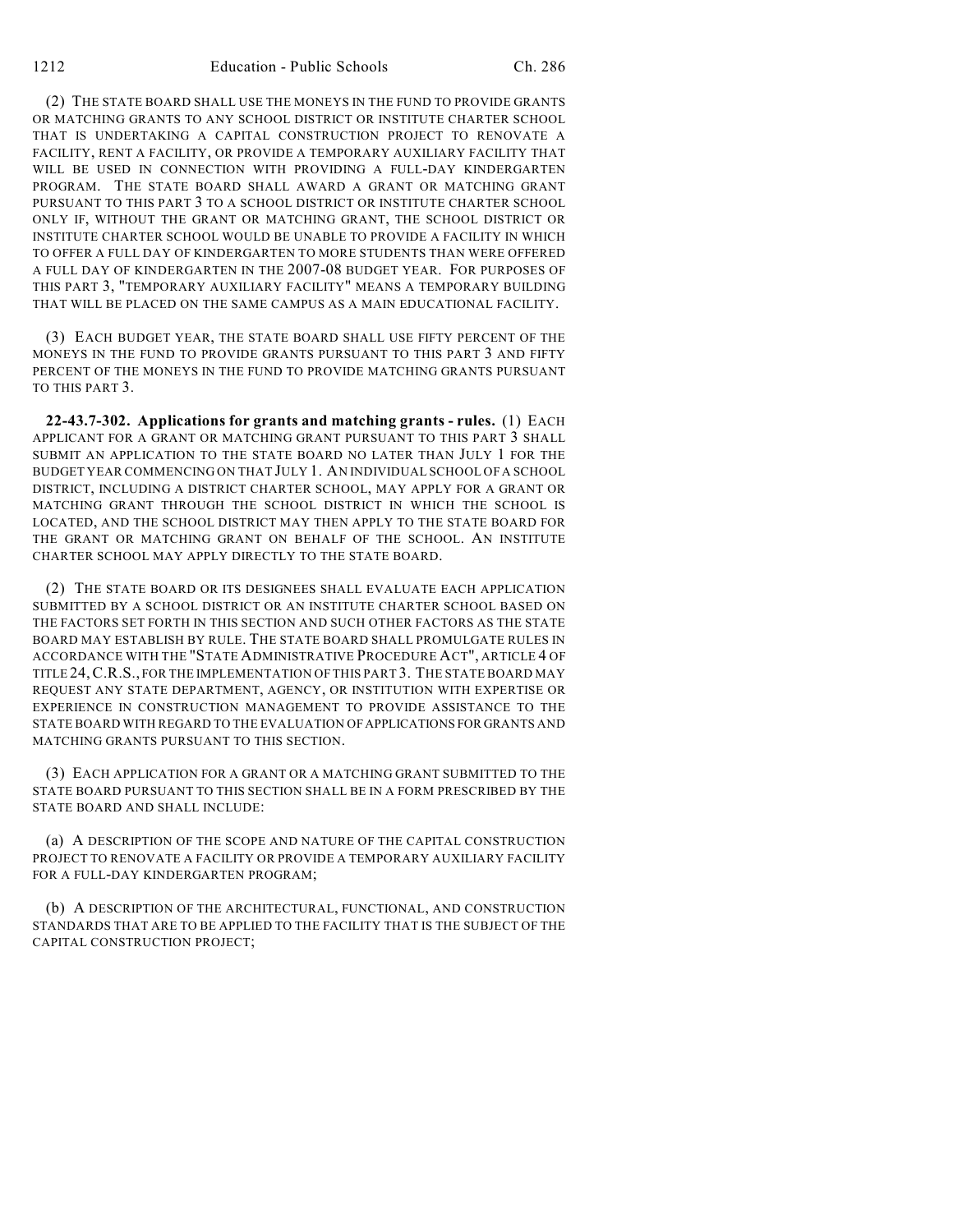(c) THE TOTAL ESTIMATED COST OF THE CAPITAL CONSTRUCTION PROJECT;

(d) THE FORM AND AMOUNT OF FINANCIAL EFFORT THAT WILL BE PROVIDED BY THE SCHOOL DISTRICT OR THE INSTITUTE CHARTER SCHOOL FOR THE CAPITAL CONSTRUCTION PROJECT;

(e) A DEMONSTRATION OF THE SCHOOL DISTRICT'S OR THE INSTITUTE CHARTER SCHOOL'S ABILITY AND WILLINGNESS TO MAINTAIN A CAPITAL CONSTRUCTION PROJECT FUNDED PURSUANT TO THIS PART 3; AND

(f) ANY OTHER INFORMATION THE STATE BOARD MAY REASONABLY REQUIRE FOR THE EVALUATION OF THE CAPITAL CONSTRUCTION PROJECT.

(4) THE STATE BOARD SHALL PRIORITIZE EACH APPLICATION FOR A GRANT OR A MATCHING GRANT THAT DESCRIBES A CAPITAL CONSTRUCTION PROJECT DEEMED ELIGIBLE BY THE STATE BOARD FOR A GRANT OR MATCHING GRANT PURSUANT TO THIS SECTION. THE STATE BOARD SHALL PRIORITIZE THE APPLICATIONS BASED ON THE FOLLOWING CRITERIA, IN DESCENDING ORDER OF IMPORTANCE:

(a) CAPITAL CONSTRUCTION PROJECTS IN SCHOOL DISTRICTS OR FOR INSTITUTE CHARTER SCHOOLS IN ACCOUNTING DISTRICTS THAT HAVE REACHED NINETY PERCENT OR MORE OF THEIR LIMIT ON BONDED INDEBTEDNESS UNDER SECTION 22-42-104; AND

(b) CAPITAL CONSTRUCTION PROJECTS IN SCHOOL DISTRICTS OR FOR INSTITUTE CHARTER SCHOOLS THAT HAVE PREVIOUSLY DEMONSTRATED CONSISTENT EFFORTS TO ALLOCATE MONEYS TO THE SCHOOL DISTRICTS'OR INSTITUTE CHARTER SCHOOLS' CAPITAL RESERVE FUND IN EXCESS OF THE MINIMUM AMOUNTS REQUIRED PURSUANT TO SECTION 22-54-105 (2) OR 22-30.5-514 (1).

**22-43.7-303. Full-day kindergarten facility capital construction projects prioritization.** (1) FROM THE APPLICATIONS SUBMITTED FOR GRANTS OR MATCHING GRANTS PURSUANT TO SECTION 22-43.7-302, THE STATE BOARD SHALL ANNUALLY PREPARE A PRIORITIZED LIST OF CAPITAL CONSTRUCTION PROJECTS TO PROVIDE FACILITIES FOR FULL-DAY KINDERGARTEN PROGRAMS. THE STATE BOARD SHALL THEN DETERMINE THE TYPE AND AMOUNT OF THE GRANT OR MATCHING GRANT TO BE AWARDED TO EACH ELIGIBLE CAPITAL CONSTRUCTION PROJECT BASED ON THE INFORMATION PROVIDED BY THE SCHOOL DISTRICT OR THE INSTITUTE CHARTER SCHOOL IN THE APPLICATION.

(2) IN PRIORITIZING CAPITAL CONSTRUCTION PROJECTS AND AWARDING GRANTS AND MATCHING GRANTS PURSUANT TO THIS PART 3, THE STATE BOARD SHALL ATTEMPT TO MAXIMIZE THE TOTAL NUMBER OF STUDENTS STATEWIDE WHO WILL BE ABLE TO ATTEND A FULL DAY OF KINDERGARTEN DUE TO THE AVAILABILITY OF A RENOVATED FACILITY OR TEMPORARY AUXILIARY FACILITY FOR A FULL-DAY KINDERGARTEN PROGRAM.

(3) IT IS THE INTENT OF THE GENERAL ASSEMBLY THAT SCHOOL DISTRICTS GIVE CONSIDERATION TO THE NEEDS OF BOTH TRADITIONAL PUBLIC SCHOOLS AND CHARTER SCHOOLS ESTABLISHED PURSUANT TO ARTICLE 30.5 OF THIS TITLE WHEN SUBMITTING APPLICATIONS FOR GRANTS OR MATCHING GRANTS PURSUANT TO THIS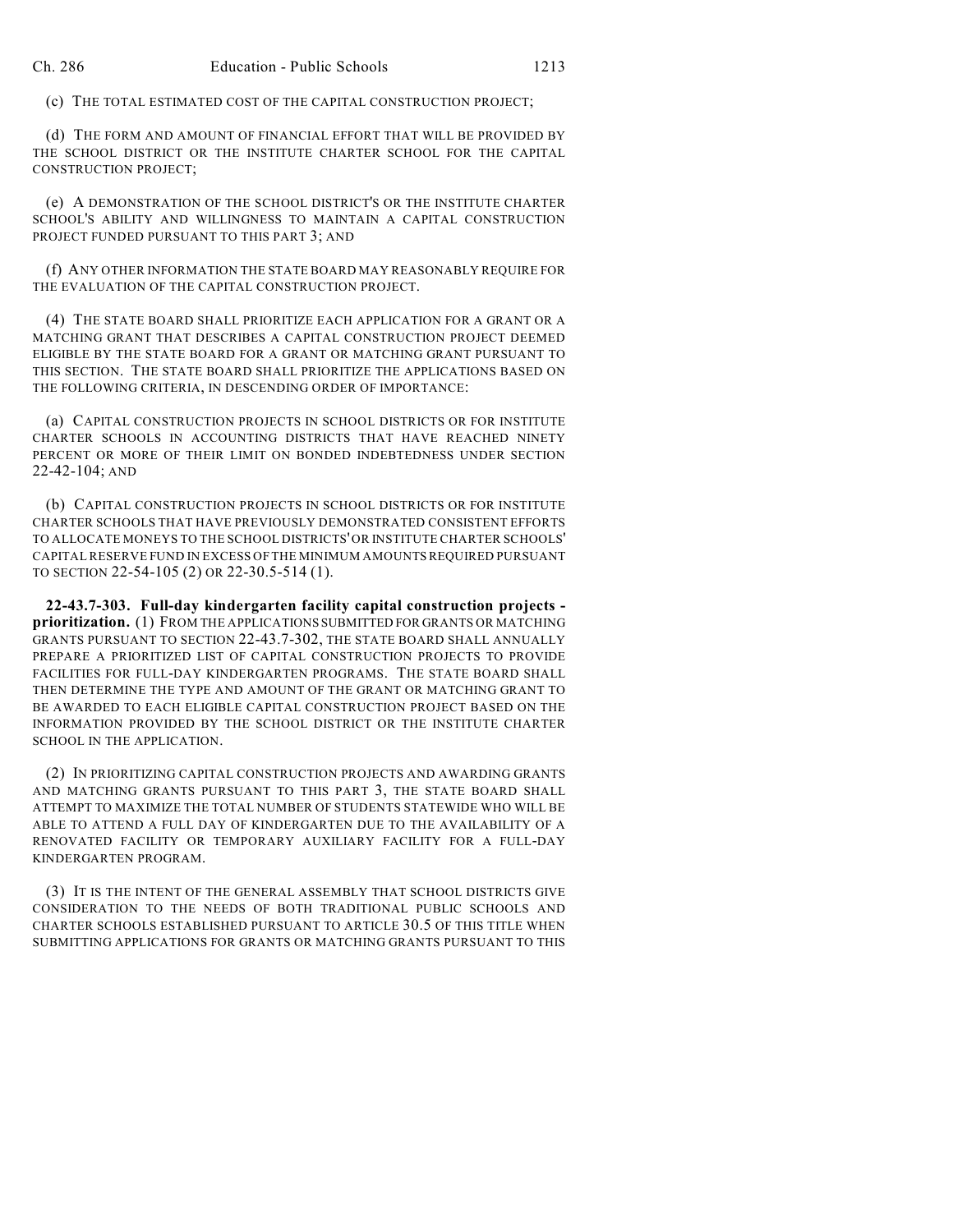#### **SECTION**

**SECTION 26.** Article 43.7 of title 22, Colorado Revised Statutes, as amended by House Bill 08-1335, enacted at the Second Regular Session of the Sixty-sixth General Assembly, is amended BY THE ADDITION OF A NEW PART to read:

### PART 2 FULL-DAY KINDERGARTEN FACILITY CAPITAL CONSTRUCTION ASSISTANCE

**22-43.7-201. Full-day kindergarten facility capital construction fund creation - definitions.** (1) THERE IS HEREBY ESTABLISHED IN THE STATE TREASURY THE FULL-DAY KINDERGARTEN FACILITY CAPITAL CONSTRUCTION FUND, REFERRED TO IN THIS PART 2 AS THE "FUND". THE FUND SHALL CONSIST OF ANY MONEYS ANNUALLY APPROPRIATED THERETO BY THE GENERAL ASSEMBLY FOR THE PURPOSES OF THIS PART 2. ALL INTEREST AND INCOME EARNED ON THE DEPOSIT OF MONEYS IN THE FUND SHALL BE CREDITED TO THE FUND. ANY UNEXPENDED AND UNENCUMBERED MONEYS REMAINING IN THE FUND AT THE END OF A BUDGET YEAR SHALL REMAIN IN THE FUND AND SHALL NOT BE CREDITED OR TRANSFERRED TO THE GENERAL FUND OR ANY OTHER FUND.

(2) THE PUBLIC SCHOOL CAPITAL CONSTRUCTION ASSISTANCE BOARD SHALL USE THE MONEYS IN THE FUND TO PROVIDE GRANTS OR MATCHING GRANTS TO ANY SCHOOL DISTRICT OR INSTITUTE CHARTER SCHOOL THAT IS UNDERTAKING A CAPITAL CONSTRUCTION PROJECT TO RENOVATE A FACILITY, RENT A FACILITY, OR PROVIDE A TEMPORARY AUXILIARY FACILITY THAT WILL BE USED IN CONJUNCTION WITH PROVIDING A FULL-DAY KINDERGARTEN PROGRAM. THE BOARD SHALL AWARD A GRANT OR MATCHING GRANT PURSUANT TO THIS PART 2 TO A SCHOOL DISTRICT OR INSTITUTE CHARTER SCHOOL ONLY IF, WITHOUT THE GRANT OR MATCHING GRANT, THE SCHOOL DISTRICT OR INSTITUTE CHARTER SCHOOL WOULD BE UNABLE TO PROVIDE A FACILITY IN WHICH TO OFFER A FULL DAY OF KINDERGARTEN TO MORE STUDENTS THAN WERE OFFERED A FULL DAY OF KINDERGARTEN IN THE 2007-08 BUDGET YEAR. FOR PURPOSES OF THIS PART 2, "TEMPORARY AUXILIARY FACILITY" MEANS A TEMPORARY BUILDING THAT WILL BE PLACED ON THE SAME CAMPUS AS A MAIN EDUCATIONAL FACILITY.

(3) EACH BUDGET YEAR, THE BOARD SHALL USE FIFTY PERCENT OF THE MONEYS IN THE FUND TO PROVIDE GRANTS PURSUANT TO THIS PART 2 AND FIFTY PERCENT OF THE MONEYS IN THE FUND TO PROVIDE MATCHING GRANTS PURSUANT TO THIS PART 2.

**22-43.7-202. Applications for grants and matching grants - rules.** (1) EACH APPLICANT FOR A GRANT OR MATCHING GRANT PURSUANT TO THIS PART 2 SHALL SUBMIT AN APPLICATION TO THE BOARD NO LATER THAN JULY 1 FOR THE BUDGET YEAR COMMENCING ON THAT JULY 1. AN INDIVIDUAL SCHOOL OF A SCHOOL DISTRICT, INCLUDING A DISTRICT CHARTER SCHOOL, MAY APPLY FOR A GRANT OR MATCHING GRANT THROUGH THE SCHOOL DISTRICT IN WHICH THE SCHOOL IS LOCATED, AND THE SCHOOL DISTRICT MAY THEN APPLY TO THE BOARD FOR THE GRANT OR MATCHING GRANT ON BEHALF OF THE SCHOOL. AN INSTITUTE CHARTER SCHOOL MAY APPLY DIRECTLY TO THE BOARD.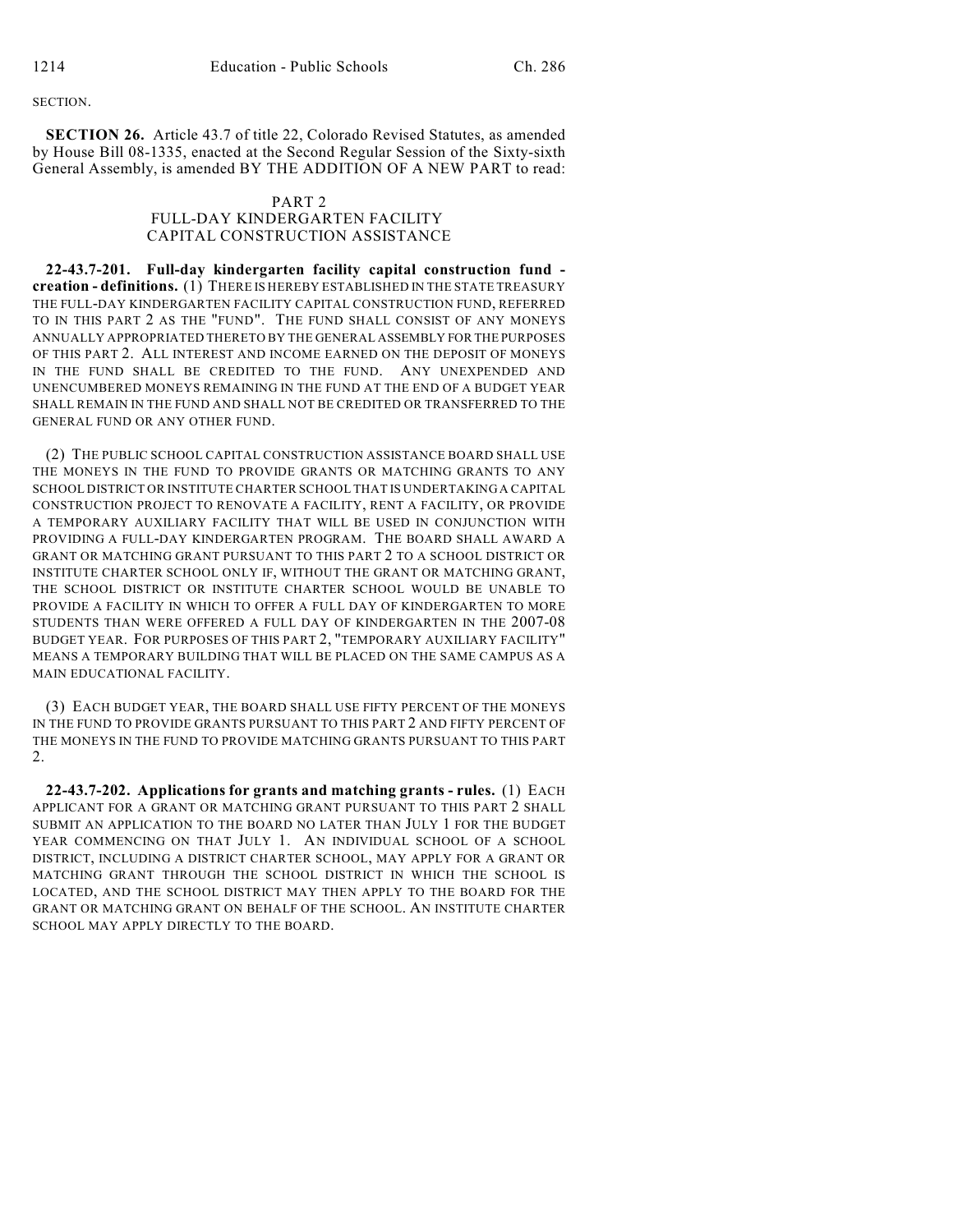(2) THE BOARD OR ITS DESIGNEES SHALL EVALUATE EACH APPLICATION SUBMITTED BY A SCHOOL DISTRICT OR AN INSTITUTE CHARTER SCHOOL BASED ON THE FACTORS SET FORTH IN THIS SECTION AND SUCH OTHER FACTORS AS THE BOARD MAY ESTABLISH BY RULE.

(3) EACH APPLICATION FOR A GRANT OR A MATCHING GRANT SUBMITTED TO THE BOARD PURSUANT TO THIS SECTION SHALL BE IN A FORM PRESCRIBED BY THE BOARD AND SHALL INCLUDE:

(a) A DESCRIPTION OF THE SCOPE AND NATURE OF THE CAPITAL CONSTRUCTION PROJECT TO RENOVATE A FACILITY OR PROVIDE A TEMPORARY AUXILIARY FACILITY FOR A FULL-DAY KINDERGARTEN PROGRAM;

(b) A DESCRIPTION OF THE ARCHITECTURAL, FUNCTIONAL, AND CONSTRUCTION STANDARDS THAT ARE TO BE APPLIED TO THE FACILITY THAT IS THE SUBJECT OF THE CAPITAL CONSTRUCTION PROJECT;

(c) THE TOTAL ESTIMATED COST OF THE CAPITAL CONSTRUCTION PROJECT;

(d) THE FORM AND AMOUNT OF FINANCIAL EFFORT THAT WILL BE PROVIDED BY THE SCHOOL DISTRICT OR THE INSTITUTE CHARTER SCHOOL FOR THE CAPITAL CONSTRUCTION PROJECT;

(e) A DEMONSTRATION OF THE SCHOOL DISTRICT'S OR THE INSTITUTE CHARTER SCHOOL'S ABILITY AND WILLINGNESS TO MAINTAIN A CAPITAL CONSTRUCTION PROJECT FUNDED PURSUANT TO THIS PART 2; AND

(f) ANY OTHER INFORMATION THE BOARD MAY REASONABLY REQUIRE FOR THE EVALUATION OF THE CAPITAL CONSTRUCTION PROJECT.

(4) THE BOARD SHALL PRIORITIZE EACH APPLICATION FOR A GRANT OR A MATCHING GRANT THAT DESCRIBES A CAPITAL CONSTRUCTION PROJECT DEEMED ELIGIBLE BY THE BOARD FOR A GRANT OR MATCHING GRANT PURSUANT TO THIS PART 2. THE BOARD SHALL PRIORITIZE THE APPLICATIONS BASED ON THE FOLLOWING CRITERIA, IN DESCENDING ORDER OF IMPORTANCE:

(a) CAPITAL CONSTRUCTION PROJECTS IN SCHOOL DISTRICTS OR FOR INSTITUTE CHARTER SCHOOLS IN ACCOUNTING DISTRICTS THAT HAVE REACHED NINETY PERCENT OR MORE OF THEIR LIMIT ON BONDED INDEBTEDNESS UNDER SECTION 22-42-104; AND

(b) CAPITAL CONSTRUCTION PROJECTS IN SCHOOL DISTRICTS OR FOR INSTITUTE CHARTER SCHOOLS THAT HAVE PREVIOUSLY DEMONSTRATED CONSISTENT EFFORTS TO ALLOCATE MONEYS TO THE SCHOOL DISTRICTS'OR INSTITUTE CHARTER SCHOOLS' CAPITAL RESERVE FUND IN EXCESS OF THE MINIMUM AMOUNTS REQUIRED PURSUANT TO SECTION 22-54-105 (2) OR 22-30.5-514 (1).

**22-43.7-203. Full-day kindergarten facility capital construction projects prioritization.** (1) FROM THE APPLICATIONS SUBMITTED FOR GRANTS OR MATCHING GRANTS PURSUANT TO SECTION 22-43.7-202, THE BOARD SHALL ANNUALLY PREPARE A PRIORITIZED LIST OF CAPITAL CONSTRUCTION PROJECTS TO PROVIDE FACILITIES FOR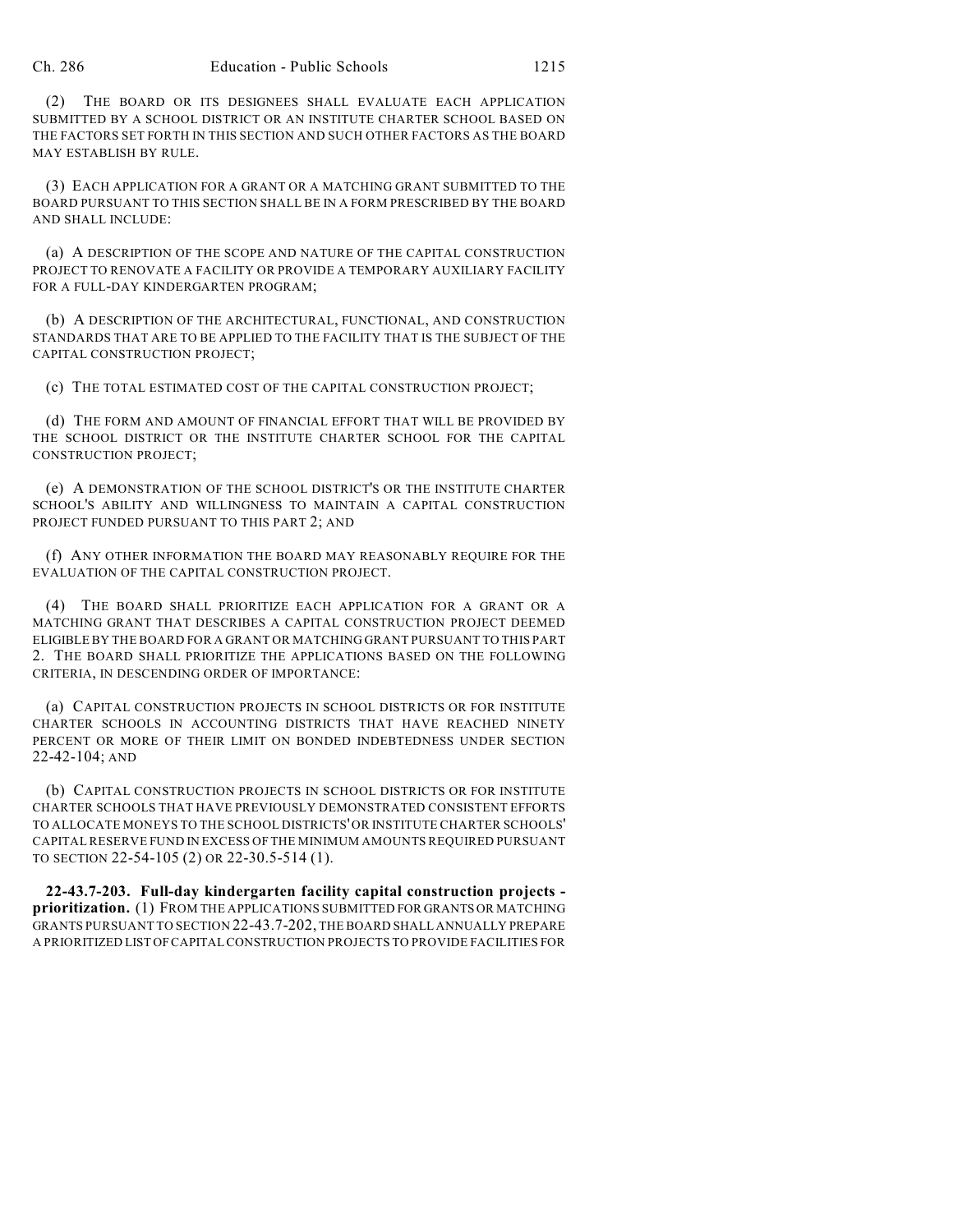FULL-DAY KINDERGARTEN PROGRAMS. THE BOARD SHALL THEN DETERMINE THE TYPE AND AMOUNT OF THE GRANT OR MATCHING GRANT TO BE AWARDED TO EACH ELIGIBLE CAPITAL CONSTRUCTION PROJECT BASED ON THE INFORMATION PROVIDED BY THE SCHOOL DISTRICT OR THE INSTITUTE CHARTER SCHOOL IN THE APPLICATION.

(2) THE BOARD SHALL SUBMIT TO THE STATE BOARD THE PRIORITIZED LIST OF CAPITAL CONSTRUCTION PROJECTS PREPARED PURSUANT TO SUBSECTION (1) OF THIS SECTION. THE PRIORITIZED LIST SHALL INCLUDE THE BOARD'S RECOMMENDATIONS AS TO THE AMOUNT OF FINANCIAL ASSISTANCE TO BE PROVIDED TO APPLICANTS AND WHETHER THE ASSISTANCE SHOULD BE IN THE FORM OF A GRANT OR A MATCHING GRANT. THE STATE BOARD MAY APPROVE, DISAPPROVE, OR MODIFY THE PROVISION OF FINANCIAL ASSISTANCE TO ANY APPLICANT RECOMMENDED BY THE BOARD IF THE STATE BOARD FINDS THAT THE BOARD INCORRECTLY PRIORITIZED THE CAPITAL CONSTRUCTION PROJECTS PURSUANT TO THIS PART 2. THE STATE BOARD SHALL SPECIFICALLY EXPLAIN IN WRITING ITS REASONS FOR FINDING THAT THE BOARD INCORRECTLY PRIORITIZED ANY CAPITAL CONSTRUCTION PROJECT PURSUANT TO THIS PART 2.

(3) IN PRIORITIZING CAPITAL CONSTRUCTION PROJECTS AND AWARDING GRANTS AND MATCHING GRANTS PURSUANT TO THIS PART 2, THE BOARD SHALL ATTEMPT TO MAXIMIZE THE TOTAL NUMBER OF STUDENTS STATEWIDE WHO WILL BE ABLE TO ATTEND A FULL DAY OF KINDERGARTEN DUE TO THE AVAILABILITY OF A RENOVATED FACILITY OR TEMPORARY AUXILIARY FACILITY FOR A FULL-DAY KINDERGARTEN PROGRAM.

(4) IT IS THE INTENT OF THE GENERAL ASSEMBLY THAT SCHOOL DISTRICTS GIVE CONSIDERATION TO THE NEEDS OF BOTH TRADITIONAL PUBLIC SCHOOLS AND CHARTER SCHOOLS ESTABLISHED PURSUANT TO ARTICLE 30.5 OF THIS TITLE WHEN SUBMITTING APPLICATIONS FOR GRANTS OR MATCHING GRANTS PURSUANT TO THIS SECTION.

(5) IT IS THE INTENT OF THE GENERAL ASSEMBLY THAT A GRANT OR MATCHING GRANT AWARDED TO A SCHOOL DISTRICT OR INSTITUTE CHARTER SCHOOL PURSUANT TO THIS PART 2 SHALL NOT BE TAKEN INTO CONSIDERATION WHEN THE BOARD PRIORITIZES CAPITAL CONSTRUCTION PROJECTS PURSUANT TO PART 1 OF THIS ARTICLE. NOTHING IN THIS PART 2 SHALL BE CONSTRUED TO LIMIT OR OTHERWISE AFFECT THE AUTHORITY OF THE BOARD TO PRIORITIZE CAPITAL CONSTRUCTION PROJECTS PURSUANT TO PART 1 OF THIS ARTICLE.

**SECTION 27.** 22-44-105 (1.5), Colorado Revised Statutes, is amended BY THE ADDITION OF A NEW PARAGRAPH to read:

**22-44-105. Budget - contents - mandatory.** (1.5) (c) IF AT ANY TIME DURING THE FISCAL YEAR FOLLOWING THE ADOPTION OF A BUDGET BY A BOARD OF EDUCATION THE SCHOOL DISTRICT DETERMINES THAT THE USE OF AN ADDITIONAL PORTION OF THE SCHOOL DISTRICT'S BEGINNING FUND BALANCE IS NECESSARY, THE BOARD OF EDUCATION SHALL ADOPT A RESOLUTION THAT MEETS AT LEAST THE MINIMUM REQUIREMENTS SPECIFIED IN PARAGRAPH (a) OF THIS SUBSECTION (1.5) BEFORE USING THE ADDITIONAL PORTION OF THE BEGINNING FUND BALANCE.

**SECTION 28.** 22-44-110 (5), Colorado Revised Statutes, is amended to read: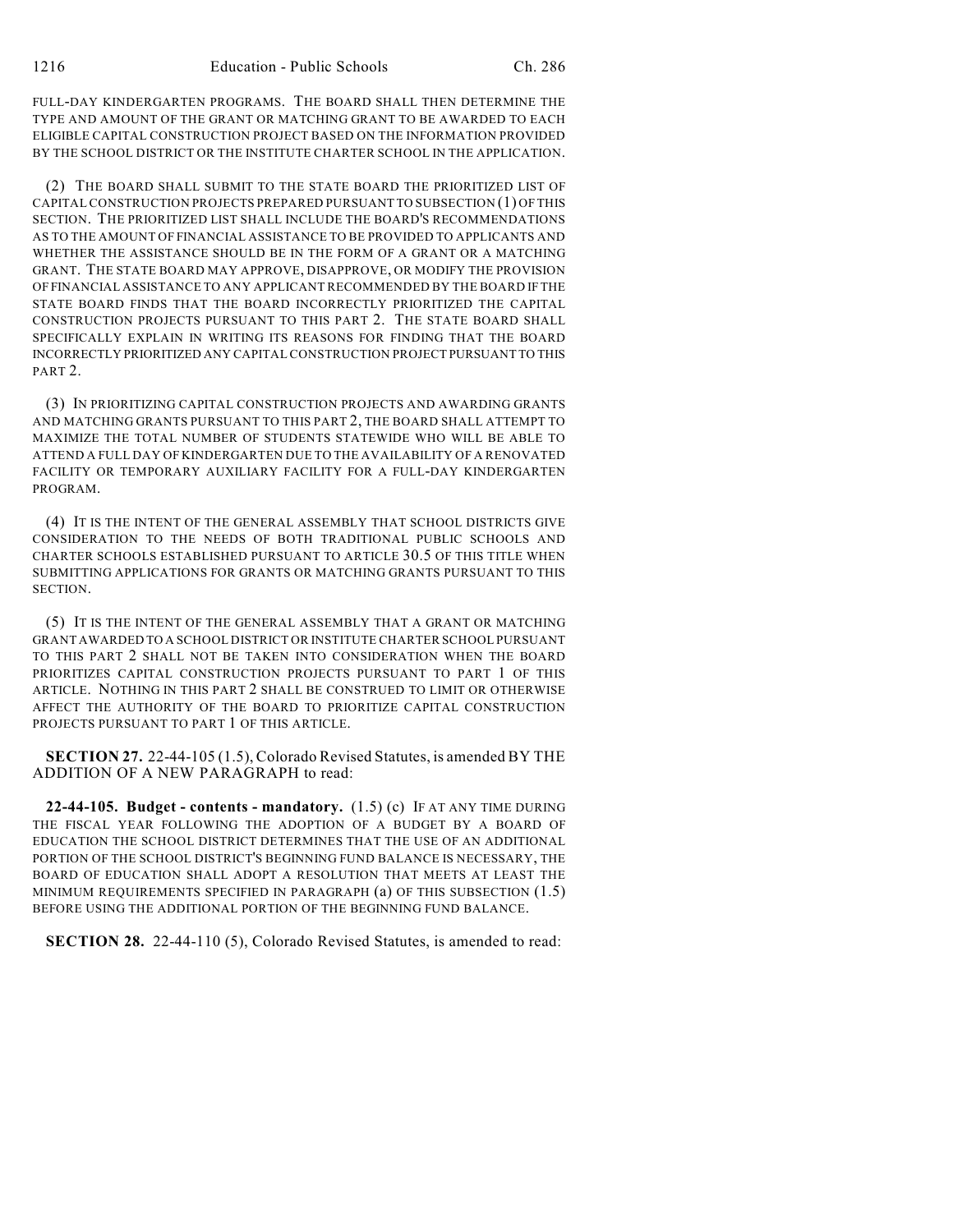**22-44-110. Budget - consideration - adoption.** (5) After the adoption of the budget, the board may review and change the budget, with respect to both revenues and expenditures, at any time prior to  $\theta$ ctober 15 JANUARY 31 of the fiscal year for which the budget was adopted. After October 15 JANUARY 31, the board shall not review or change the budget except as authorized by this article; except that, where money for a specific purpose from other than ad valorem taxes subsequently becomes available to meet a contingency, the board may adopt a supplemental budget for expenditures not to exceed the amount of said money and may appropriate said money therefrom.

**SECTION 29.** Part 1 of article 44 of title 22, Colorado Revised Statutes, is amended BY THE ADDITION OF A NEW SECTION to read:

**22-44-118. Full-day kindergarten reserve - tracking of expenditures preschool programs - rules.** (1) (a) EXCEPT AS OTHERWISE PROVIDED IN PARAGRAPH (b) OF THIS SUBSECTION (1), FOR THE 2008-09 BUDGET YEAR AND EACH BUDGET YEAR THEREAFTER, A SCHOOL DISTRICT THAT DOES NOT REPORT ANY FULL-DAY KINDERGARTEN PUPILS IN THE DISTRICT'S OCTOBER 1 PUPIL ENROLLMENT COUNT SHALL HOLD THE MONEYS RECEIVED FOR FULL-DAY KINDERGARTEN PROGRAMS THROUGH SUPPLEMENTAL KINDERGARTEN ENROLLMENT PURSUANT TO SECTION 22-54-103 (7) (d) IN A FULL-DAY KINDERGARTEN RESERVE IN THE DISTRICT'S GENERAL FUND. THE DISTRICT SHALL NOT USE THE MONEYS IN THE FULL-DAY KINDERGARTEN RESERVE UNTIL THE DISTRICT ENROLLS ONE OR MORE PUPILS IN FULL-DAY KINDERGARTEN IN THE DISTRICT. ONCE THE DISTRICT ENROLLS PUPILS IN FULL-DAY KINDERGARTEN IN THE DISTRICT, THE DISTRICT SHALL NOT BE REQUIRED TO MAINTAIN THE FULL-DAY KINDERGARTEN RESERVE.

(b) FOR THE 2008-09 BUDGET YEAR, A SCHOOL DISTRICT THAT DOES NOT REPORT ANY FULL-DAY KINDERGARTEN PUPILS IN THE DISTRICT'S OCTOBER 1 PUPIL ENROLLMENT COUNT MAY USE THE MONEYS RECEIVED FOR FULL-DAY KINDERGARTEN PROGRAMS THROUGH SUPPLEMENTAL KINDERGARTEN ENROLLMENT PURSUANT TO SECTION 22-54-103 (7)(d) FOR PLANNING AND FACILITY PREPARATION NECESSARY FOR THE DISTRICT TO OFFER A FULL-DAY KINDERGARTEN PROGRAM IN SUBSEQUENT BUDGET YEARS.

(2) THE FINANCIAL POLICIES AND PROCEDURES ADVISORY COMMITTEE CREATED IN THE DEPARTMENT OF EDUCATION SHALL ESTABLISH BY RULE, TRACKING REQUIREMENTS DEEMED NECESSARY BY THE COMMITTEE FOR THE MONEYS THAT A DISTRICT RECEIVES THROUGH SUPPLEMENTAL KINDERGARTEN ENROLLMENT PURSUANT TO SECTION 22-54-103 (7) (d) AND HOLD-HARMLESS FULL-DAY KINDERGARTEN FUNDING PURSUANT TO SECTION 22-54-130 TO PROVIDE FULL-DAY KINDERGARTEN PROGRAMS AND, IF APPLICABLE, THROUGH THE COLORADO PRESCHOOL PROGRAM PURSUANT TO ARTICLE 28 OF THIS TITLE TO PROVIDE PRESCHOOL PROGRAMS.

**SECTION 30. Repeal.** 22-60.5-112.5 (1) (a) (II) and (1) (b), Colorado Revised Statutes, are repealed as follows:

**22-60.5-112.5. National credential - fee assistance - one-time payments.** (1) (a) For the 2002-03 budget year, the 2004-05 budget year, and each budget year thereafter, subject to available appropriations, the department of education shall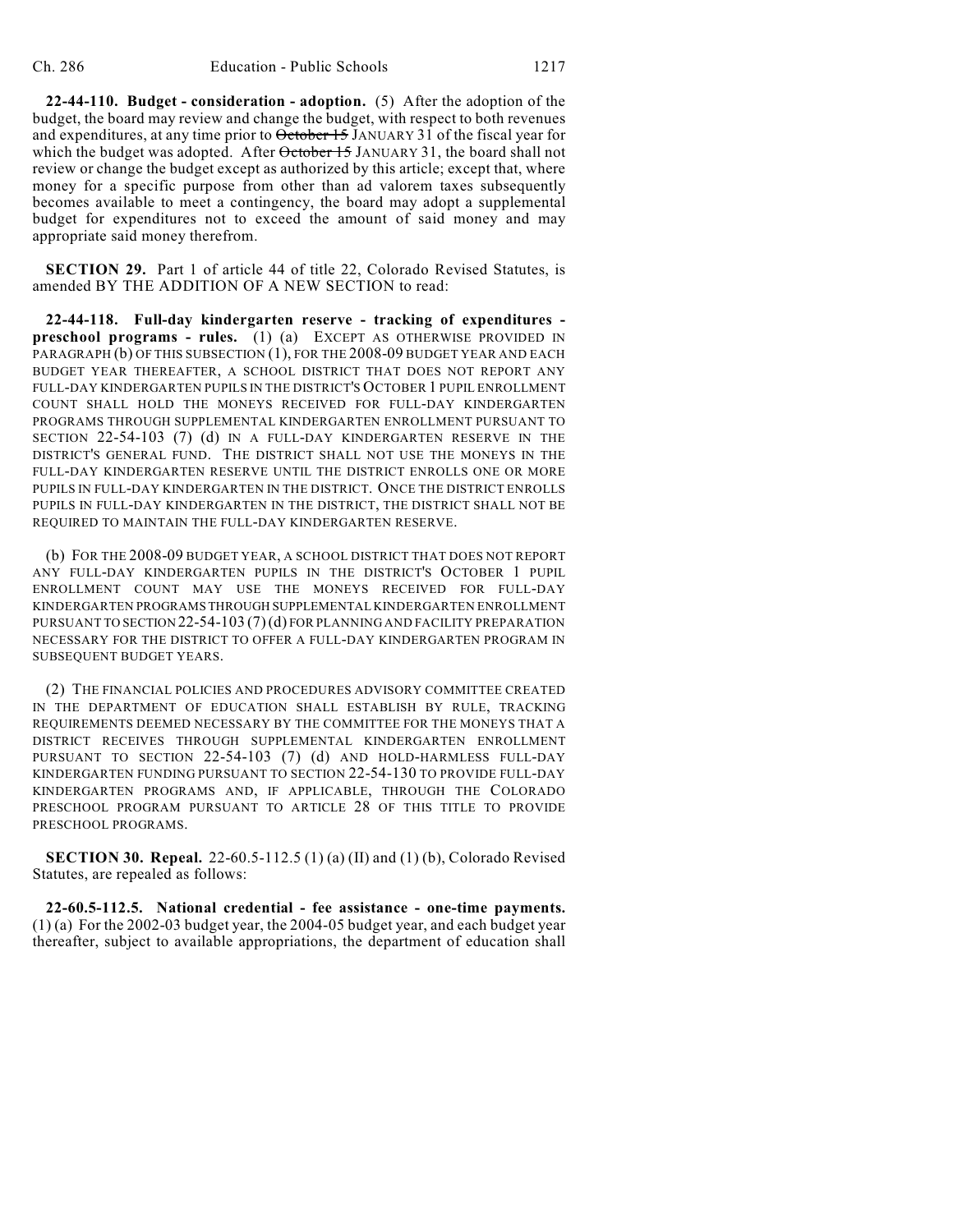assist persons who are seeking national credentials by paying a portion of the fees charged for such national credential. The general assembly shall annually appropriate, if available, moneys from the state education fund, created in section 17 (4) of article IX of the state constitution, to the department of education to be used for the purposes of this section. Fee assistance pursuant to this section shall be available to any person who:

(II) Receives national credential fee assistance through a federal assistance program;

(b) The amount of fee assistance paid pursuant to this subsection  $(1)$  shall be equal to the amount of the national credential fee received by the applying teacher through a federal assistance program.

**SECTION 31.** Part 4 of article 2 of title 22, Colorado Revised Statutes, as enacted by House Bill 08-1204, enacted at the Second Regular Session of the Sixty-sixth General Assembly, is amended BY THE ADDITION OF A NEW SECTION to read:

**22-2-408. Approved facility schools - funding.** (1) FOR THE 2008-09 BUDGET YEAR AND FOR EACH BUDGET YEAR THEREAFTER, EACH APPROVED FACILITY SCHOOL SHALL SUBMIT ITS PUPIL ENROLLMENT TO THE DEPARTMENT AND RECEIVE FUNDING FROM THE DEPARTMENT IN ACCORDANCE WITH THE PROVISIONS OF SECTION 22-54-129.

(2) FOR THE 2009-10 BUDGET YEAR, AND FOR EACH BUDGET YEAR THEREAFTER, THE DEPARTMENT SHALL ANNUALLY WITHHOLD TWO PERCENT OF THE AMOUNT PAYABLE TO EACH APPROVED FACILITY SCHOOL. THE AMOUNT WITHHELD SHALL BE ALLOCATED TO THE UNIT TO OFFSET THE COSTS INCURRED BY THE UNIT AND THE FACILITY SCHOOLS BOARD IN IMPLEMENTING THIS PART 4.

**SECTION 32.** 24-48.5-109 (2), Colorado Revised Statutes, is amended BY THE ADDITION OF A NEW PARAGRAPH to read:

**24-48.5-109. STEM after-school education pilot grant program - fund report - repeal.** (2) **Legislative declaration.** (b) THE GENERAL ASSEMBLY FURTHER FINDS AND DECLARES THAT FOR PURPOSES OF SECTION 17 OF ARTICLE IX OF THE STATE CONSTITUTION, THE STEM AFTER-SCHOOL EDUCATION PILOT GRANT PROGRAM IS A PROGRAM FOR ACCOUNTABLE EDUCATION REFORM AND MAY THEREFORE RECEIVE FUNDING FROM THE STATE EDUCATION FUND CREATED IN SECTION 17 (4) OF ARTICLE IX OF THE STATE CONSTITUTION.

**SECTION 33.** 22-54-104 (3.5) (d) (II) (A), Colorado Revised Statutes, is amended to read:

**22-54-104. District total program.** (3.5) Minimum per pupil funding shall be:

(d) (II) (A) As used in this paragraph (d) SUBSECTION (3.5), "minimum per pupil funding base" means the total of the calculation specified in sub-subparagraph (B) of this subparagraph (II) for all districts for the budget year divided by the statewide funded pupil count minus the statewide on-line pupil enrollment, for said budget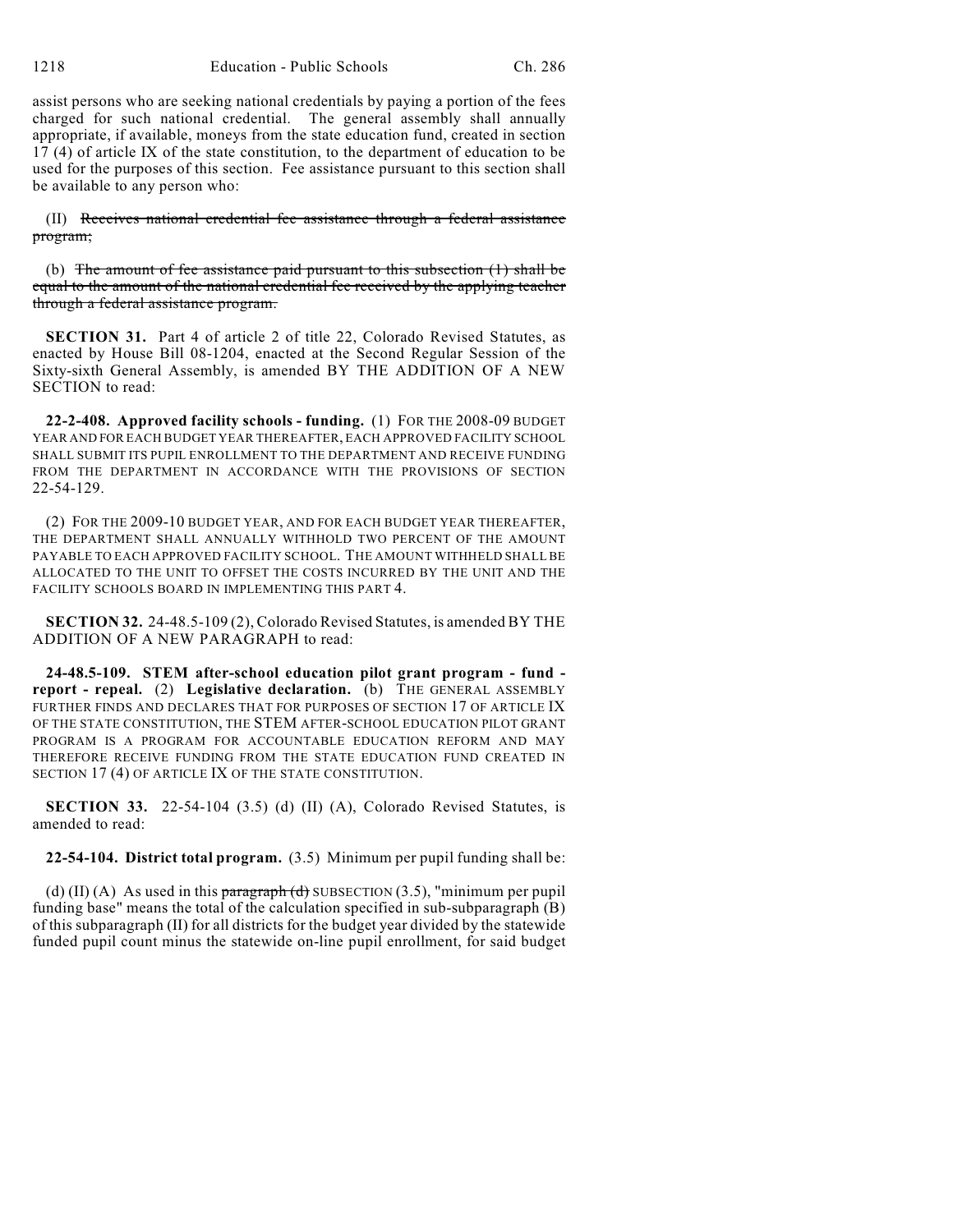year.

**SECTION 34.** Title 22, Colorado Revised Statutes, is amended BY THE ADDITION OF A NEW ARTICLE to read:

# **ARTICLE 69 Alternative Teacher Compensation Plan Act**

**22-69-101. Short title.** THIS ARTICLE SHALL BE KNOWN AND MAY BE CITED AS THE "ALTERNATIVE TEACHER COMPENSATION PLAN ACT".

**22-69-102. Legislative declaration.** (1) THE GENERAL ASSEMBLY HEREBY FINDS THAT:

(a) TEACHERS ARE A KEY COMPONENT IN THE ACADEMIC SUCCESS OF CHILDREN;

(b) TO SUPPORT TEACHERS, SCHOOL DISTRICTS SHOULD ENCOURAGE INNOVATIVE, CREATIVE, AND HIGH-QUALITY TEACHING PRACTICES, AND TEACHERS WHO FOLLOW THESE PRACTICES AND WHO PROMOTE EXCELLENT STUDENT PERFORMANCE SHOULD BE REWARDED;

(c) PROMOTING STUDENT PERFORMANCE AND ACHIEVING TEACHING EXCELLENCE IS PARTICULARLY DIFFICULT WHEN DEALING WITH THE ISSUES RELATED TO AT-RISK STUDENTS;

(d) CONSISTENT WITH THE FINDINGS OF THE P-20 COUNCIL, THE STATE DOES NOT FULLY FUND STATE MANDATES NOR ADEQUATELY MEET THE NEEDS OF SCHOOL DISTRICTS TO ATTRACT, RETAIN, AND SUPPORT THE HIGH-QUALITY TEACHERS NEEDED TO REACH COLORADO'S EDUCATIONAL GOALS;

(e) ALTERNATIVE TEACHER COMPENSATION PLANS CAN SERVE AS A MECHANISM FOR REWARDING TEACHING EXCELLENCE AND ENCOURAGING CREATIVE AND INNOVATIVE APPROACHES TO HELPING COLORADO IMPROVE THE ACADEMIC PERFORMANCE OF ALL STUDENTS AND MEET ITS EDUCATION GOALS THAT INCLUDE, BUT ARE NOT LIMITED TO, DECREASING THE DROPOUT RATE, CLOSING THE ACHIEVEMENT GAP, AND INCREASING THE NUMBER OF POSTSECONDARY DEGREES AND CERTIFICATES AWARDED TO COLORADO STUDENTS; AND

(f) CONSISTENT WITH THE RECOMMENDATIONS OF THE P-20 COUNCIL, THE ULTIMATE SUCCESS OF ALTERNATIVE COMPENSATION SYSTEMS WILL REQUIRE BOTH SIGNIFICANT INCREASES IN BASE PAY AND SUSTAINED, STABLE, AND SUFFICIENT FINANCIAL RESOURCES TO ENSURE THAT MEANINGFUL, DIFFERENTIATED PAY SCHEDULES CAN BE SUPPORTED OVER THE LONG TERM.

(2) THE GENERAL ASSEMBLY THEREFORE DECLARES THAT PROVIDING SEED MONEY THROUGH A COMPETITIVE GRANT PROGRAM TO SCHOOL DISTRICTS THAT SEEK TO DEVELOP ALTERNATIVE TEACHER COMPENSATION PLANS IS A CONCRETE WAY IN WHICH THE STATE CAN FURTHER THE GOALS OF TEACHING EXCELLENCE AND HIGH STUDENT ACHIEVEMENT IN THE PARTICIPATING SCHOOL DISTRICTS.

(3) THE GENERAL ASSEMBLY FURTHER FINDS AND DECLARES THAT, FOR PURPOSES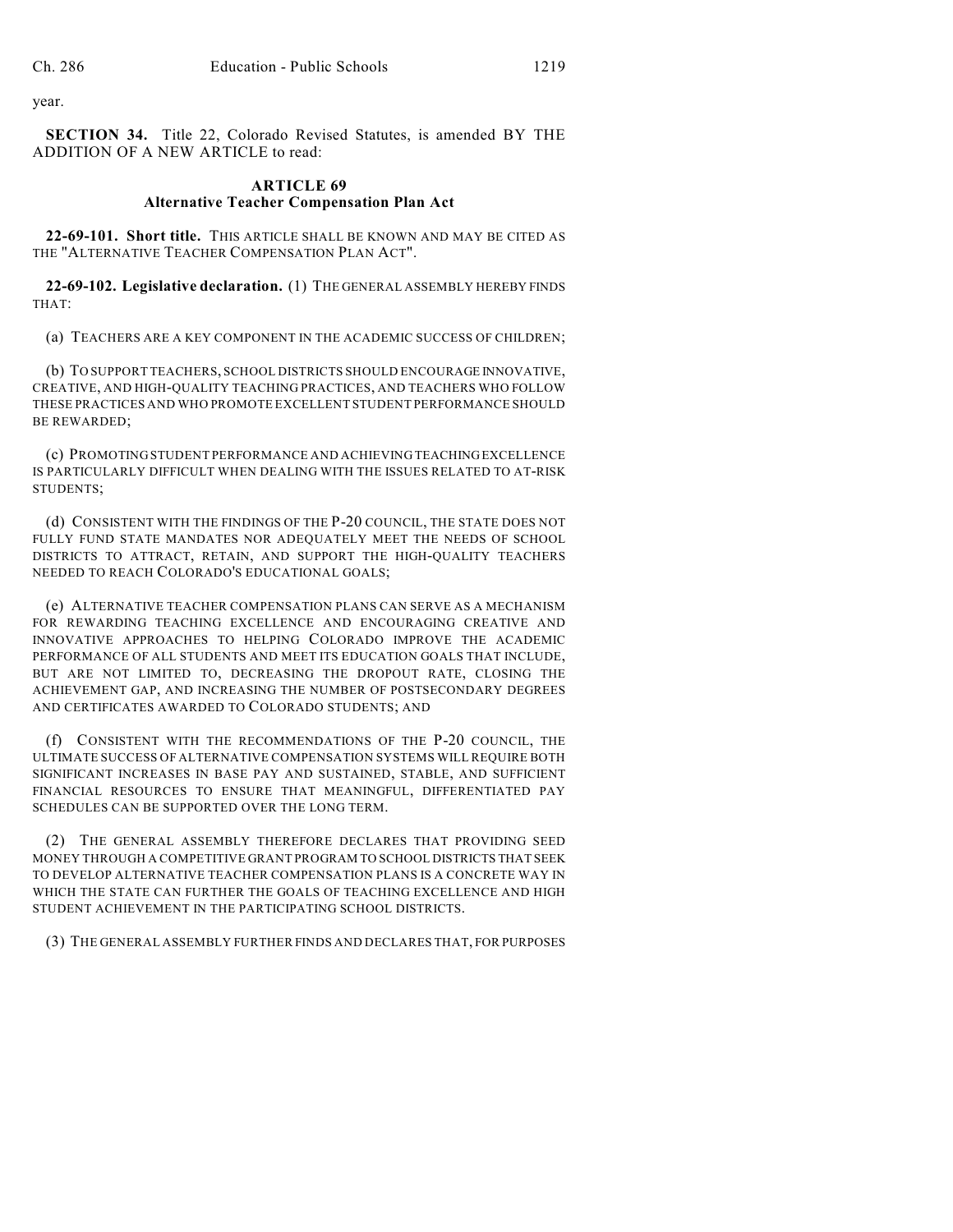OF SECTION 17 OF ARTICLE IX OF THE STATE CONSTITUTION, PROVIDING FUNDING FOR THE DESIGN AND DEVELOPMENT OF ALTERNATIVE TEACHER COMPENSATION PLANS IS SPECIFICALLY INCLUDED AS AN AUTHORIZED USE OF MONEYS IN THE STATE EDUCATION FUND CREATED IN SECTION 17 (4) OF ARTICLE IX OF THE STATE CONSTITUTION. THEREFORE, THIS ARTICLE MAY BE IMPLEMENTED WITH APPROPRIATIONS FROM THE STATE EDUCATION FUND.

**22-69-103. Definitions.** AS USED IN THIS ARTICLE, UNLESS THE CONTEXT OTHERWISE REQUIRES:

(1) "DEPARTMENT" MEANS THE DEPARTMENT OF EDUCATION, CREATED AND EXISTING PURSUANT TO SECTION 24-1-115, C.R.S.

(2) "GRANT PROGRAM" MEANS THE ALTERNATIVE TEACHER COMPENSATION PLAN GRANT PROGRAM CREATED PURSUANT TO SECTION 22-69-104.

(3) "P-20 COUNCIL" MEANS THE GOVERNOR'S P-20 EDUCATION COORDINATING COUNCIL CREATED BY THE GOVERNOR UNDER EXECUTIVE ORDER B 003 07.

(4) "SCHOOL DISTRICT" MEANS ANY SCHOOL DISTRICT ORGANIZED AND EXISTING PURSUANT TO LAW BUT DOES NOT INCLUDE A JUNIOR COLLEGE DISTRICT.

(5) "STATE BOARD" MEANS THE STATE BOARD OF EDUCATION, CREATED AND EXISTING PURSUANT TO SECTION 1 OF ARTICLE IX OF THE STATE CONSTITUTION.

(6) "TEACHER" MEANS A PERSON EMPLOYED TO INSTRUCT STUDENTS IN A PUBLIC SCHOOL IN THE STATE.

**22-69-104. Alternative teacher compensation plan grant program - created - applications.** (1) THERE IS HEREBY CREATED IN THE DEPARTMENT THE ALTERNATIVE TEACHER COMPENSATION PLAN GRANT PROGRAM TO PROVIDE FUNDING TO SCHOOL DISTRICTS TO SUPPORT THE DESIGN AND DEVELOPMENT OF AN ALTERNATIVE TEACHER COMPENSATION PLAN THAT IS TAILORED TO THE PARTICULAR SCHOOL DISTRICT.

(2) (a) THE DEPARTMENT SHALL ADMINISTER THE GRANT PROGRAM AS PROVIDED IN THIS ARTICLE AND PURSUANT TO THE RULES ESTABLISHED BY THE STATE BOARD.

(b) A SCHOOL DISTRICT MAY APPLY TO THE DEPARTMENT, IN ACCORDANCE WITH PROCEDURES AND TIME FRAMES ESTABLISHED BY THE STATE BOARD, TO RECEIVE GRANT MONEYS FOR THE DESIGN AND DEVELOPMENT OF AN ALTERNATIVE TEACHER COMPENSATION PLAN.

(c) THE CRITERIA FOR AWARDING GRANTS, AT A MINIMUM, SHALL REQUIRE THAT:

(I) THE FINAL ALTERNATIVE TEACHER COMPENSATION PLAN BE DESIGNED AND DEVELOPED COLLABORATIVELY WITH TEACHERS THROUGH THE SCHOOL DISTRICT-ADOPTED PROCEDURES FOR SETTING COMPENSATION, ADMINISTRATORS, PARENTS, AND THE SCHOOL DISTRICT BOARD OF EDUCATION;

(II) THE FINAL ALTERNATIVE TEACHER COMPENSATION PLAN BE OPEN TO ALL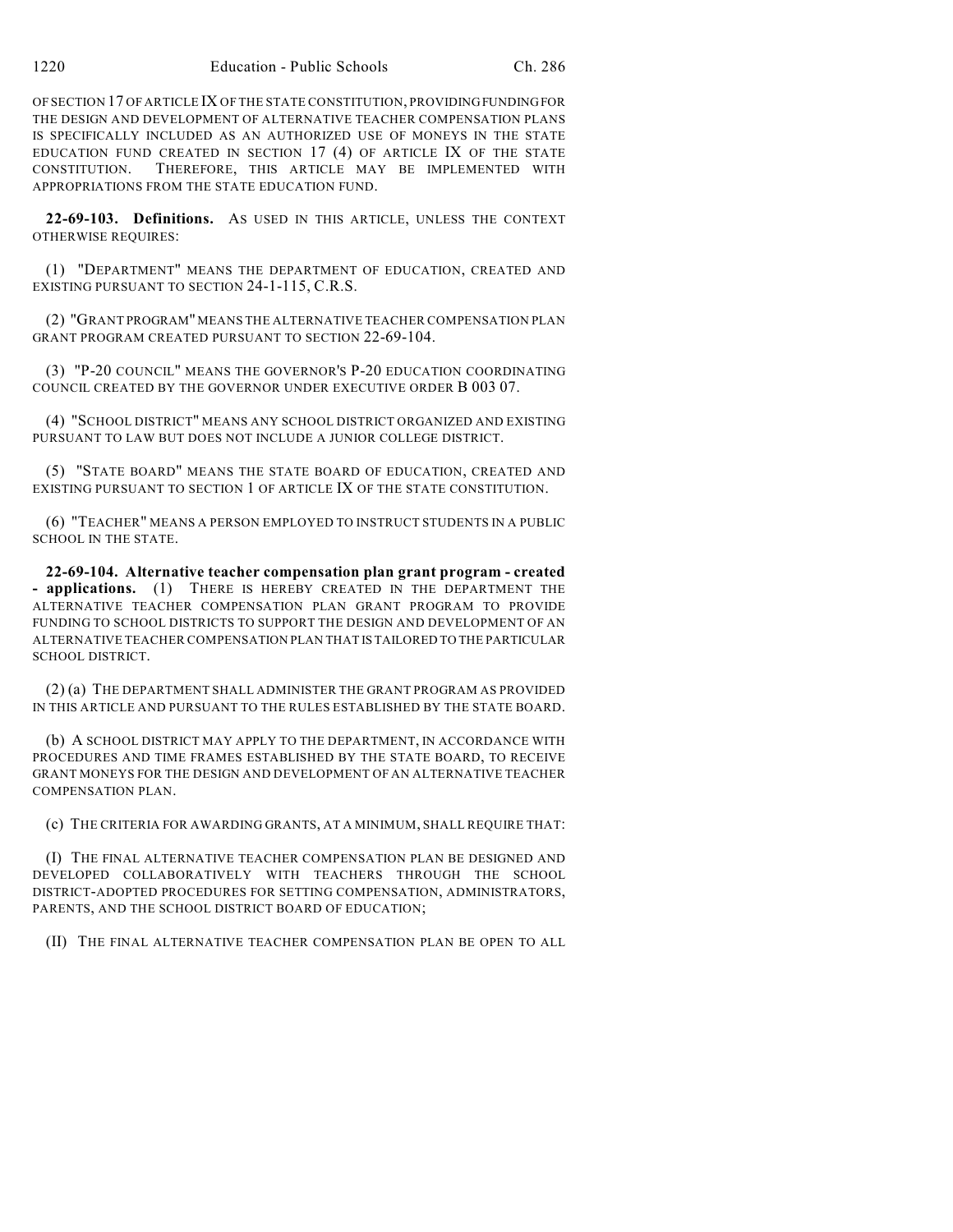TEACHERS WHO MEET THE ESTABLISHED PERFORMANCE CRITERIA WITHOUT REGARD TO GRADE LEVEL, SUBJECT AREA, OR ASSIGNMENT; AND

(III) THE SCHOOL DISTRICT SEEK A STABLE, SUFFICIENT, AND SUSTAINABLE SOURCE OF NEW REVENUE TO FUND THE ALTERNATIVE TEACHER COMPENSATION PLAN ON AN ONGOING BASIS.

(d) THE STATE BOARD SHALL UTILIZE THE RESEARCH AND RESOURCES OF THE P-20 COUNCIL IN ESTABLISHING ANY ADDITIONAL CRITERIA FOR SCHOOL DISTRICTS SEEKING GRANT MONEYS.

(3) MONEYS AWARDED TO A SCHOOL DISTRICT PURSUANT TO THE GRANT PROGRAM SHALL BE USED BY THE SCHOOL DISTRICT TO SUPPORT THE CREATION OF THE SCHOOL DISTRICT'S ALTERNATIVE TEACHER COMPENSATION PLAN. SUPPORT MAY INCLUDE, BUT NEED NOT BE LIMITED TO:

(a) IDENTIFYING OVERALL GOALS AND OBJECTIVES FOR THE SCHOOL DISTRICT'S ALTERNATIVE TEACHER COMPENSATION PLAN;

(b) IDENTIFYING VARIOUS METHODS OF ASSESSING STUDENT ACHIEVEMENT AND TEACHER EFFECTIVENESS;

(c) CREATING DATA SYSTEMS NEEDED FOR AN ALTERNATIVE TEACHER COMPENSATION SYSTEM;

(d) FORECASTING THE FUTURE COSTS OF THE ALTERNATIVE TEACHER COMPENSATION SYSTEM TO ENSURE SUSTAINABILITY;

(e) LINKING THE ALTERNATIVE TEACHER COMPENSATION PLAN WITH THE OVERALL SCHOOL DISTRICT INSTRUCTIONAL IMPROVEMENT STRATEGY AND THE STATE'S EDUCATIONAL GOALS;

(f) ALIGNING THE SCHOOL DISTRICT'S HUMAN RESOURCES, CURRICULUM, AND PROFESSIONAL DEVELOPMENT STRUCTURES WITH THE PAY STRUCTURE SPECIFIED IN THE ALTERNATIVE TEACHER COMPENSATION PLAN;

(g) ESTABLISHING OUTREACH AND ON-GOING COMMUNICATIONS WITHIN THE SCHOOL DISTRICT AND TO THE COMMUNITY REGARDING THE ALTERNATIVE TEACHER COMPENSATION PLAN;

(h) STRATEGIES FOR RECRUITING AND SUPPORTING HIGHLY EFFECTIVE TEACHERS IN STRUGGLING SCHOOLS; AND

(i) STRATEGIES FOR RECRUITING AND RETAINING HIGH-QUALITY TEACHERS IN SUBJECT AREAS THAT ARE DIFFICULT TO STAFF.

(4) A SCHOOL DISTRICT'S FINAL PLAN FOR AN ALTERNATIVE TEACHER COMPENSATION SYSTEM SHALL:

(a) PROVIDE COMPENSATION IN ADDITION TO EXISTING PAY SCHEDULES;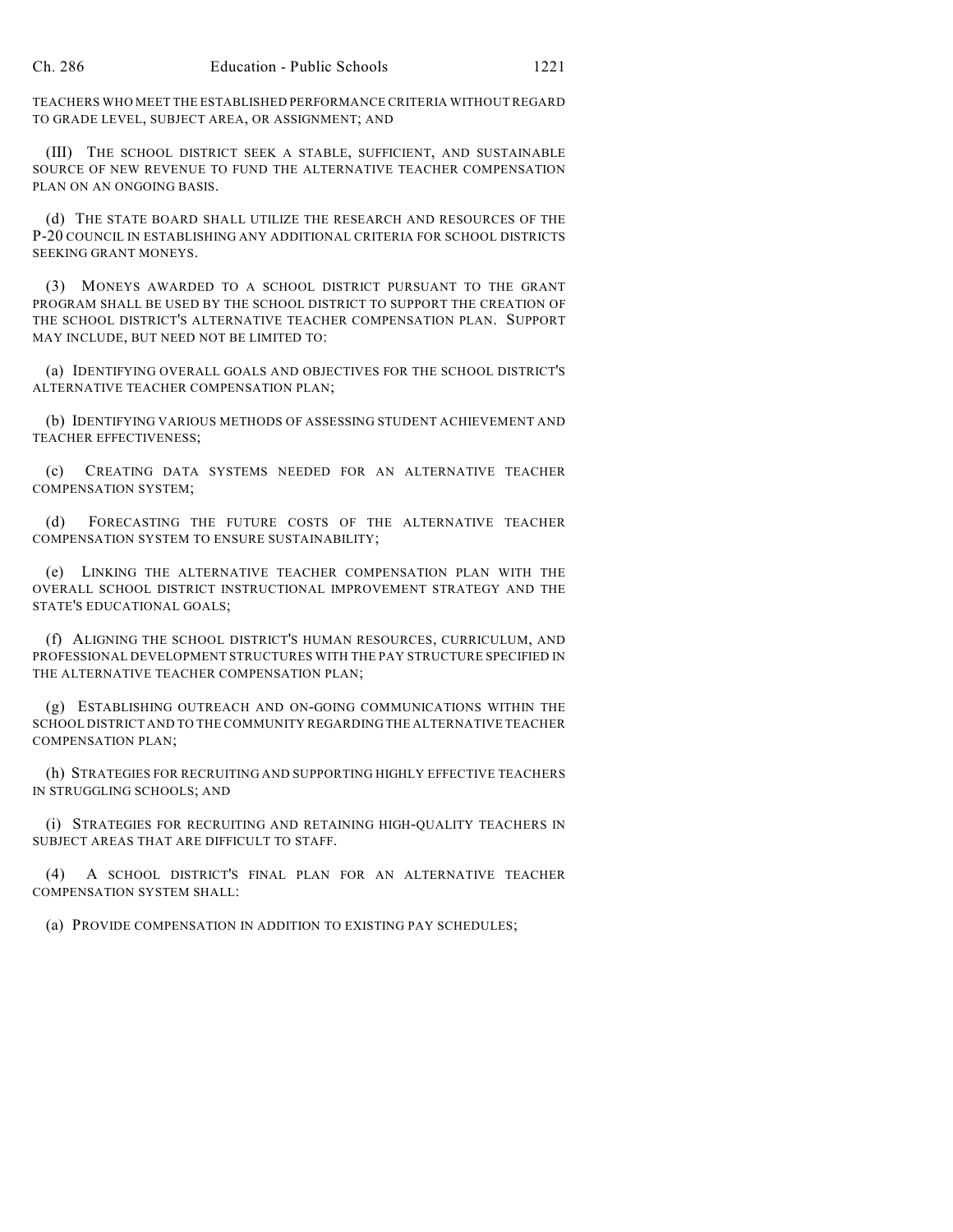(b) BE TRANSPARENT WITH RESPECT TO HOW A TEACHER QUALIFIES FOR ADDITIONAL COMPENSATION AND HOW MUCH ADDITIONAL COMPENSATION A QUALIFYING TEACHER MAY RECEIVE;

(c) CONTAIN BROAD, MULTI-DIMENSIONAL CRITERIA FOR ASSESSING PERFORMANCE WITHIN THE SYSTEM;

(d) INCLUDE ALL OF THE ADDITIONAL COMPENSATION IN A TEACHER'S RETIREMENT OR PENSION CALCULATIONS;

(e) INCLUDE A PROCEDURE FOR CHALLENGING ADVERSE DECISIONS UNDER THE SYSTEM TO ENSURE FAIRNESS; AND

(f) CONTAIN A PROCESS FOR CONTINUAL EVALUATION OF THE SYSTEM THAT SHALL, AT A MINIMUM, ADDRESS THE FOLLOWING:

(I) HOW THE ALTERNATIVE TEACHER COMPENSATION SYSTEM WILL DEMONSTRATE MEASURABLE EFFECTIVENESS;

(II) HOW THE ALTERNATIVE TEACHER COMPENSATION SYSTEM WILL MEASURE AND DEMONSTRATE A DECREASE IN THE SCHOOL DISTRICT'S DROPOUT RATE;

(III) HOW THE ALTERNATIVE TEACHER COMPENSATION SYSTEM WILL HELP TO CLOSE THE ACHIEVEMENT GAP; AND

(IV) HOW THE ALTERNATIVE TEACHER COMPENSATION SYSTEM WILL HELP TO INCREASE STUDENTS' ATTAINMENT OF POSTSECONDARY DEGREES AND CERTIFICATES.

(5) THE DEPARTMENT SHALL MAKE AVAILABLE TO EACH SCHOOL DISTRICT THAT RECEIVES A GRANT PURSUANT TO THE GRANT PROGRAM THE RESEARCH AND OTHER MATERIALS CONCERNING ALTERNATIVE TEACHER COMPENSATION PLANS COLLECTED BY THE P-20 COUNCIL.

(6) EACH SCHOOL DISTRICT THAT RECEIVES A GRANT SHALL SUBMIT A COPY OF ITS FINAL ALTERNATIVE TEACHER COMPENSATION PLAN TO THE DEPARTMENT, ALONG WITH A SUMMARY OF THE KEY COMPONENTS OF THE PLAN AND THE MECHANISM FOR FUNDING THE PLAN.

(7) NOTHING IN THIS ARTICLE SHALL BE CONSTRUED TO REQUIRE A SCHOOL DISTRICT TO PARTICIPATE IN THE GRANT PROGRAM OR TO MODIFY THE TERMS OF AN EXISTING TEACHER COMPENSATION PLAN OR CONTRACT.

**22-69-105. Alternative teacher compensation plan grant program - rules awarding grants.** (1) THE STATE BOARD SHALL PROMULGATE RULES IN ACCORDANCE WITH THE "STATE ADMINISTRATIVE PROCEDURE ACT", ARTICLE 4 OF TITLE 24, C.R.S., FOR IMPLEMENTATION OF THE GRANT PROGRAM. AT A MINIMUM, THE RULES SHALL SPECIFY THE PROCEDURES AND TIME FRAMES FOR APPLYING FOR THE GRANT, THE FORM OF THE GRANT APPLICATION, THE INFORMATION TO BE PROVIDED BY THE SCHOOL DISTRICT APPLICANT, AND ANY ADDITIONAL CRITERIA FOR AWARDING GRANTS.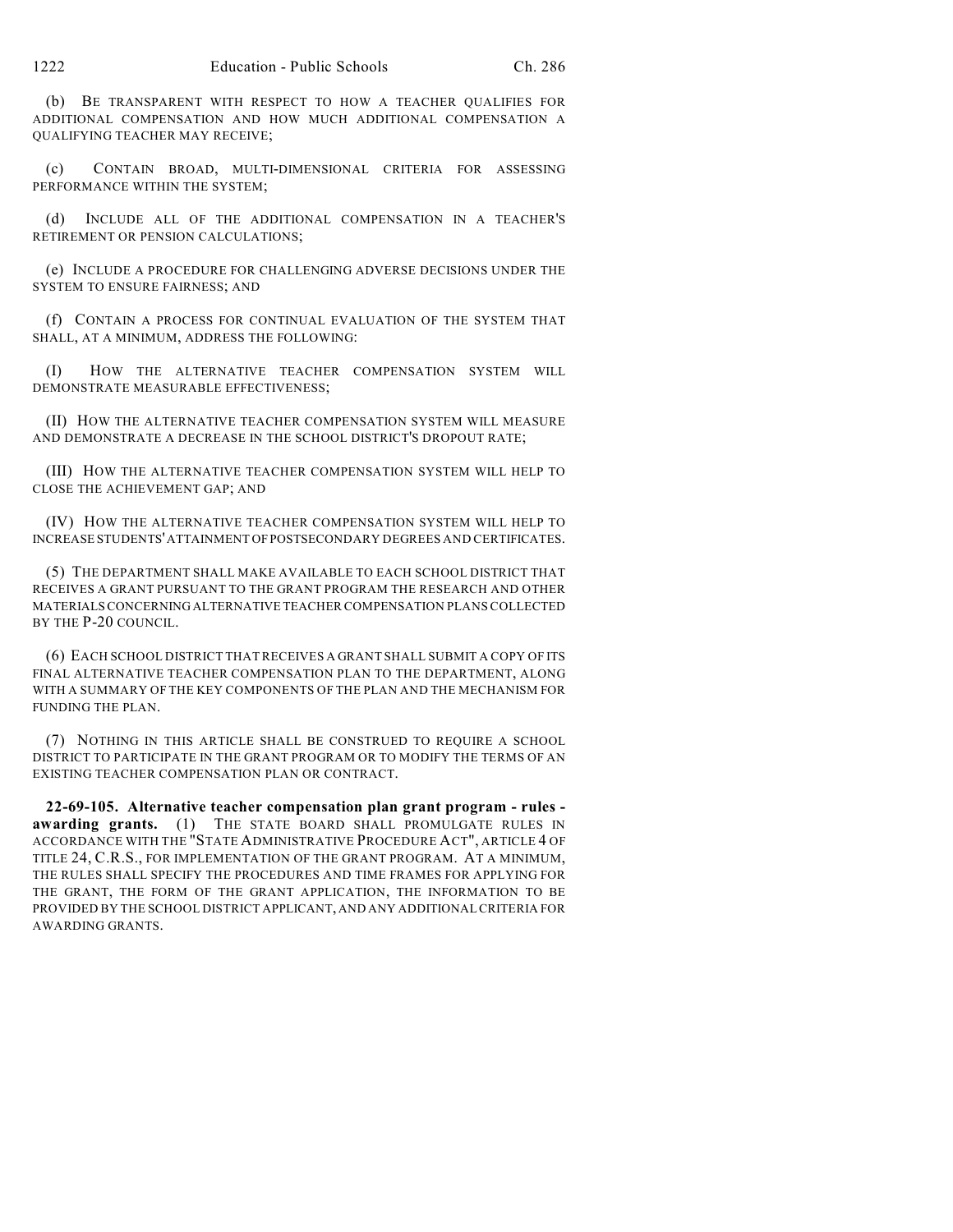(2) THE DEPARTMENT SHALL REVIEW EACH GRANT APPLICATION RECEIVED FROM A SCHOOL DISTRICT PURSUANT TO SECTION 22-69-104 AND SHALL MAKE RECOMMENDATIONS TO THE STATE BOARD CONCERNING WHETHER A GRANT SHOULD BE AWARDED TO A SCHOOL DISTRICT AND THE AMOUNT OF THE GRANT TO BE AWARDED. IF THE DEPARTMENT DETERMINES THAT AN APPLICATION IS MISSING ANY INFORMATION REQUIRED BY RULE OF THE STATE BOARD TO BE INCLUDED WITH THE APPLICATION, THE DEPARTMENT MAY CONTACT THE SCHOOL DISTRICT TO OBTAIN THE MISSING INFORMATION.

(3) SUBJECT TO AVAILABLE APPROPRIATIONS, BEGINNING IN THE 2008-09 FISCAL YEAR, THE STATE BOARD SHALL ANNUALLY AWARD GRANTS UNDER THE GRANT PROGRAM TO APPLYING SCHOOL DISTRICTS, TAKING INTO ACCOUNT THE DEPARTMENT'S RECOMMENDATIONS.

(4) THE DEPARTMENT IS AUTHORIZED TO SEEK AND ACCEPT GIFTS, GRANTS, AND DONATIONS FROM PRIVATE AND PUBLIC SOURCES FOR THE IMPLEMENTATION OF THE GRANT PROGRAM PURSUANT TO THIS ARTICLE.

(5) THE DEPARTMENT MAY ANNUALLY EXPEND NO MORE THAN TWO PERCENT OF THE MONEYS ANNUALLY APPROPRIATED FOR THE GRANT PROGRAM TO OFFSET THE DIRECT AND INDIRECT COSTS INCURRED IN IMPLEMENTING THE GRANT PROGRAM PURSUANT TO THIS ARTICLE.

(6) FOR THE 2008-09 BUDGET YEAR, THE GENERAL ASSEMBLY SHALL APPROPRIATE ONE MILLION DOLLARS FROM THE STATE EDUCATION FUND OR FROM ANY OTHER SOURCE TO THE DEPARTMENT TO FUND GRANTS TO SCHOOL DISTRICTS FOR THE PURPOSES OF THIS ARTICLE.

**22-69-106. Alternative teacher compensation plan grant program - report.** (1) ON OR BEFORE JANUARY 15, 2010, AND ON OR BEFORE JANUARY 15 EACH YEAR THEREAFTER, SO LONG AS GRANT MONEYS WERE AWARDED TO AT LEAST ONE SCHOOL DISTRICT PURSUANT TO THE GRANT PROGRAM DURING THE PRECEDING CALENDAR YEAR, THE DEPARTMENT SHALL REPORT TO THE EDUCATION COMMITTEES OF THE HOUSE OF REPRESENTATIVES AND THE SENATE, OR ANY SUCCESSOR COMMITTEES, AND TO THE GOVERNOR THE FOLLOWING INFORMATION FROM THE PRECEDING CALENDAR YEAR:

(a) A GENERAL DESCRIPTION OF HOW THE GRANT PROGRAM WAS IMPLEMENTED, INCLUDING THE CRITERIA USED TO AWARD THE GRANTS TO SCHOOL DISTRICTS;

(b) THE NUMBER OF GRANTS AWARDED, THE NAME OF EACH SCHOOL DISTRICT RECEIVING A GRANT, AND THE AMOUNT OF EACH GRANT AWARDED;

(c) A SUMMARY OF THE GOALS OF EACH SCHOOL DISTRICT AWARDED A GRANT WITH RESPECT TO THE DESIGN AND DEVELOPMENT OF ITS ALTERNATIVE TEACHER COMPENSATION PLAN; AND

(d) A SUMMARY OF THE KEY COMPONENTS OF EACH FINAL ALTERNATIVE TEACHER COMPENSATION PLAN SUBMITTED TO THE DEPARTMENT PURSUANT TO SECTION 22-69-104 (6).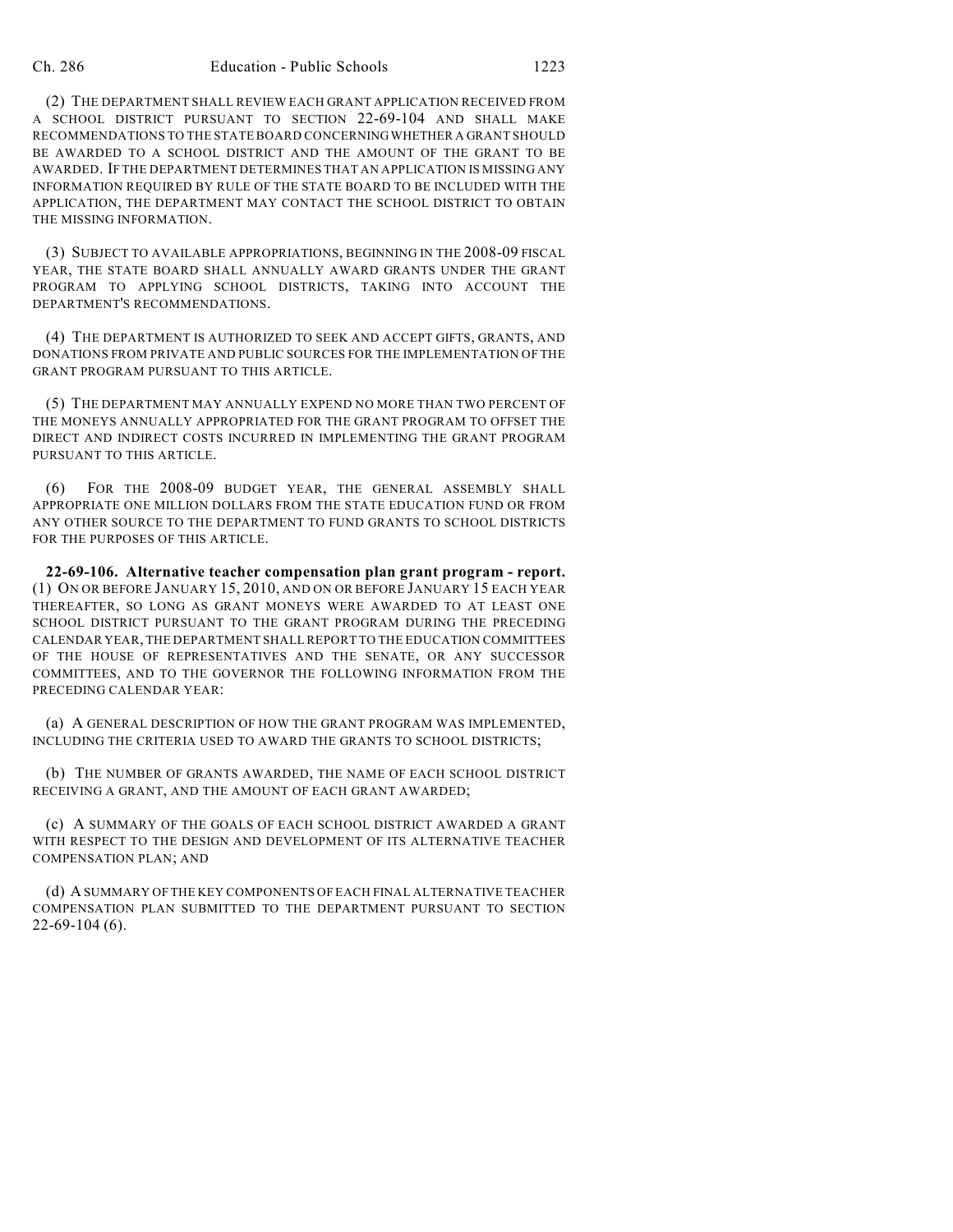(2) EACH SCHOOL DISTRICT PARTICIPATING IN THE GRANT PROGRAM SHALL PROVIDE ANY DATA OR OTHER INFORMATION REQUESTED BY THE DEPARTMENT FOR THE PURPOSE OF MEETING THE REPORTING REQUIREMENTS OF SUBSECTION (1) OF THIS SECTION.

**SECTION 35.** 22-28-102 (1), Colorado Revised Statutes, is amended to read:

**22-28-102. Legislative declaration.** (1) The general assembly hereby finds, determines, and declares that there are substantial numbers of children in this state entering kindergarten and the primary grades who are not adequately prepared to learn. The general assembly further finds that early school failure may ultimately contribute to such children dropping out of school at an early age, failing to achieve their full potential, becoming dependent upon public assistance, or becoming involved in criminal activities. By enacting this article, the general assembly acknowledges the need to adequately prepare all children to learn through preschool and full-day kindergarten programs in school districts with high dropout rates or low performance of children in kindergarten and primary grades. In establishing the programs, the general assembly encourages school districts and parents to work together to ensure that the children benefit from the programs.

**SECTION 36.** 22-28-103 (5) and (9), Colorado Revised Statutes, are amended, and the said 22-28-103 is further amended BY THE ADDITION OF A NEW SUBSECTION, to read:

**22-28-103. Definitions.** As used in this article, unless the context otherwise requires:

(2.5) "COLORADO PRESCHOOL PROGRAM" MEANS ALL THE DISTRICT PRESCHOOL PROGRAMS ESTABLISHED IN THE STATE PURSUANT TO THE PROVISIONS OF THIS **ARTICLE** 

(5) "District preschool and kindergarten program" means a preschool and full-day kindergarten program established by a school district pursuant to the provisions of section 22-28-107.

(9) "State preschool and kindergarten program" means all the district preschool and full-day kindergarten programs established within this state pursuant to the provisions of this article.

**SECTION 37.** The introductory portion to 22-28-104 (1) and 22-28-104 (2) (a)  $(I), (2)$  (a)  $(II), (3), (4)$  (a), and  $(5)$  (b), Colorado Revised Statutes, are amended to read:

**22-28-104. Establishment of public preschool programs.** (1) There is hereby established a state preschool and kindergarten program, which shall be implemented in school districts beginning in the 2006-07 budget year. The purposes of the program are:

(2) (a) (I) For the  $2006-07$  budget year, fourteen thousand three hundred sixty children may annually participate in the state preschool and kindergarten program.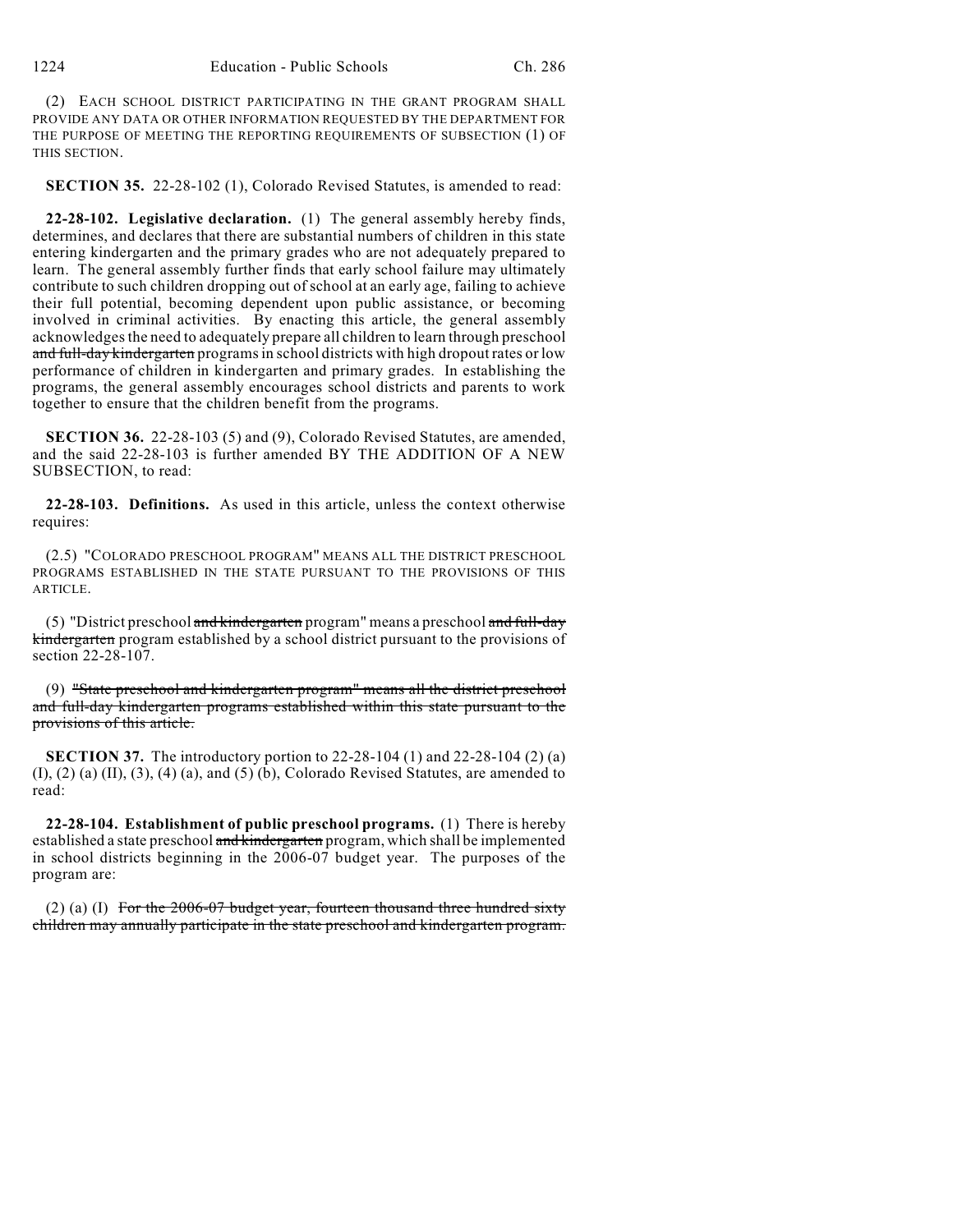(II) For the 2007-08 budget year, sixteen thousand three hundred sixty children may annually participate in the state preschool and kindergarten program.

(3) A school district that participates in the state preschool and kindergarten program shall be entitled to count children enrolled in the district preschool and kindergarten program in accordance with the provisions of section 22-54-103 (9.5) for purposes of determining preschool and kindergarten program enrollment under the "Public School Finance Act of 1994", article 54 of this title.

(4) (a) Subject to the limitations in paragraph (b) of this subsection (4), the per pupil operating reimbursement provided to any school district that participates in the preschool portion of the state preschool and kindergarten program shall be increased to allow a single child to enroll in the preschool portion of the program using two positions so that the child may attend a full day of preschool.

(5) Nothing in this article shall be construed to:

(b) Prohibit school districts from establishing and maintaining other preschool or kindergarten programs using any funds available for that purpose, but children enrolled in such other preschool or kindergarten programs shall not be counted for purposes of determining preschool and kindergarten program enrollment or pupil enrollment under the "Public School Finance Act of 1994", article 54 of this title.

**SECTION 38.** 22-28-105 (1) (d), Colorado Revised Statutes, is amended to read:

**22-28-105. District preschool program advisory council - duties.** (1) (d) The board of education shall have final responsibility for submittal of the application to participate in the state COLORADO preschool and kindergarten program and for operation and maintenance of the preschool and kindergarten program within the school district. No action taken by the district advisory council shall be final until approved by the board of education.

**SECTION 39.** The introductory portions to 22-28-107 (1) and (1) (d), 22-28-107 (1) (d) (III), and the introductory portion to 22-28-107 (4) (b), Colorado Revised Statutes, are amended to read:

**22-28-107. Eligibility of school districts for participation in Colorado preschool program.** (1) By a date to be determined by rule of the state board for the 2006-07 budget year and each budget year thereafter, any school district may apply to the department for participation in the state COLORADO preschool and kindergarten program using forms provided by the department. Along with the application, the school district shall submit a proposal for the implementation of its district preschool and kindergarten program, which shall include, but need not be limited to, the following information requested by the department:

(d) If the district preschool and kindergarten program is to be provided by the school district:

(III) The training program for preschool and kindergarten teachers;

(4) (b) The department shall annually select a reasonable number of school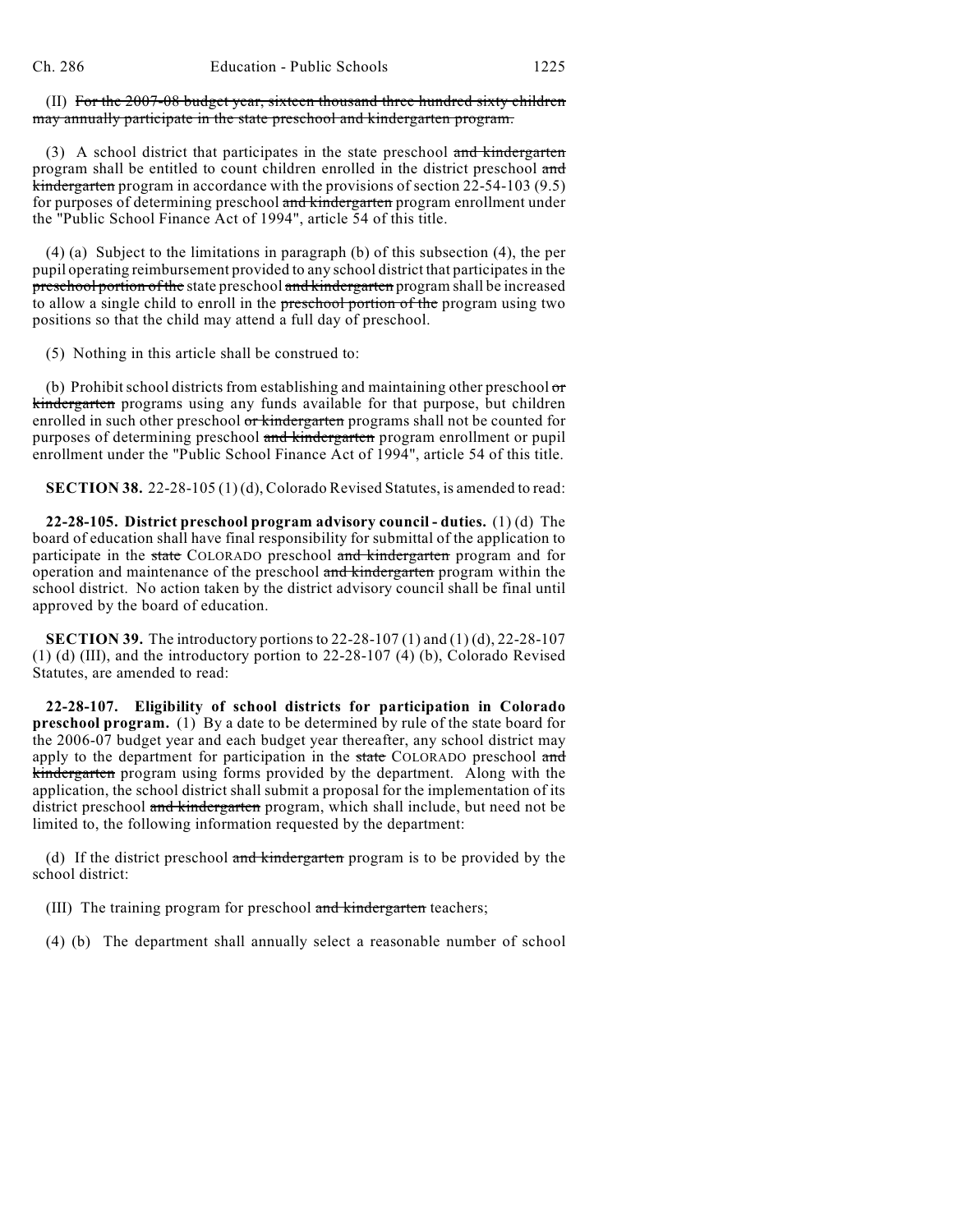districts that have implemented preschool and kindergarten programs pursuant to this article and shall conduct on-site visits to determine whether:

**SECTION 40.** 22-28-108 (1) (a), the introductory portion to 22-28-108 (1) (b), and 22-28-108 (1) (b) (II), Colorado Revised Statutes, are amended to read:

**22-28-108. Criteria for district preschool programs.** (1) (a) The department shall establish basic program standards for district preschool and kindergarten programs using nationally accepted standards for preschool programs and requiring compliance with the Colorado rules for child care centers promulgated by the department of human services pursuant to section 26-6-106, C.R.S. except that a full-day kindergarten component of a district preschool and kindergarten program need not be in compliance with such rules.

(b) The state board shall establish, by rule, criteria for school districts to use in establishing district preschool and kindergarten programs, subject to the following requirements:

(II) The maximum number of pupils in a preschool class shall not exceed sixteen. and the maximum number of pupils in a full-day kindergarten class shall not exceed twenty.

**SECTION 41.** The introductory portion to 22-28-109 (1) and 22-28-109 (1) (a) and (3), Colorado Revised Statutes, are amended to read:

**22-28-109. District preschool programs provided by a head start agency or child care agencies.** (1) The state recognizes that there is significant value in using existing and established infrastructure through a head start agency or child care agencies, where available, for the provision of a district preschool and kindergarten program. Before the board of education of any school district whose pupil enrollment was less than or equal to seven hundred fifty pupils for the preceding budget year expends money for capital projects to provide additional facilities for a district preschool and kindergarten program, the board shall consider whether the district preschool and kindergarten program may be contracted out, in whole or in part, to a head start agency or one or more child care agencies located in the school district. The board of any school district, regardless of pupil enrollment, may contract out the district preschool and kindergarten program only if the provisions of this section are satisfied. In making its determination on whether to contract out the district preschool and kindergarten program, the board shall consider the recommendation of the district advisory council along with the following:

(a) Whether there is an established preschool program being provided by the school district or by a head start agency or one or more child care agencies that could be expanded or modified to include the district preschool and kindergarten program;

(3) If the district preschool and kindergarten program is contracted out pursuant to the provisions of subsection (1) of this section, the board of education and the head start agency or child care agencies shall develop a plan for the transition of children from the preschool portion of the program to kindergarten. or to the kindergarten portion of the program, whichever is applicable, and from the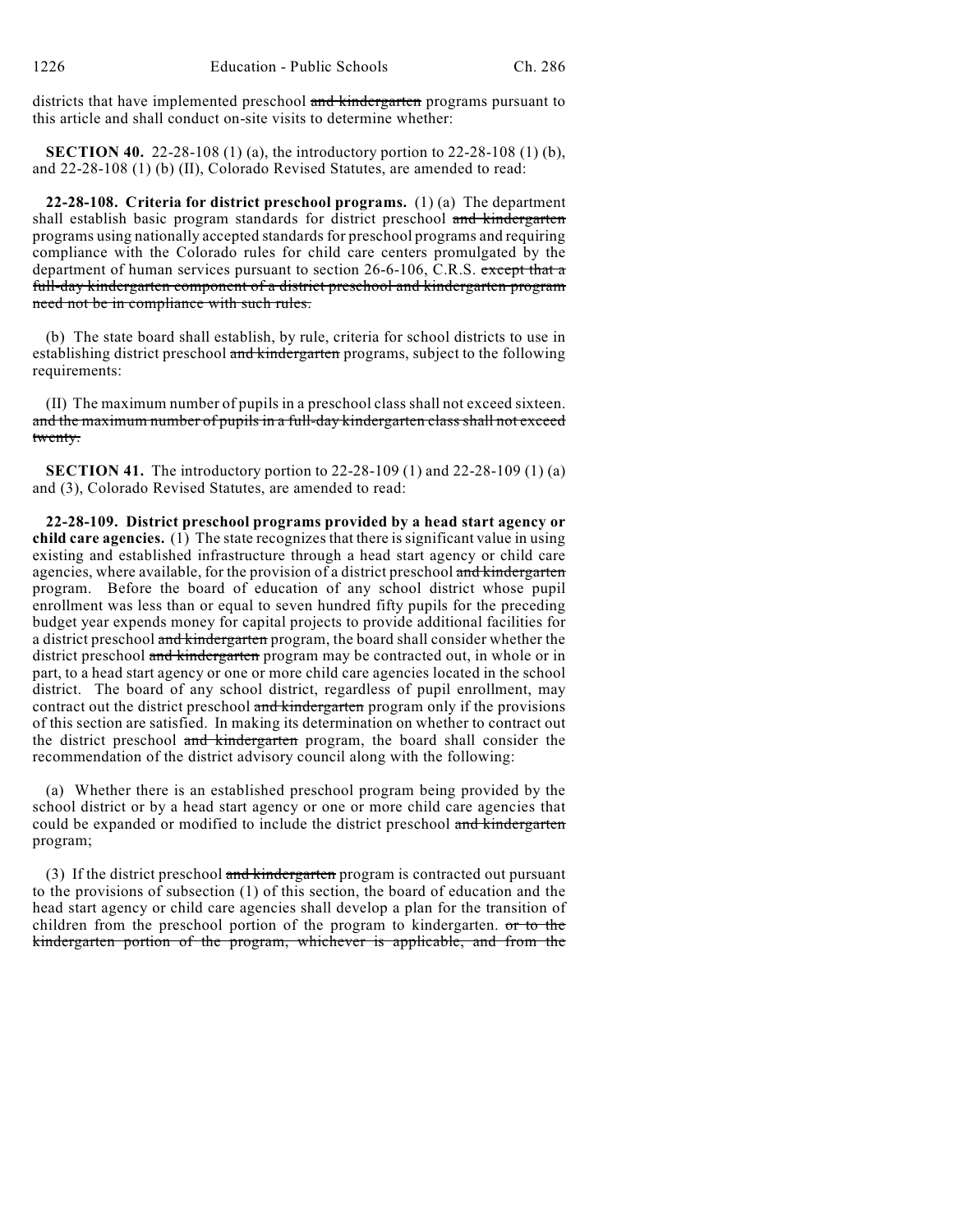kindergarten portion of the program to first grade.

**SECTION 42.** Article 28 of title 22, Colorado Revised Statutes, is amended BY THE ADDITION OF A NEW SECTION to read:

**22-28-114. Change of program name - direction to revisor - authorization.** (1) THE REVISOR OF STATUTES IS AUTHORIZED TO CHANGE ALL REFERENCES TO THE COLORADO PRESCHOOL AND KINDERGARTEN PROGRAM AND TO THE STATE PRESCHOOL AND KINDERGARTEN PROGRAM THAT APPEAR IN THE COLORADO REVISED STATUTES TO THE COLORADO PRESCHOOL PROGRAM.

(2) THE REVISOR OF STATUTES IS AUTHORIZED TO CHANGE ALL REFERENCES TO THE DISTRICT OR DISTRICT'S PRESCHOOL AND KINDERGARTEN PROGRAM THAT APPEAR IN THE COLORADO REVISED STATUTES TO THE DISTRICT OR DISTRICT'S PRESCHOOL PROGRAM.

**SECTION 43.** 22-54-103 (9.5), Colorado Revised Statutes, is amended to read:

**22-54-103. Definitions - repeal.** As used in this article, unless the context otherwise requires:

 $(9.5)$  (a) (I) "Preschool and kindergarten program enrollment" means the number of pupils enrolled in a district preschool and kindergarten program pursuant to article 28 of this title on October 1 within the applicable budget year or the school date nearest said date. A pupil enrolled in a district preschool and kindergarten program pursuant to article 28 of this title shall be counted as a half-day pupil.

(II) Notwithstanding the provisions of subparagraph (I) of this paragraph (a), for budget years commencing on or after July 1, 2005, a district may choose to determine the number of pupils enrolled in the preschool portion of the district preschool and kindergarten program pursuant to article 28 of this title on November 1 within the applicable budget year or the school date nearest said date, rather than on October 1. The "preschool and kindergarten program enrollment" for the district shall be the number of pupils enrolled in the preschool portion of the district PRESCHOOL program, who shall be counted as half-day pupils.

(b) For purposes of determining preschool and kindergarten program enrollment for the 2005-06 budget year 2008-09 BUDGET YEAR and each budget year thereafter, a district shall count and receive funding only for:

(I) Pupils enrolled in the preschool portion of a district preschool and kindergarten program pursuant to section 22-28-104 who are three years old as of October 1 of the applicable budget year; AND

(II) Pupils enrolled in the preschool portion of a district preschool and kindergarten program pursuant to section 22-28-104 who are at least four years old as of October 1 of the applicable budget year. and

(III) Pupils enrolled in a full-day kindergarten component of a district preschool and kindergarten program pursuant to section 22-28-104 who are five years old as of October 1 of the applicable budget year.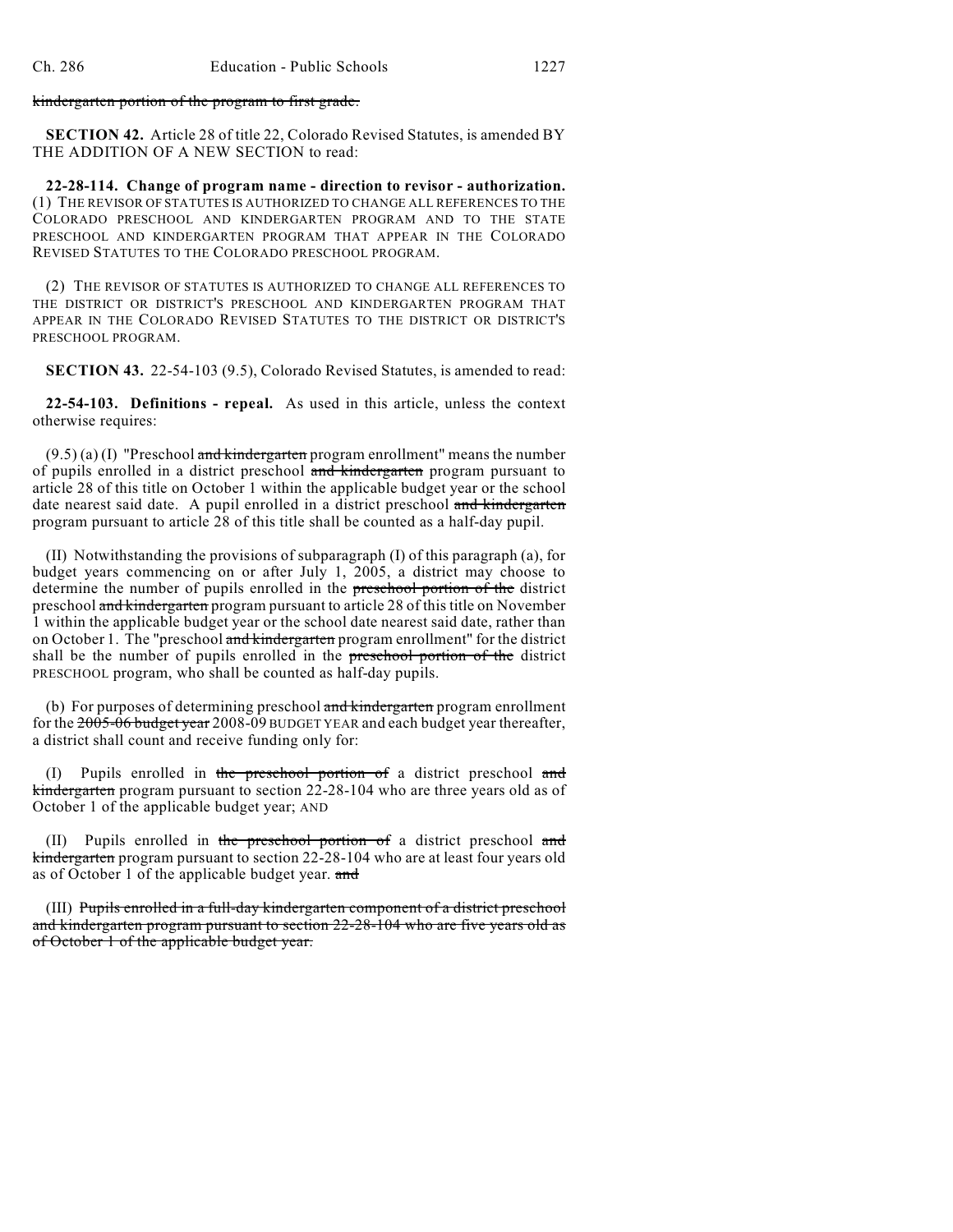**SECTION 44. Repeal.** Article 86 of title 22 and 22-45-103 (1) (g), Colorado Revised Statutes, are repealed.

**SECTION 45. Appropriation - adjustments to the 2008 long bill.** (1) In addition to any other appropriation, there is hereby appropriated, out of moneys in the state education fund created in section 17 (4) of article IX of the state constitution, not otherwise appropriated, to the department of education, assistance to public schools, public school finance, for administration, for the fiscal year beginning July 1, 2008, the sum of four hundred thirty thousand six hundred sixteen dollars (\$430,616) cash funds and 6.0 FTE, or so much thereof as may be necessary, for the implementation of section 22-54-131 (5), Colorado Revised Statutes, for administration of the Colorado preschool program, and for administration of the full-day kindergarten facility capital construction fund, created in article 43.7 of title 22, Colorado Revised Statutes.

(2) In addition to any other appropriation, there is hereby appropriated, out of moneys in the state education fund created in section 17 (4) of article IX of the state constitution, not otherwise appropriated, to the department of education, assistance to public schools, public school finance, for the fiscal year beginning July 1, 2008, the sum of two hundred thousand dollars (\$200,000) cash funds, or so much thereof as may be necessary, for the declining enrollment study required by section 22-54-132, Colorado Revised Statutes.

(3) In addition to any other appropriation, there is hereby appropriated, out of moneys in the state education fund created in section 17 (4) of article IX of the state constitution, not otherwise appropriated, to the department of education, assistance to public schools, categorical programs, special education - children with disabilities, for high cost grants, for the fiscal year beginning July 1, 2008, the sum of two million dollars (\$2,000,000) cash funds.

(4) In addition to any other appropriation, there is hereby appropriated, out of moneys in the state education fund created in section 17 (4) of article IX of the state constitution, not otherwise appropriated, to the department of education, assistance to public schools, grant programs, distributions, and other assistance, to the full-day kindergarten facility capital construction fund created in article 43.7 of title 22, Colorado Revised Statutes, for the fiscal year beginning July 1, 2008, the sum of thirty-four million five hundred thousand dollars (\$34,500,000) cash funds.

(5) In addition to any other appropriation, there is hereby appropriated, out of moneys in the state education fund created in section 17 (4) of article IX of the state constitution, not otherwise appropriated, to the department of education, assistance to public schools, grant programs, distributions, and other assistance, for the fiscal year beginning July 1, 2008, the sum of three hundred thousand dollars (\$300,000) cash funds, or so much thereof as may be necessary, for transfer to the office of the governor for the STEM after-school education pilot grant program created in section 24-48.5-109, Colorado Revised Statutes.

(6) In addition to any other appropriation, there is hereby appropriated, out of moneys in the state education fund created in section 17 (4) of article IX of the state constitution, not otherwise appropriated, to the department of education, assistance to public schools, grant programs, distributions, and other assistance, for the fiscal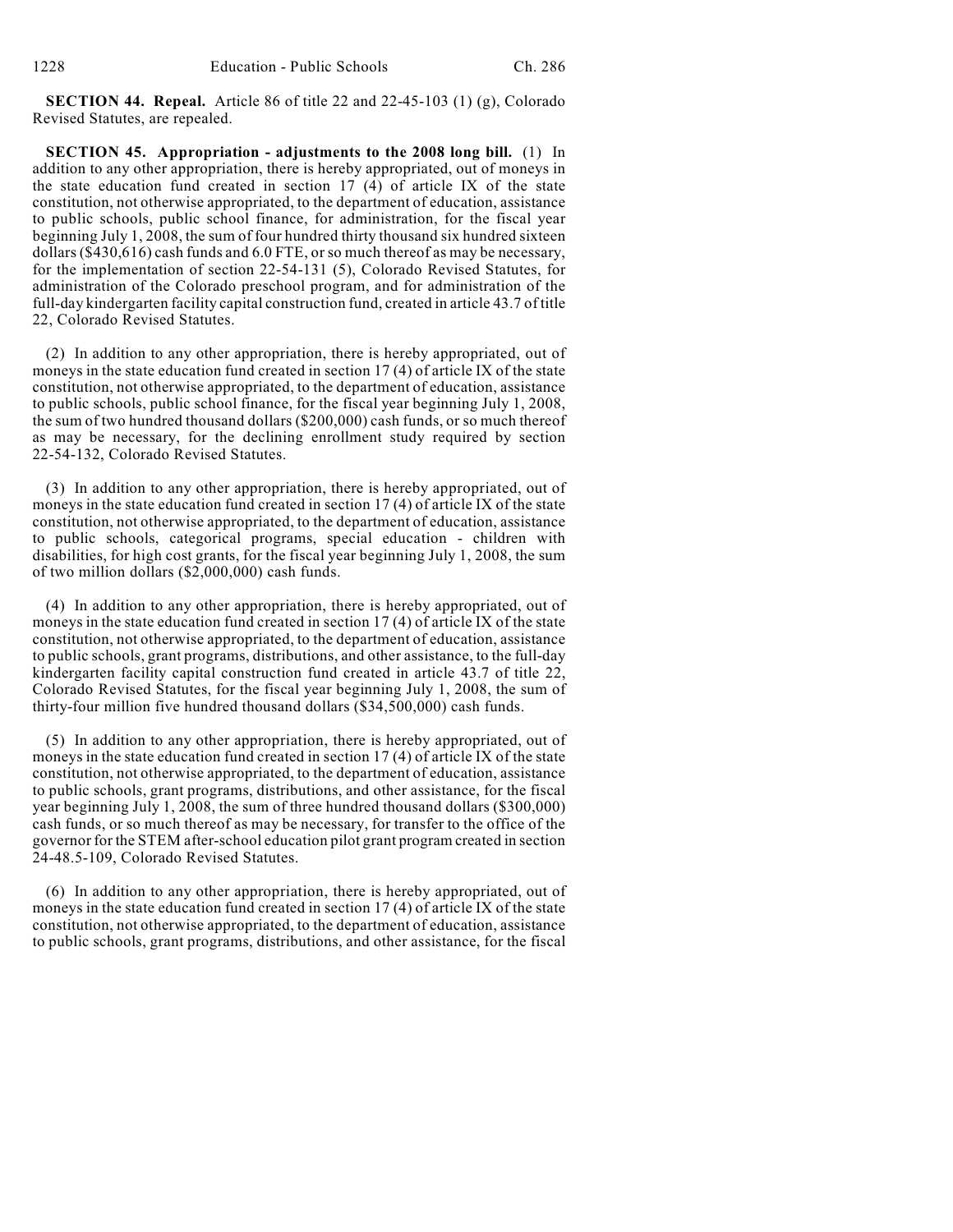year beginning July 1, 2008, the sum of eighteen million four hundred seventy-five thousand two hundred fifty-six dollars (\$18,475,256) cash funds, or so much thereof as may be necessary, for facility school funding pursuant to section 22-54-129, Colorado Revised Statutes.

(7) In addition to any other appropriation, there is hereby appropriated, out of moneys in the state education fund created in section 17 (4) of article IX of the state constitution, not otherwise appropriated, to the department of education, assistance to public schools, grant programs, distributions, and other assistance, for the fiscal year beginning July 1, 2008, the sum of seven million three hundred fifty-six thousand four hundred nine dollars (\$7,356,409) cash funds, or so much thereof as may be necessary, for hold-harmless full-day kindergarten funding pursuant to section 22-54-130, Colorado Revised Statutes.

(8) In addition to any other appropriation, there is hereby appropriated, out of moneys in the state education fund created in section 17 (4) of article IX of the state constitution, not otherwise appropriated, to the department of education, assistance to public schools, grant programs, distributions, and other assistance, for the fiscal year beginning July 1, 2008, the sum of five hundred eighty-seven thousand five hundred four dollars (\$587,504) cash funds, or so much thereof as may be necessary, for hold-harmless facility school student funding pursuant to section 22-54-134, Colorado Revised Statutes.

(9) In addition to any other appropriation, there is hereby appropriated, to the office of the governor, economic development programs, for the fiscal year beginning July 1, 2008, the sum of three hundred thousand dollars (\$300,000), or so much thereof as may be necessary, for the STEM after-school education pilot program created in section 24-48.5-109, Colorado Revised Statutes. Said sum shall be from reappropriated funds received from the department of education out of the appropriation made in subsection (5) of this section.

(10) In addition to any other appropriation, there is hereby appropriated, out of any moneys in the general fund not otherwise appropriated, to the department of human services, division of child care, for child care licensing and administration, for the fiscal year beginning July 1, 2008, the sum of eighty-five thousand ninety-two dollars (\$85,092) and 1.5 FTE, or so much thereof as may be necessary, for the implementation of this act.

(11) For the implementation of this act, the general fund appropriation to the controlled maintenance trust fund made in section 23 of the annual general appropriation act, for the fiscal year beginning July 1, 2008, shall be decreased by eighty-five thousand ninety-two dollars (\$85,092).

(12) In addition to any other appropriation, there is hereby appropriated, out of moneys in the state education fund created in section 17 (4) of article IX of the state constitution, not otherwise appropriated, to the department of education, assistance to public schools, categorical programs, for special education - gifted and talented children, for the fiscal year beginning July 1, 2008, the sum of two hundred thousand dollars (\$200,000) cash funds.

(13) In addition to any other appropriation, for the fiscal year beginning July 1,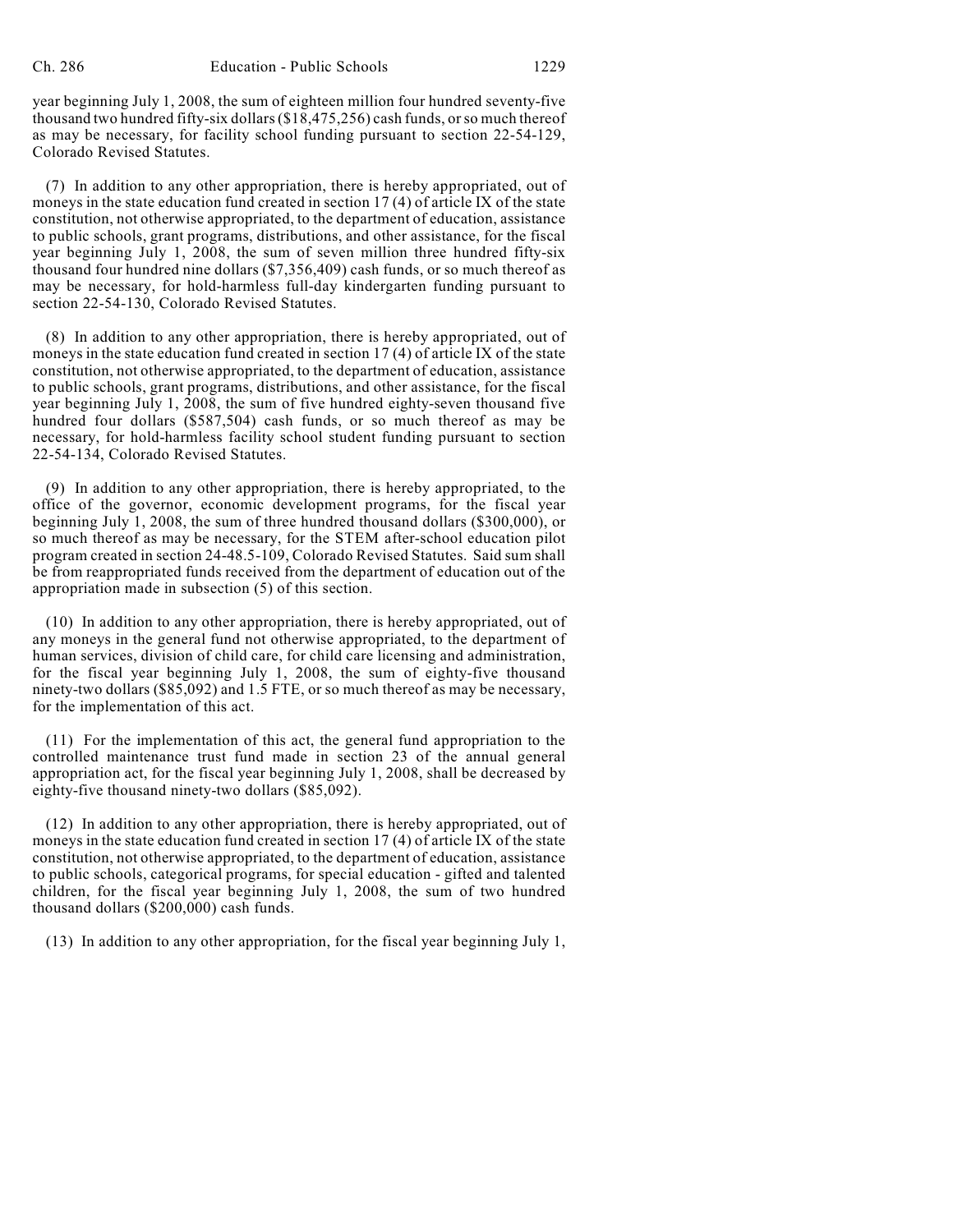2008, there is hereby appropriated, out of any moneys in the state education fund created in section 17 (4) of article IX of the state constitution not otherwise appropriated, to the department of education, for the alternative teacher compensation plan grant program created in article 69 of title 22, Colorado Revised Statutes, the sum of one million dollars (\$1,000,000), or so much thereof as may be necessary, for the implementation of the alternative teacher compensation plan grant program.

(14) For the implementation of this act, appropriations made in the annual general appropriation act for the fiscal year beginning July 1, 2008, shall be adjusted as follows:

(a) The appropriation to the department of education, assistance to public schools, public school finance, for the state share of districts' total program funding, is increased by nineteen million nine hundred sixty-seven thousand sixteen dollars (\$19,967,016), or so much thereof as may be necessary, for the increase in the statewide base per pupil funding authorized by section 22-54-104 (5) (a) (XV), Colorado Revised Statutes. Said sum shall be from the state education fund created in section 17 (4) of article IX of the state constitution.

(b) The appropriation to the department of education, assistance to public schools, public school finance, for the state share of districts' total program funding, is increased by nine million two hundred twenty-six thousand dollars  $(9,226,000)$ , or so much thereof as may be necessary, for the pupil enrollment averaging authorized by section 22-54-103 (7) (d), Colorado Revised Statutes. Said sum shall be from the state education fund created in section 17 (4) of article IX of the state constitution.

(c) The appropriation to the department of education, assistance to public schools, public school finance, for the state share of districts' total program funding, is increased by thirty-one million seven hundred nineteen thousand eight hundred ninety-two dollars (\$31,719,892), or so much thereof as may be necessary, for supplemental kindergarten enrollment as authorized by section 22-54-103 (7) (d), Colorado Revised Statutes. Said sum shall be from the state education fund created in section 17 (4) of article IX of the state constitution.

(d) The appropriation to the department of education, assistance to public schools, public school finance, for the state share of districts' total program funding, is decreased by thirteen million three hundred thirty-three thousand nine hundred seventy-six dollars (\$13,333,976). Said sum shall be from the state education fund created in section 17 (4) of article IX of the state constitution.

(e) The appropriation to the department of education, assistance to public schools, public school finance, for the state share of districts' total program funding, is increased by nine hundred eighty-seven thousand dollars (\$987,000), or so much thereof as may be necessary, for the Colorado preschool program. Said sum shall be from the state education fund created in section 17 (4) of article IX of the state constitution.

(f) The appropriation from the state education fund, created in section 17 (4) of article IX of the state constitution, to the department of education, assistance to